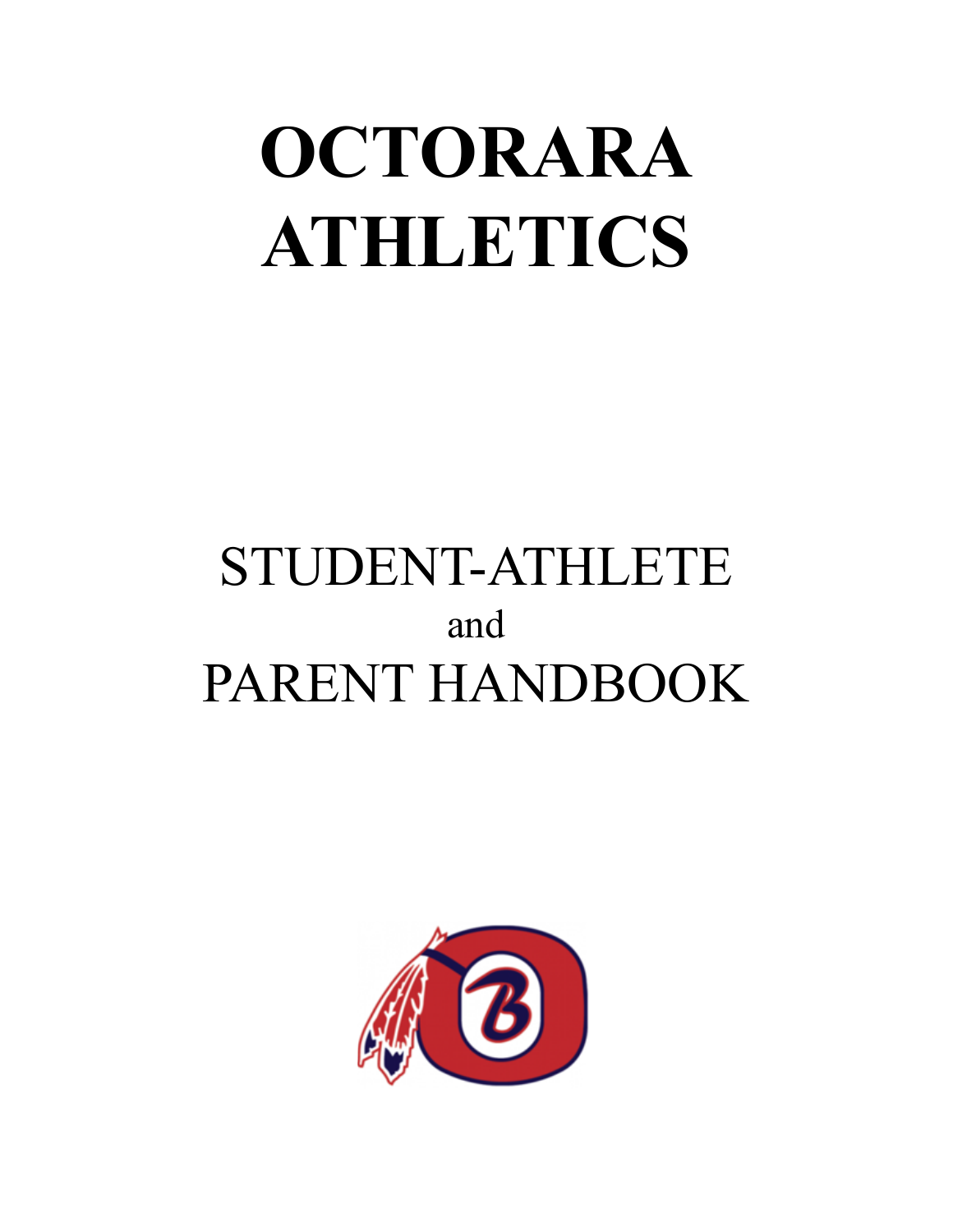# **TABLE OF CONTENTS**

| Administration and PIAA Sport Offerings      | Page 1     |
|----------------------------------------------|------------|
| Introduction/Philosophy                      | Page 3     |
| Relationships                                | Page 3,4,5 |
| Chain of Command                             | Page 5     |
| Parent/Coach Communication Plan              | Page 5-6   |
| Requirements for Participation               | Page 7     |
| College Selection and Recruiting             | Page 7     |
| Website                                      | Page 8     |
| Injuries to Athletes                         | Page 8     |
| Secondary Insurance Information              | Page 8     |
| Transportation                               | Page 8     |
| <b>Booster Clubs</b>                         | Page 8     |
| Sportsmanship                                | Page 8     |
| Specialization                               | Page 8     |
| <b>ImPACT</b> Testing                        | Page 9     |
| Two Sport Participation Policy and Procedure | Page 9     |
| <b>Admission Prices</b>                      | Page 9     |

#### **Students Code of Conduct**

| Athletics Code of Conduct                                         |
|-------------------------------------------------------------------|
| Parents Code of Conduct                                           |
| Coaches Code of Conduct                                           |
| <b>School Board Policies</b>                                      |
| <b>Title IX</b>                                                   |
| <b>NCAA Eligibility Center- Playing Sports In College</b>         |
| <b>PIAA Comprehensive Initial Pre-participation Physical Form</b> |
| <b>Transportation Form</b>                                        |
| <b>Booster Club Guidelines</b>                                    |
| Sportsmanship                                                     |
| Specialization                                                    |
|                                                                   |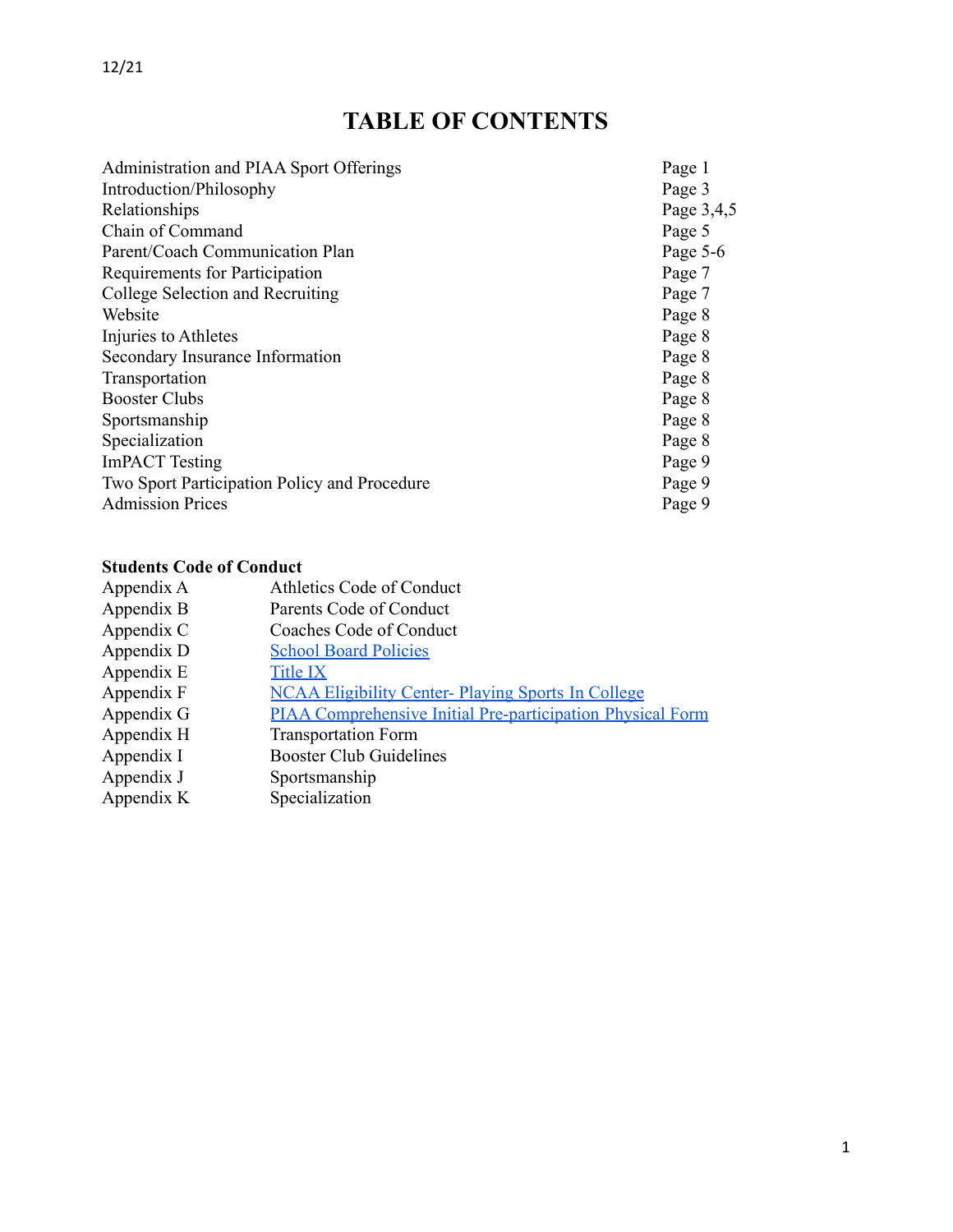### **ADMINISTRATION**

Dr. Michele Orner Superintendent Mr. Jeff Curtis Business Manager Mr. Gregory Fantazzi Director of Athletics Mrs. Tina Sult Athletics Secretary Mr. Austin Stroda **Athletic Trainer** 

Dr. John Propper High School Principal Mr. Mark Pettica Assistant High School Principal Mrs. Melissa Andrews Assistant High School Principal Mr. Michael Duek Athletic Trainer /Strength Coach

### **PIAA SPORT OFFERINGS**

Baseball Basketball Football Golf Golf Soccer Soccer Soccer Softball Tennis Tennis Wrestling Volleyball

#### **BOYS GIRLS**

Basketball Cheerleading Cheerleading Cross Country Cross Country Field Hockey Track & Field Track & Field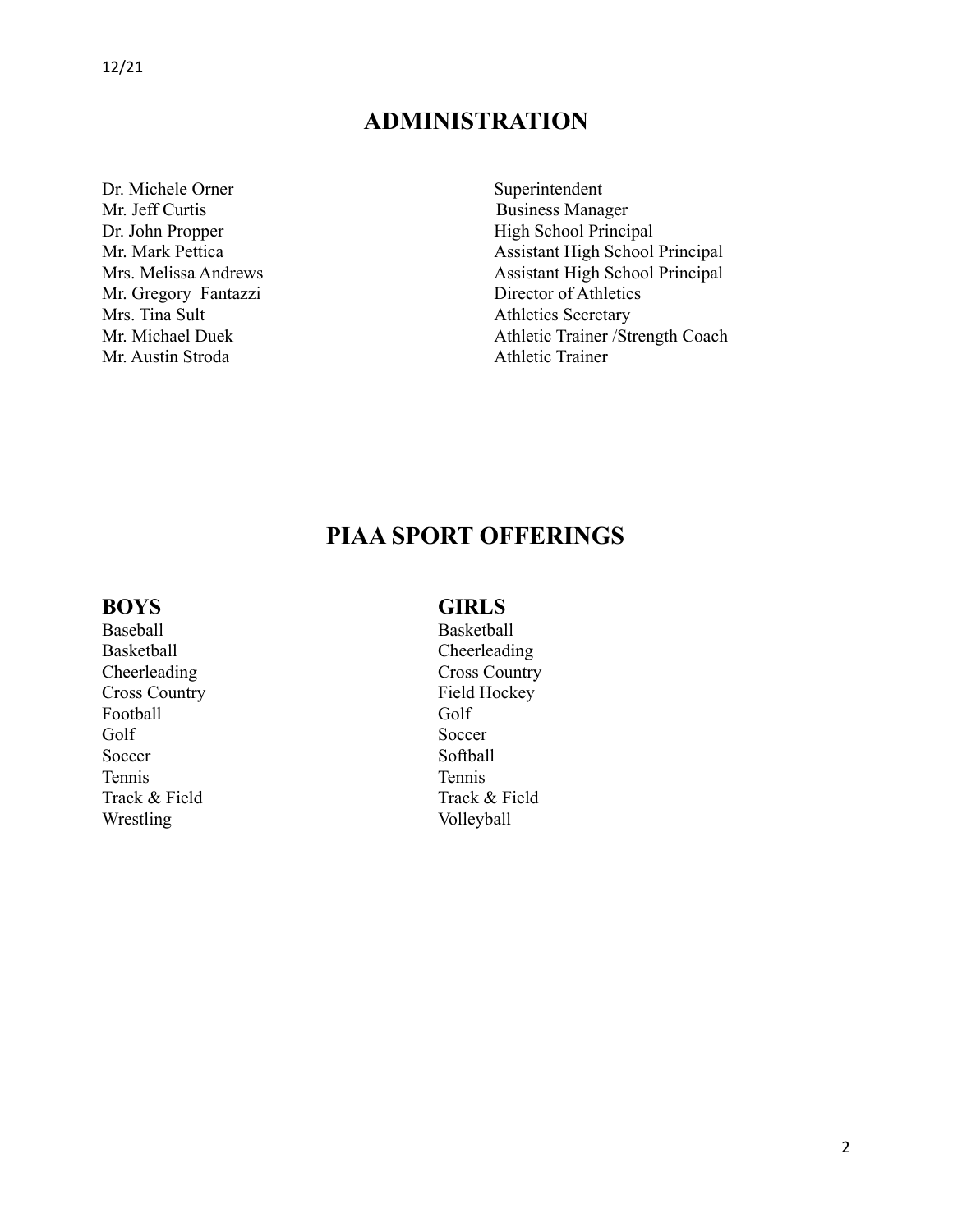# **INTRODUCTION**

Welcome to the Octorara Area School District Athletic Department. Every school year, more than 800 student-athletes participate in Octorara interscholastic athletics in grades 7-12. The administration and coaching staff are proud of the life experiences and life lessons that can be taught to our student-athletes through participating on our teams.

The goal of the Handbook for Student-Athletes and Parents of Student-Athletes is to effectively communicate the role of the administration, coaches, players, parents and booster clubs in administering a successful interscholastic athletic program for students in grades 7-12. Additionally, the handbook will present PIAA and Octorara athletic policies (*See Appendix D*), procedures and guidelines so that the program can be successfully administered. We thank you for using the information in the Handbook and being a student-athlete and parent who helps make the program stronger, better and more productive for all of our students.

# **A NOTE TO PARENTS**

Being a parent of a student-athlete can be rewarding and also challenging. The rewards and responsibilities of parenting are often complicated by being a parent of a student- athlete. We hope this handbook assists your understanding of the Octorara School District mission, philosophy, program objectives, policies (*See Appendix D*), procedures and guidelines. Please take time to review this information with your son or daughter. If you have questions regarding the information in this handbook, please contact the Athletic Office at 610-593-8254 ext 6128.

# **PHILOSOPHY**

The Octorara Area School District offers numerous activities which are an extension of the classroom. The goal and purpose of interscholastic athletics is to TEACH students the meaning and understanding of sportsmanship, commitment, fairness, sacrifice, teamwork and hard work. Additional goals include knowing how to win and lose with class and grace, increasing the knowledge of the activity, realizing potential, developing a healthy lifestyle and skill development. The activities are laboratories for learning. The Octorara Area School District school board, administrators, teachers and coaches are committed to excellence and providing the best opportunities for students. The participants must keep in mind that they are often in the public eye and that their personal conduct on and off the field must always be above reproach. Student athletes have an obligation to create a favorable image and to gain the respect of their peers and adult citizens of the community.

# **RELATIONSHIPS**

#### **The Parent-Player Relationship**

The attitude of the parent can be the most influential factor in determining if a student- athlete has a rewarding interscholastic athletic experience or a disappointing interscholastic athletic experience. The attitude of the parent is more influential than the talent level of the student- athlete, the amount of playing time, the attitude of the coach, the attitude of the players or the win-loss record. Many student-athletes describe the "worst 15 minutes of the day" as the ride home in the car after a practice or competition due to the parent's negative attitude towards the student-athlete, the coach or the teammates.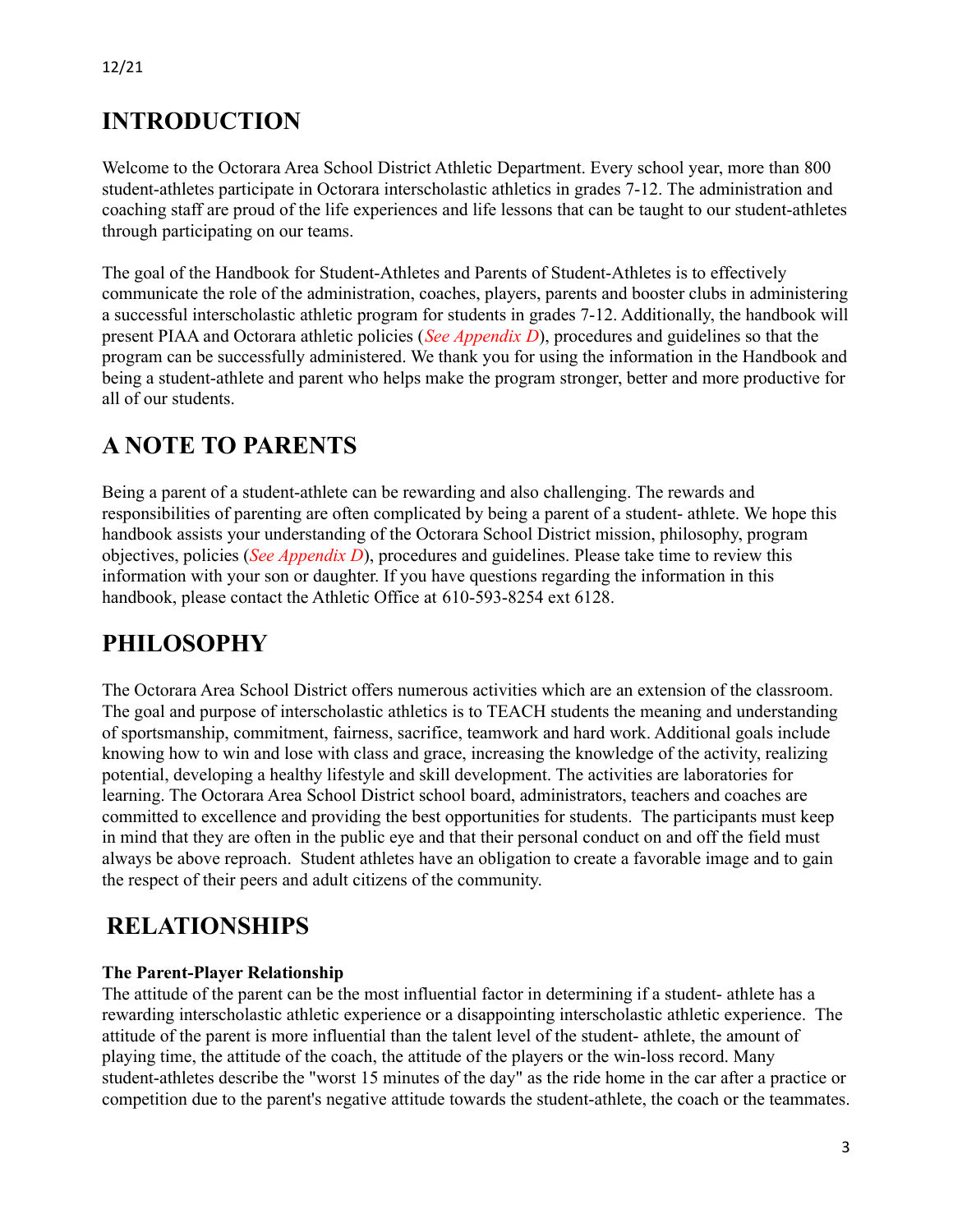What a student- athlete needs the most is unconditional love and support from the parents no matter what happens during practices and games.

#### **The Player-Coach Relationship**

Throughout the growth of youth sports during the past 25 years, many adults believe they understand or perhaps know more than their coaches. Many parents believe they have a degree of expertise from playing or coaching experiences. While this knowledge may heighten your appreciation of the sport, as a parent, you are not the coach. The player-coach relationship is the most critical relationship in athletics. A parent can have a pronounced effect on this very important and delicate relationship. While you may not agree with all the decisions of the coach, how and when you express your feelings can have a profound effect upon your child. If you express a negative opinion in front of your child, you need to remember that he or she will return to practice the next day and will likely carry with him or her your convictions. Your son or daughter will then have to interact with this coach. You as a parent can greatly affect this delicate relationship. Receiving technical or strategic instructions at home may interfere and conflict with the instructional process at practice sessions or during competitions. This may ultimately impede your son or daughter's progress and affect their playing time or whether they win a starting position on the team.

#### **The Parent-Coach Relationship**

In your role as a parent, you obviously love and are concerned about your child's welfare and success. You want the best for him or her. However, the athlete can have only one coach. Allowing the coach to instruct and guide the team is crucial for the success of the team. If you should have questions or concerns, do not approach the coach at the conclusion of a contest or during a practice. At this time coaches have other responsibilities and may be very emotional. You should call and make an appointment for a later time and approach the meeting in a calm, courteous and logical manner. One of the responsibilities of a coach is to meet with the team at the conclusion of a contest. Student-athletes should not pause to talk to parents immediately after the game. These brief meetings are essential to the learning process involved in interscholastic athletics.

#### **The Parent-Official Relationship**

The age-old question often used by irate fans to coaches and athletic directors is "Where did you find these officials?" Each sport in the Lancaster Lebanon League has an official's assignor who assigns the officials for every game for the entire season. Officials are evaluated by the coaches at the conclusion of each season. Officials agree to follow a code of ethics; they do not care or have an interest in which team wins the contest. The games will not be played without PIAA certified officials. As in any vocation, there are great, good and average officials. However, each official is doing their best to provide a safe, unbiased and structured environment for the student-athletes. As a parent, you should recognize that nothing positive will result in yelling and criticizing officials. In fact, many negative actions can occur by a parent yelling at the officials. For example, you will embarrass your child, you will look foolish, you will set a poor example that others may follow, you will escalate a negative environment and you may be removed from the competition. Always do your best to display good sportsmanship at all times.

#### **The Spectator- Cheerleaders Relationship**

Cheerleaders try to infuse spirit into the fans and spectators and to lead them in selected cheers. Please do not take this responsibility into your own hands; that is inappropriate. Fans that leave the stands to direct cheers may often cause or lead to confrontations with the opponents. Please follow the cheerleaders' directions and support their efforts. The emotion and atmosphere at athletic contests can be very exciting and the cheerleaders need to be allowed to direct and control this aspect of the contest.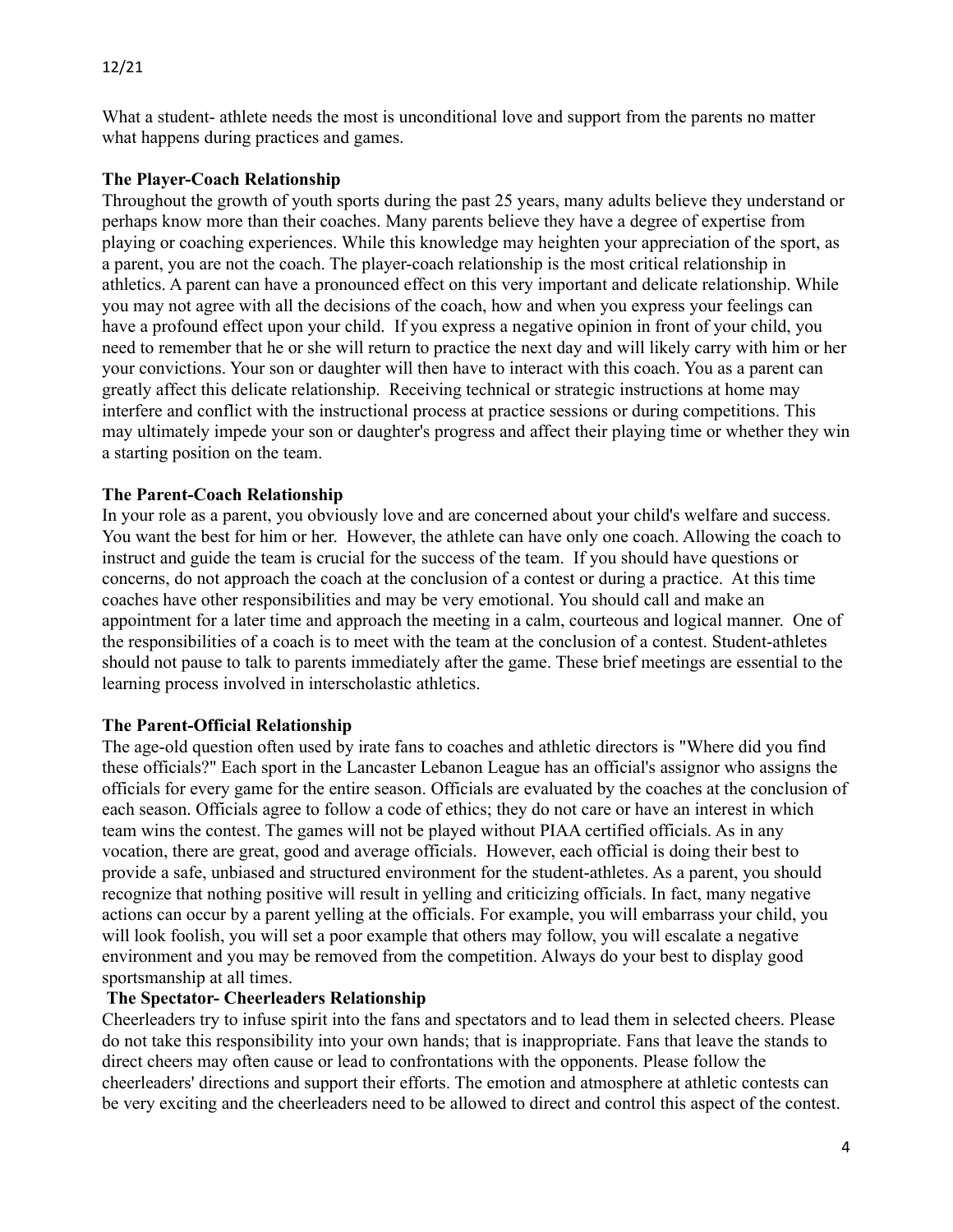#### **Parent-Athletic Director Relationship**

The Athletic Director supervises the administering of all high school and middle school athletic teams. Prior to approaching the Athletic Director regarding the management of an athletic team, a parent should first speak to the coach. If the parent is not satisfied with the discussion with the coach, a parent may request a meeting with the Athletic Director and the coach. However, the issue of playing time, coaching techniques and strategies are not appropriate topics of discussion with the coach or Athletic Director. If the parent is not satisfied with the coach-Athletic Director meeting, then the parent should contact the building principal.

# **THE ATHLETIC DEPARTMENT CHAIN OF COMMAND**

When dealing with concerns the following chain of command should be used:

- 1. Student-Athlete
- 2. Coach
- 3. Athletic Director
- 4. Principal
- 5. Superintendent
- 6. School Board

**Please follow the chain of command in all situations, do not go directly to the superintendent or school board as they will refer you back to the appropriate level.**

# **PARENT/COACH COMMUNICATION PLAN**

Both parenting and coaching can be very difficult vocations. By better understanding each other, we are better able to accept the actions of the other and provide greater benefit to our student-athletes. As parents, when your children become involved on the Octorara athletic teams, you have the right to understand the expectations which are placed upon you and your child. This begins with clear communication from the coach of your child's athletic team.

- 1. Philosophy of the coach and the Octorara Area School District athletic program.
- 2. Expectations the coach has for the student-athlete.
- 3. Locations and times of all practices and contests.
- 4. Team and school requirements-behavior and academics.
- 5. Procedure if a student-athlete is injured during participation and insurance information.
- 6. Actions that could lead to discipline, which may result in the denial of the student-athlete's participation.
- 7. The dissemination and collection of the Parent Code of Conduct. (See Appendix B)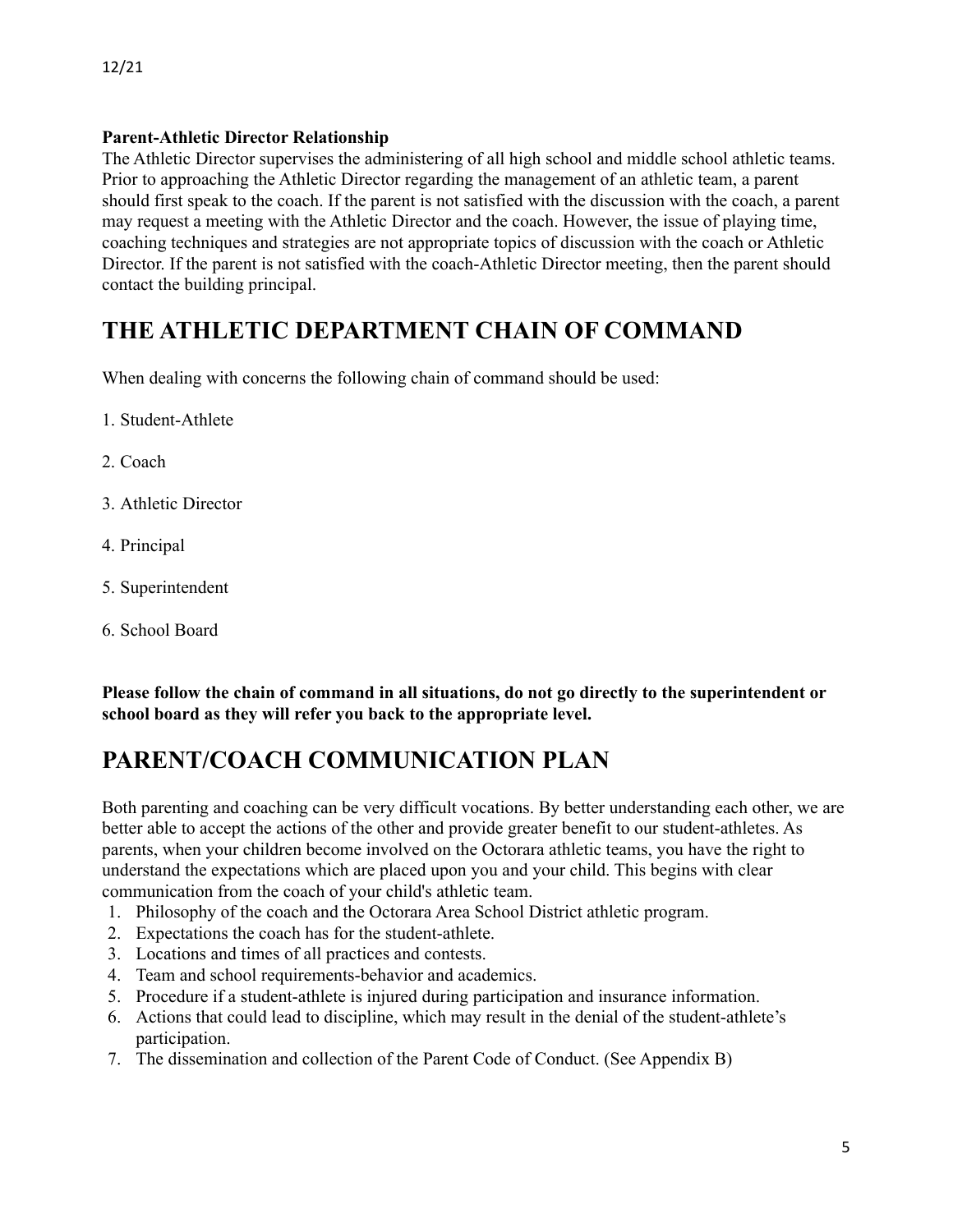#### 12/21

#### **HOW TO HANDLE AN ATHLETIC TEAM CONCERN**

1. Encourage your child to speak directly to the coach. Many concerns can be resolved through this process. We hope to teach our student-athletes how to problem solve. This is a great opportunity to learn this valuable life lesson.

2. Contact the coach to schedule an appointment.

3. If the coach cannot be reached, contact the Athletic Director. We will assist you in scheduling a meeting.

4. Do not present your concerns to a coach before a contest, after a contest (This can be an emotional time for both the coach and the parent) or during a practice.

5. If the meeting with the coach does not provide a resolution, contact the Athletic Director to discuss the situation.

#### **APPROPRIATE CONCERNS TO DISCUSS WITH THE COACH**

- 1. How your child is being treated by the coach or others.
- 2. Ways that your son/daughter may improve.
- 3. Concerns about your child's behavior or academic performance.

It is difficult to accept your child not playing as much as you would hope. Coaches are professionals and they make judgments based on what they believe to be best for the team. As you can see from the above list, there are certain topics that should be discussed with the coach. Other topics, such as playing time, coaching strategies, and concerns about other student-athletes should be left to the discretion of the coach.

#### **COMMUNICATIONS COACHES EXPECT FROM PARENTS**

- 1. Express your concerns directly to the coach.
- 2. Notification of any scheduling conflicts well in advance.
- 3. Support of all the members of the team, including the coaches and administration.
- 4. Work to promote a positive environment that is conducive to the development of student-athletes.

5. Become knowledgeable with and review the philosophy, rules, regulations and guidelines pertaining to Octorara Athletics.

6. Communicate all concerns in a timely manner, following the proper protocol.

7. Treat all coaching personnel and administrators with courtesy and respect and encourage your child to do the same.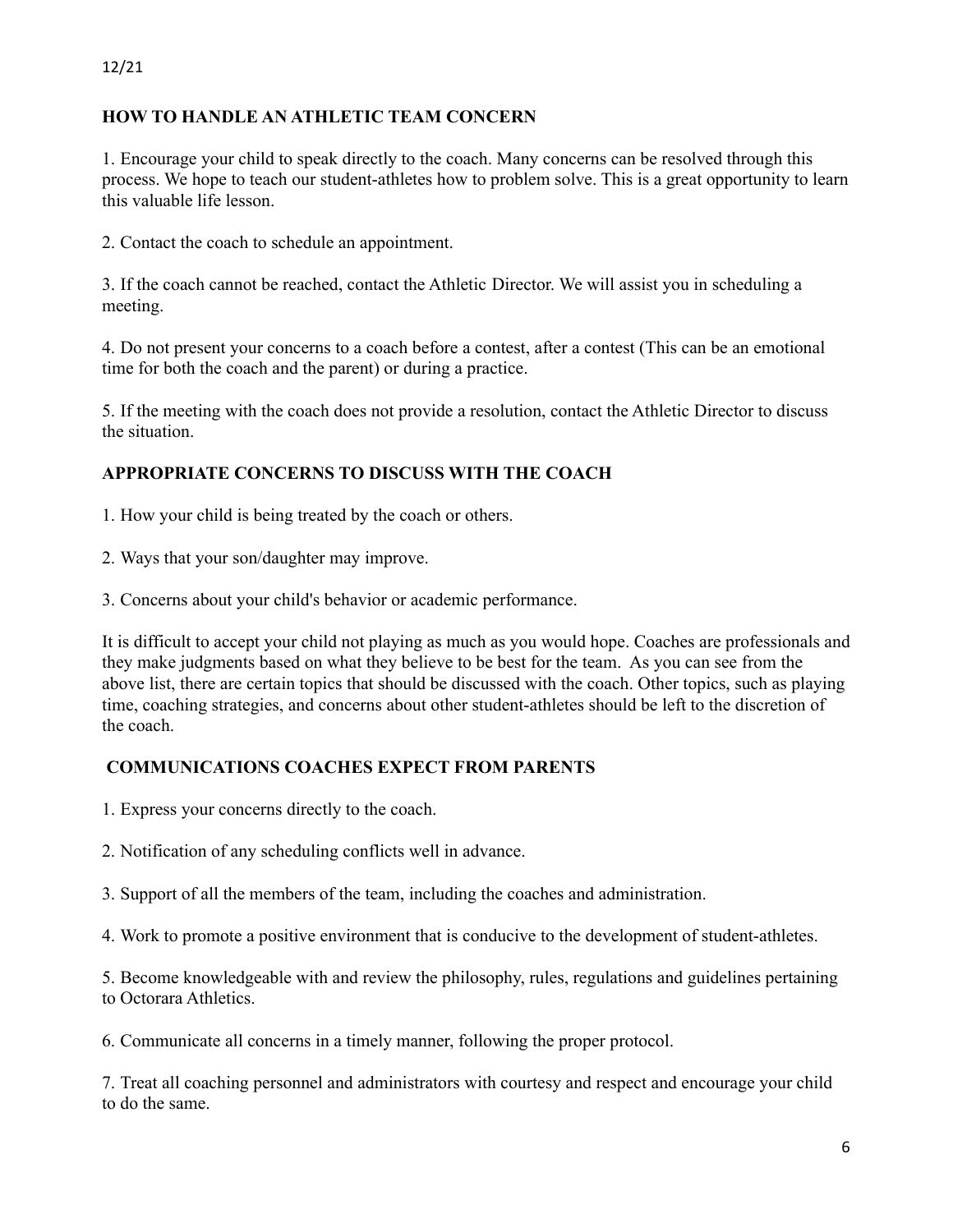8. Understand that team goals are more important than individual goals.

Participation in athletics can offer our student-athletes the opportunity to experience some of the most rewarding times of their lives. It is important to understand that there also may be times when things do not go the way the parents and students expect. At those times discussion with the coach is encouraged. However, sometimes students will fail to achieve their goals. That is OK as we often learn more from our failures than we do our successes. Student-athletes should be taught to accept and overcome failure and not to embrace it.

#### **REQUIREMENTS FOR OCTORARA STUDENTS TO PARTICIPATE ON OCTORARA ATHLETIC TEAMS.**

1. The student must be enrolled in the Octorara School District and provide proof of residency. A valid driver's license for the parent/guardian showing residency must be provided at the time of registration if the enrollment is from a transfer from another school district to Octorara.

2. The student must be in grades 7- 12.

3. The student must meet age requirements. A student-athlete may not participate on a junior high athletic team when he or she is 16 years old before July 1. A student- athlete may not participate on a senior high athletic team if he or she is 19 years old before July 1.

4. The student must have a preparticipation athletic physical (dated June 1st or later) and a recertification form for all subsequent sports seasons in the same school year. The Octorara Area School District will offer free sports physicals after June 1st, prior to the start of next academic year. Physical forms are available in the high school and middle school offices and online at Octorara [Junior-Senior](https://pa50000610.schoolwires.net/Page/379) High School / Sports [Documents.](https://pa50000610.schoolwires.net/Page/379)

5. The student athlete must meet academic eligibility requirements. *See Appendix A* – Student Athletics Code of Conduct for specific requirements.

6. The student-athlete must exhibit good behavior in the classroom and on the athletic team. A coach has the authority to deny a student-athlete from trying out or participating on an Octorara athletic team if the student-athlete has exhibited behavior that is detrimental to management and/or cohesion of the team. Participation in athletics is a privilege, not a guaranteed right.

7. A student and his/her parent/guardian must sign the Student-Athlete and Parent code of conduct forms before the end of the first week of the season.

# **GENERAL INFORMATION**

#### **COLLEGE SELECTION AND RECRUITING**

*See Appendix F* – NCAA Eligibility Center – Playing Sports in College

Any student-athlete considering playing sports in college should contact his/her guidance counselor at the beginning of their freshman year to ensure the proper academic classes are scheduled.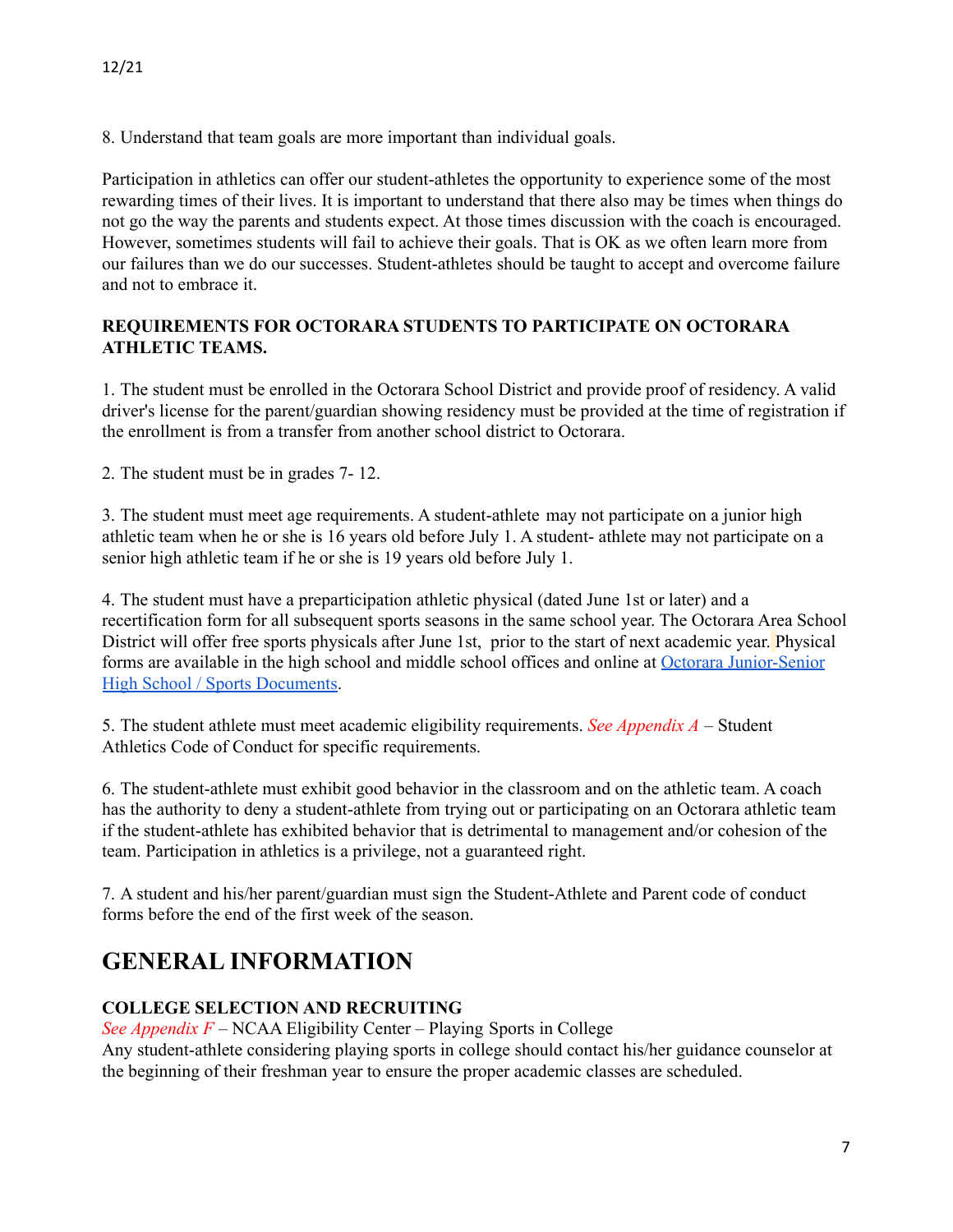#### **WEBSITE**

Athletic department information can be found on the Octorara Area School District website <https://www.octorara.k12.pa.us/Domain/4> Follow the link to athletic updates. Each sports team will also have a link to the website. Other important websites are <https://arbiterlive.com/>. These websites have the most recent athletic schedules for all sports in addition to directions to all away contests. You will also get instant notification of any schedule changes and/or cancellations by signing up with your e-mail address. This is a great communication tool for our parents and fans.

#### **INJURIES TO ATHLETES**

Injuries to student-athletes involved in interscholastic sports are inevitable. Sooner or later almost all athletes sustain some type of injury, hopefully it is minor and the athlete can return to his/her sport in a short amount of time. When an athlete sustains an injury in practice or during a game, the athlete should notify the Athletic Trainer and coach immediately. Octorara High School contracts with PennMedicine Lancaster General Health Sports Medicine to provide Athletic Training Services for our student athletes grades 7-12. Mr. Austin Sroda (asroda@octorara.org) is our Head Athletic Trainer, assisted by Mr. Mike Dueck (mdueck@octorara.org). They will arrive on campus between 12:00pm-2:00 pm every day depending on game schedules for the day. Additionally, Mr. Austin or Mr. Mike will stay on campus until all Jr/Sr High sporting events are over. They will be present for home games and practices. Mr. Austin also manages the preparticipation sports physical examinations and administers the ImPACT testing program.

#### **SECONDARY ACCIDENT INSURANCE**

The Octorara School District does not provide free insurance for Octorara student-athletes participating on the School Board approved interscholastic athletic teams. However, information can be provided on how to get insurance for your student athlete.

#### **TRANSPORTATION OF STUDENT- ATHLETES**

Transportation will be provided by the school district to all athletic events. Students are expected to utilize school provided transportation to and from all athletic events. Students may be excused from using the school transportation if a "Request for Alternate Transportation" form is completed, submitted and approved by the principal or athletic director prior to the event. This note must specify who will be driving and must be signed by a parent/guardian. *See Appendix H*

#### **BOOSTER CLUBS**

#### *See Appendix I*

The purpose of the Booster Clubs is to support the student-athletes, coaches and administration in enhancing the opportunities and experiences for the athletes. Booster clubs do not have input regarding coaching strategies or personnel decisions.

#### **SPORTSMANSHIP**

#### *See Appendix J*

Sportsmanship is expected from student-athletes, coaches, administrators, parents and fans at all times. We teach our student-athletes to win with class and lose with dignity. Please demonstrate good sportsmanship at all school sponsored events.

#### **SPECIALIZATION IN SPORTS**

#### *See Appendix K*

Specialization in one sport is not in the best interest of young athletes. In addition to having higher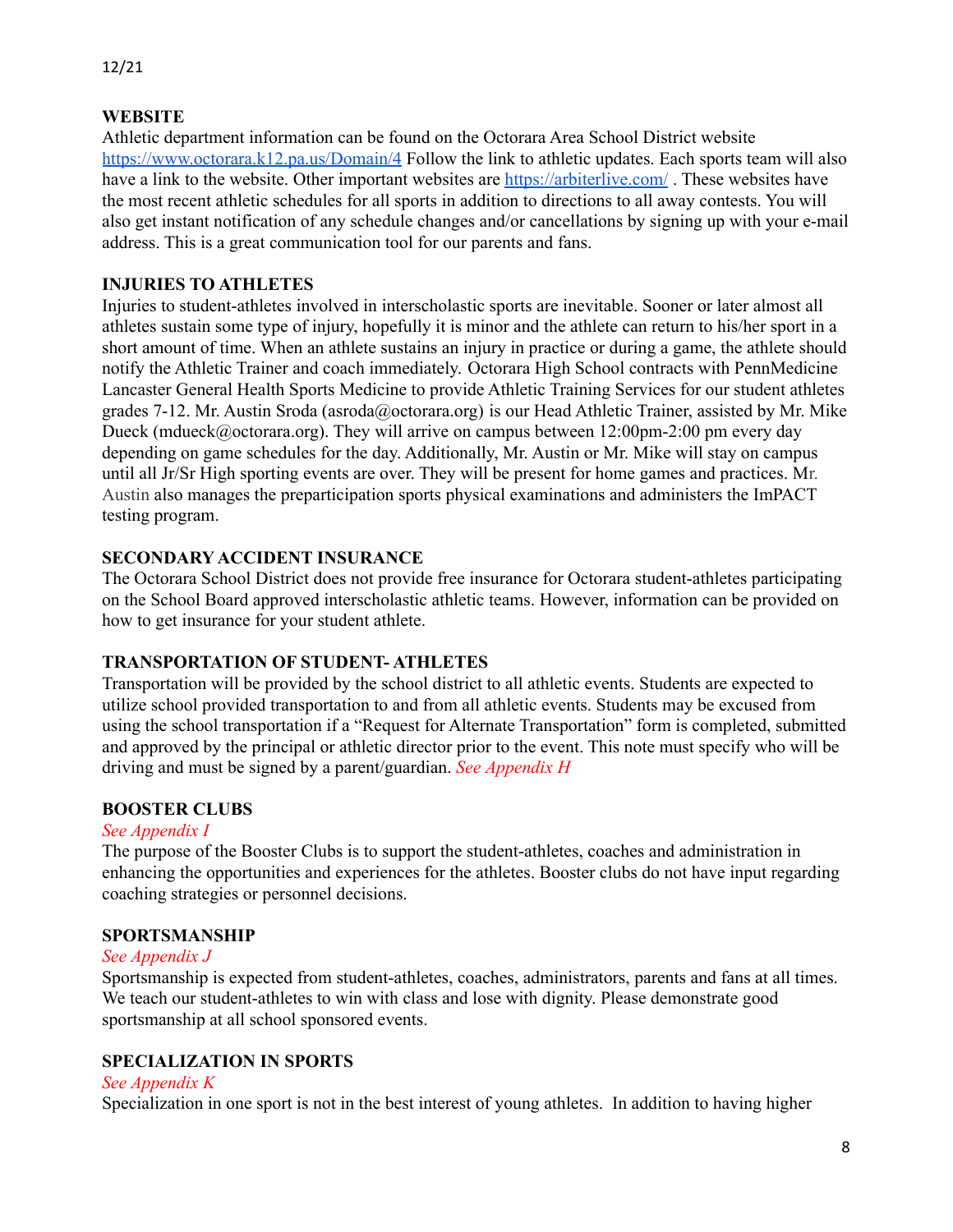injury rates than students who do more than 1 sport, there is a higher drop-out rate and the regret that they didn't do more activities with their friends and class members. College coaches most often look for well rounded athletes who can demonstrate time management skills and who have varied athletic abilities.

# **ImPACT TESTING**

As part of the school board approved Traumatic Brain Injury (TBI) program, the Athletic Department will strive to baseline test athletes at the beginning of their sports season. The ImPACT test is a neuropsychological assessment through the use of a computer based program. The test provides an objective measurement of attention span, working memory, sustained attention, reaction time response variability, visual and verbal memory, selective and non- verbal problem solving. The test results for each baseline test is password protected and will be retained on a secure ImPACT server. Baseline tests will be given in grades 7, 9 and 11 as recommended by the ImPACT Company. Athletes in grades 8, 10, 12 who did not take a test the year prior will also be given the baseline test. If sports related TBI occurs during the season, the athlete will be retested with ImPACT. The retest results will be compared to the baseline test and can be used to assist the medical staff and doctors in making a return to play decision.

### **Two Sport Participation Policy and Procedure**

The following guidelines must be followed in order to certify an athlete to participate in two sports during the same sport season:

1. The athlete must determine and announce their major sport and the athlete cannot change their choice of a major sport after the date of the first legal competition.

2. The head coaches of each sport must meet by the end of the first week of the season and prepare a schedule that allows attendance on both teams.

3. The 2 sport athlete cannot quit either of the 2 sports and must finish the season in good standing to be eligible for any awards. The athlete may quit both sports but not just one.

4. The coaches of each sport should have a meeting with the athlete and his/her parents before the first date of legal competition to review the schedule and commitments.

### **Admission Prices to Athletic Contests**

High School Sporting Admission Price: -Adults: \$5.00 -Students: \$3.00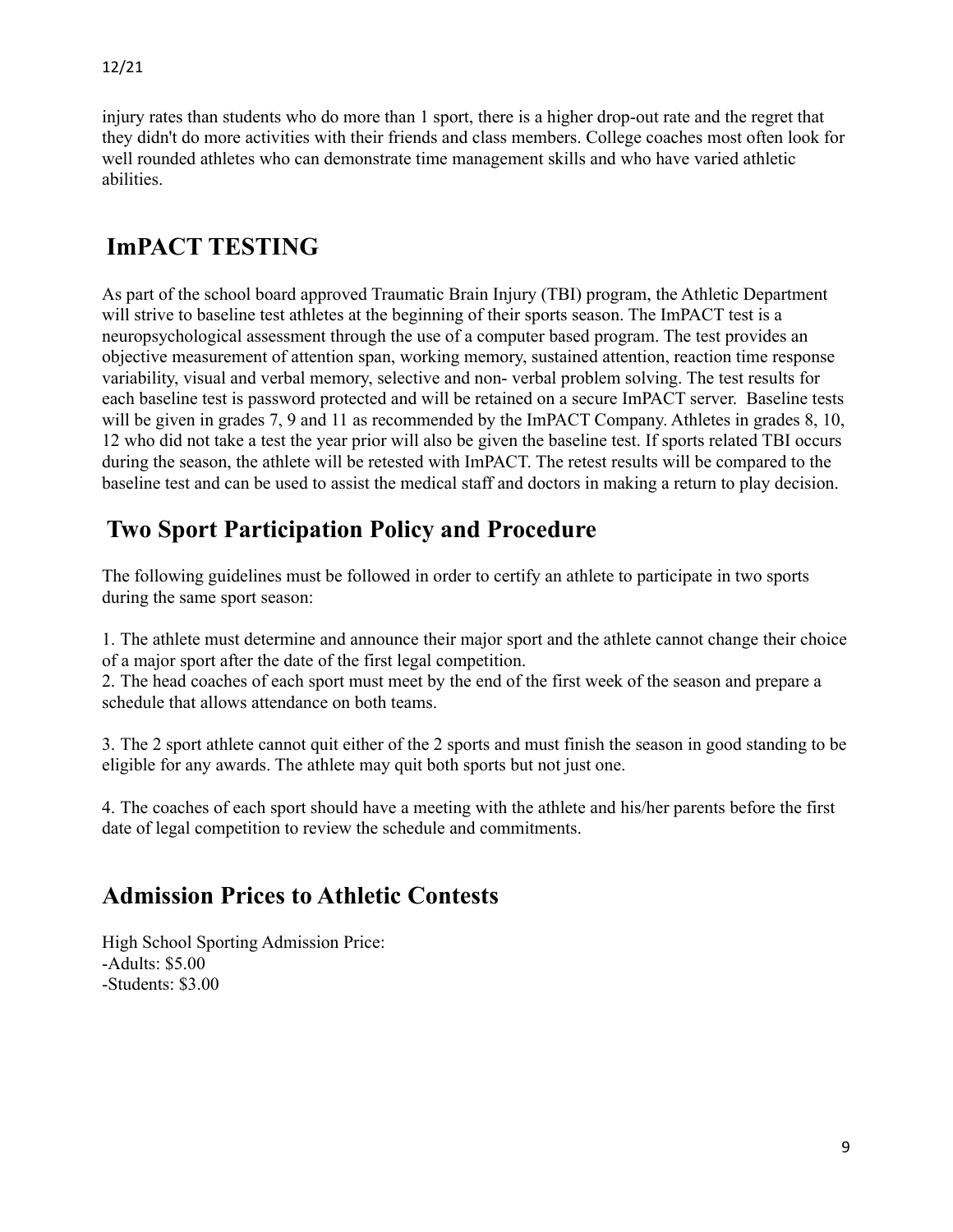# APPENDIX A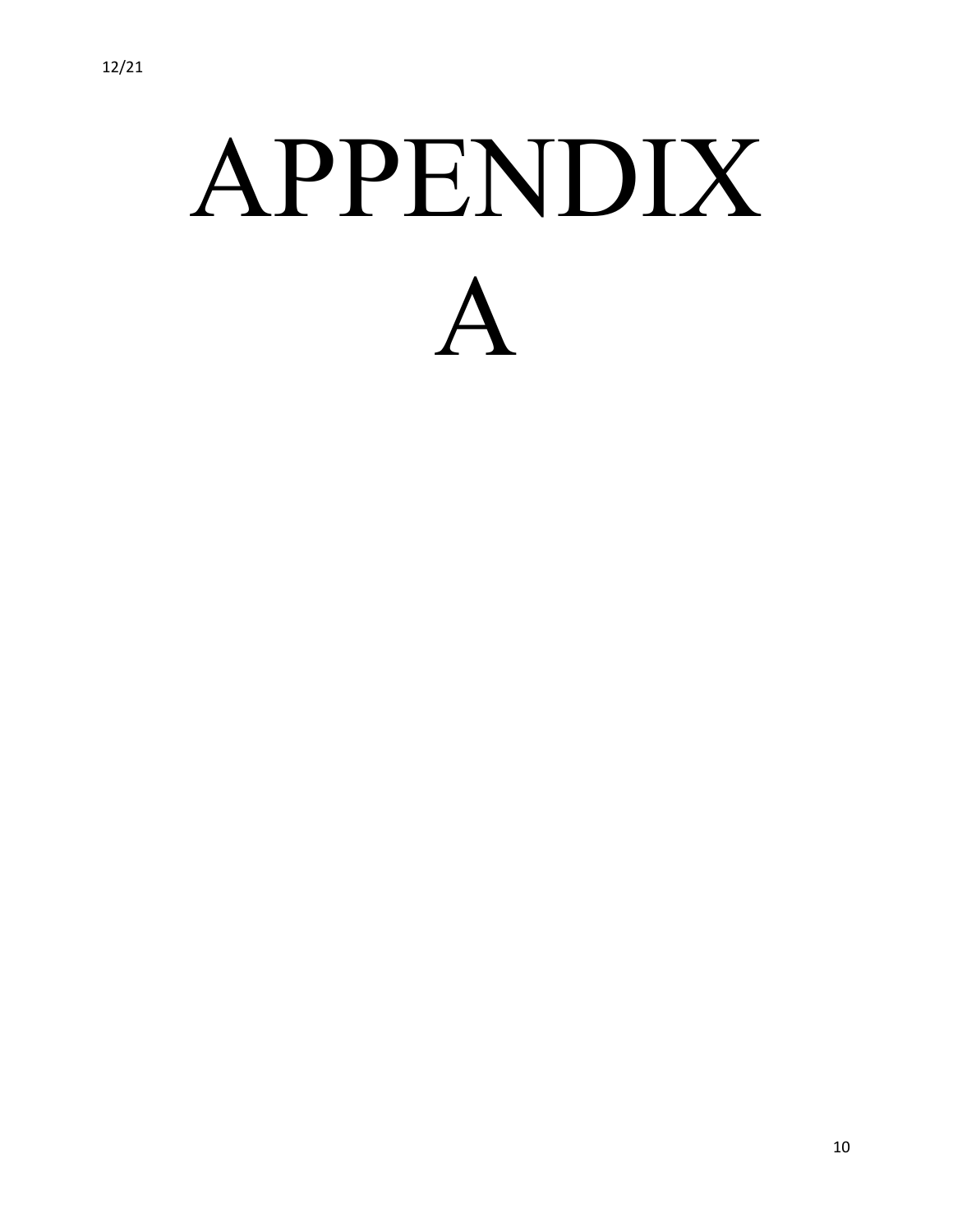

# **ATHLETIC Code of Conduct**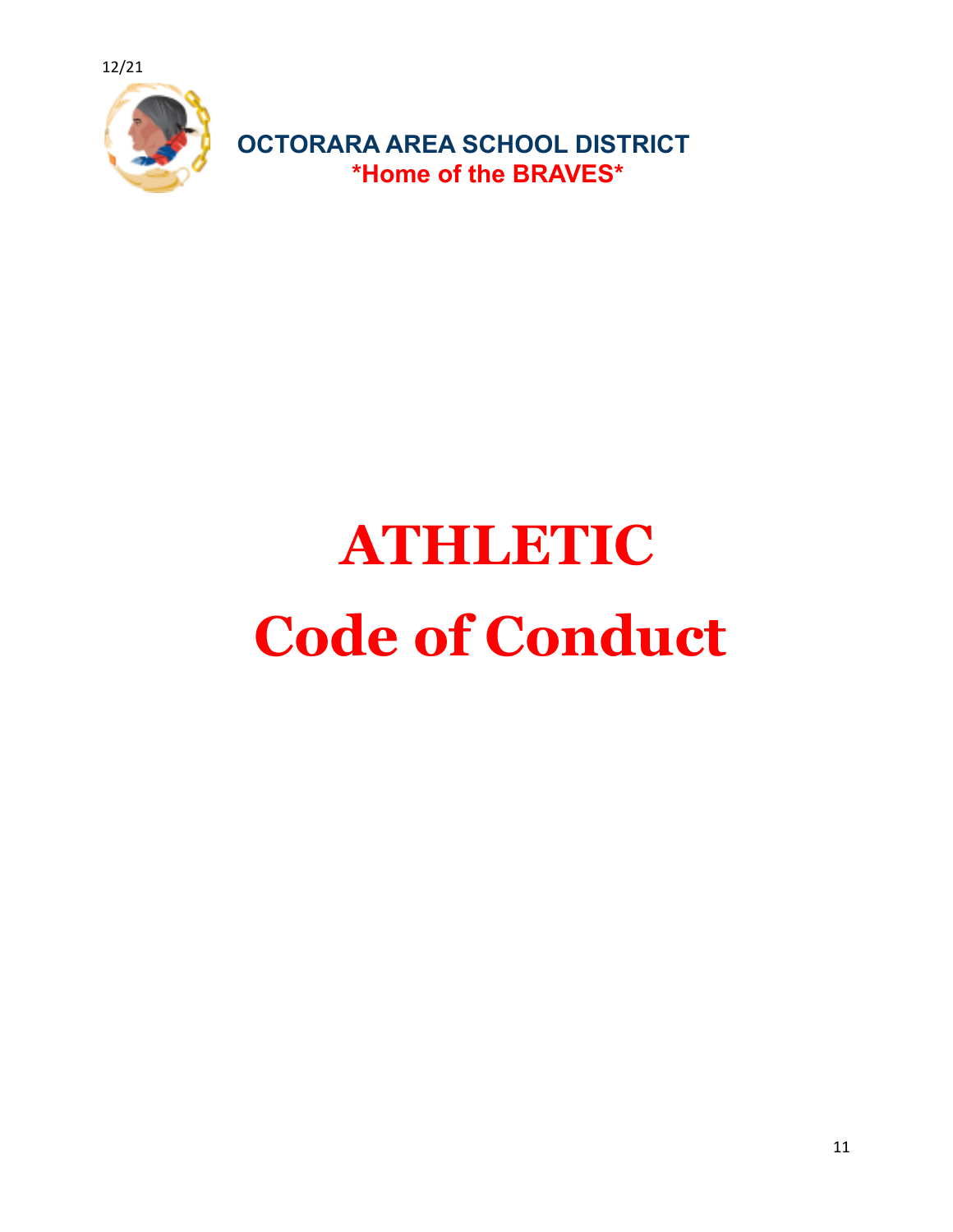### **PHILOSOPHY**

Interscholastic athletics is an integral part of the total educational program of the Octorara Area School District. The purpose of the athletic program is to promote the physical, mental, moral, social, and emotional well-being of each student-athlete, while teaching them sportsmanship, commitment, sacrifice, teamwork, and hard work. The Octorara Area School District's school board, administrators, teachers and coaches/advisors are committed to excellence and providing the best opportunities for students. Student-athletes must keep in mind that they are often in the public eye and that their personal conduct must always be above reproach. They have an obligation to create a favorable image and to gain the respect of their peers and adult citizens of the community.

### **DEFINITIONS**

Athletics – the program of interscholastic athletics shall include all activities relating to competitive or exhibition sport contests, games or events involving individual students or teams of students when such events occur between schools within this district or outside the district.

### **EXPECTATIONS**

In addition to the expectations outlined in the Octorara Area School District Student Handbook, the following expectations are in place for all student-athletes.

- 1. Student-athletes are the responsibility of their coaches until the organization returns to the junior/senior high school. When returning from an event student-athletes are expected to leave the premises immediately. No student may be released by a coach prior to returning to the school unless prior approval was granted by the Athletic Director or Principal. Participants are strongly encouraged to travel with their team at all times. We are striving to promote unity and loyalty
- 2. Student-athletes are expected to attend and participate in all practices, games, and team events. The only excusable absence from practice, games or team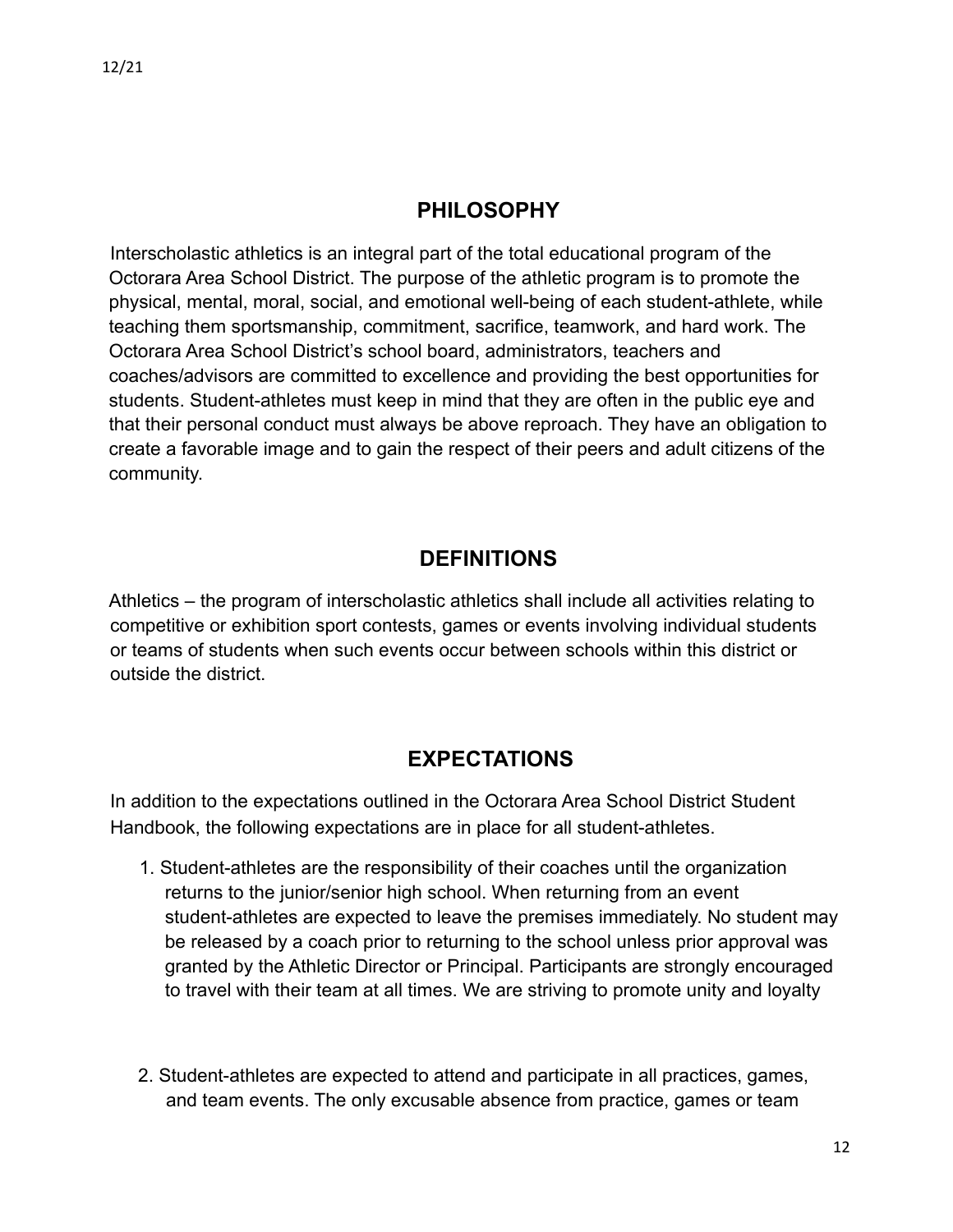events is an emergency situation or one previously approved by their coach.

Below are some examples of emergency situations:

- a. A death in the family
- b. Automobile accidents
- c. Illness and not in school

Below are some examples of absences that would receive approval from the coach assuming prior notification was given:

- a. College visit
- b. Medical appointments
- c. Religious observances
- d. Any other situation that the coach considers acceptable

An unexcused absence is an absence in which the coach did not have prior knowledge. An emergency situation would be an exception to this rule.

- 3. Equipment issued for practice and competition should be cared for properly. Loss or failure to turn in equipment at the end of the season will result in payment to replace it.
- 4. Berating or criticizing officials/judges will not be tolerated. Doing so is immediately considered a Level II or III violation and will result in the consequences outlined below.
- 5. Being ejected from a competition is immediately considered a Level II or III violation. Consequences outlined below along with PIAA consequences will be implemented.
- 6. Students are expected to:
	- a. Uphold and exemplify our mission:



- b. Understand that their actions are representative not only of themselves, but also the entire athletic program.
- c. Represent the School District, community, and themselves in a positive manner.
- d. Show respect for all in authority as well as for all facilities, property, and equipment.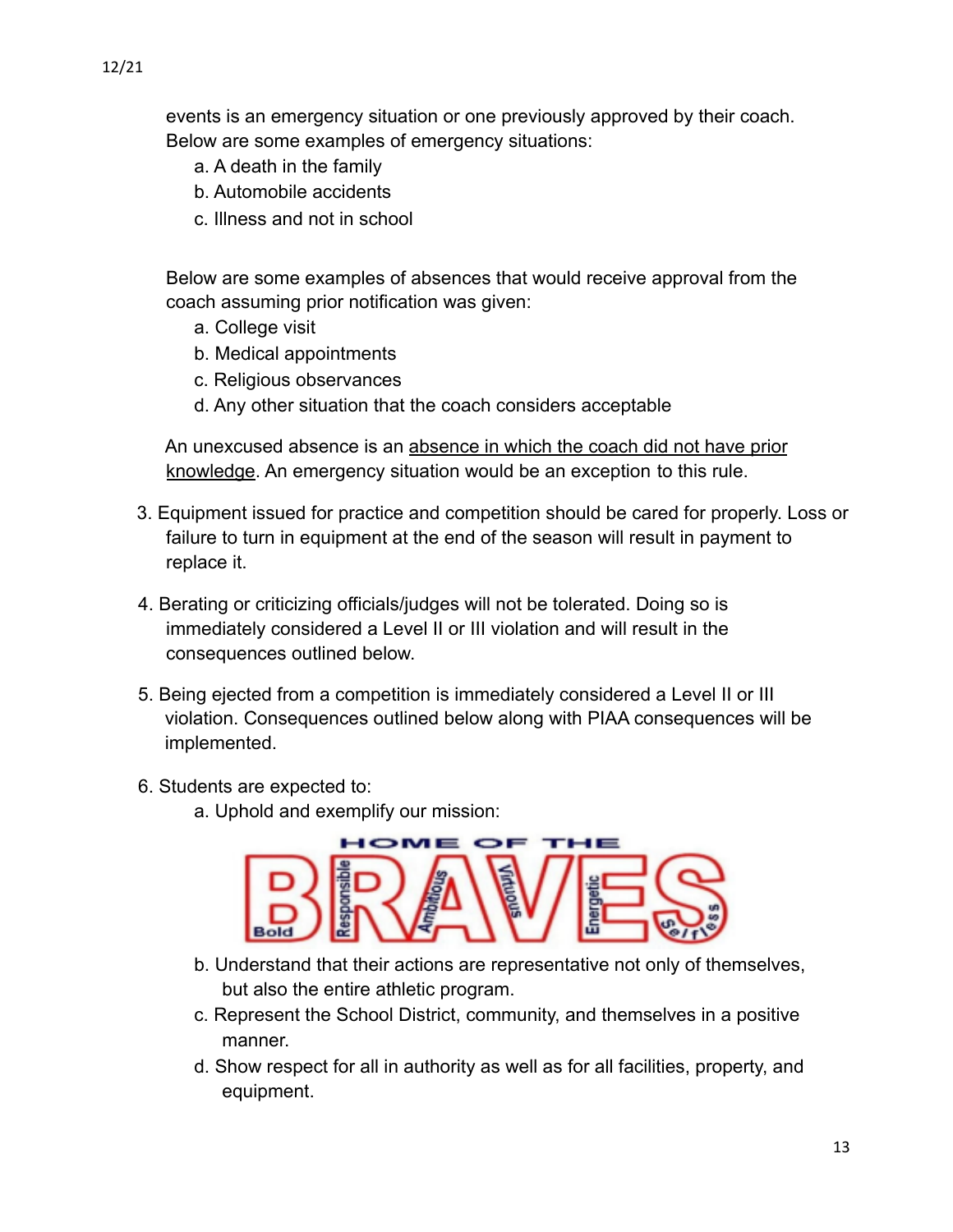- 7. Students are expected to follow all school rules while riding to and from events. Standing or moving about the bus/van is considered unacceptable behavior and will result in the consequences outlined below.
- 8. Any student who is in ISS or OSS may not attend athletic events that day.
- 9. Student-athletes must abide by the OASD Athletic Health and Safety Plan failure to do so is considered a Level II violation.

**The following consequences will be implemented if a student-athlete's misconduct occurs while participating in an interscholastic athletic event, including, but not limited to, a practice, game, competition, team dinner, team meeting, and traveling with a team. Violation of the code of conduct may result in additional school discipline.**

#### **Level I – Student Misconduct Violation**

**Disciplinary Response: Suspension from 1 competition/contest.**

- Unacceptable behavior
- Outspoken disrespect
- Obscene gestures/profanity-minor
- Lying/forgery
- Horseplay
- Late to practice without notifying the coach, unless deemed an emergency situation.
- Use/possession of personal electronics including beepers, pagers, cell phones, and other devices during practice or games without permission. (Forfeiture until returned to parents.) Refusal to relinquish the device will result in a Level II violation.
- Inappropriate display of affection
- Any other behavior deemed inappropriate by administration

### **Level II – Student Misconduct Violation**

#### **Disciplinary Response: Suspension from 2 competitions/contests.**

- Continuation of Level I violations
- Obscene gestures/profanity-major
- Harassment/threatening of a student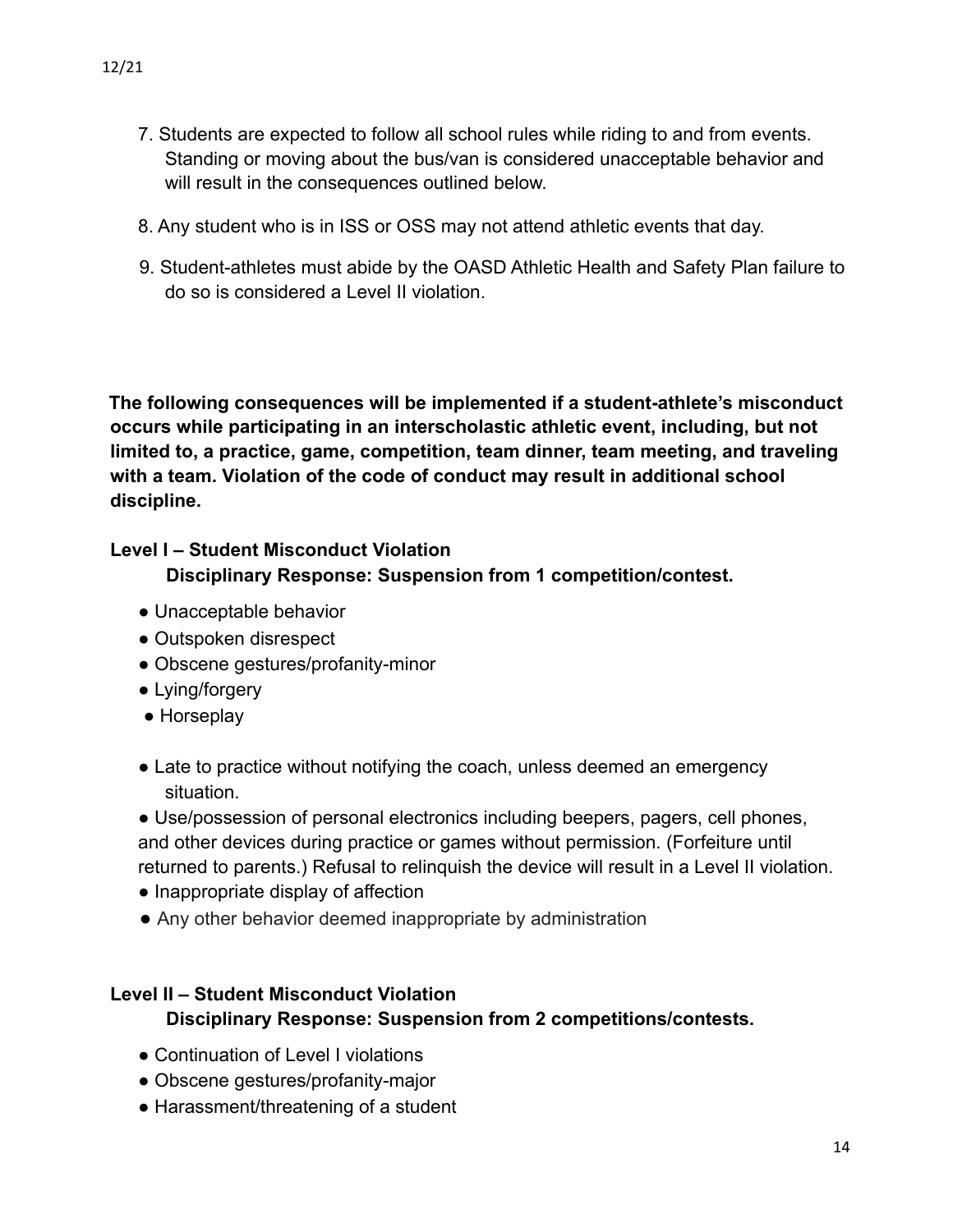- Fighting (verbal)
- Physical altercation
- Instigating conflicts with/between other students
- Violation of social restriction
- Insubordination
- Disrespect toward coach, administrator, event staff, game official Misuse/abuse of school property (restitution made if applicable)
- Possession or use of tobacco products (see smoking code)
- Leaving practice/competition without permission
- Unexcused absence from practice/competition
- Ejection from competition (PIAA guidelines will be followed)
- Gambling (any game or action that results in an exchange of money, goods, favors, etc.)
- Any other behavior deemed inappropriate by administration

#### **Level III – Student Misconduct Violation**

#### **Disciplinary Response: Expulsion from the athletic team.**

- Continuation of lower level violations
- Obscene gestures/profanity directed toward a staff member
- Threatening a coach or staff member
- Assault
- Violation of the school district's drug and alcohol policy (see drug & alcohol policy)
- Arson or false alarms
- Theft
- Bomb threats
- Falsifying documents/tampering with records
- Making terroristic threats
- Vandalism
- Ethnic, religious, sexual slurs; written, verbal, or drawn (meant to be demeaning to others)

● In appropriate comments referring to a person's physical or mental disabilities ● Any act punishable under the PA Crime Code or any other legislative enactment, state or federal.

• Any other behavior deemed inappropriate by administration

Level III violations are of a nature that their commission represents a violation of the law and are subject to civil and/or criminal penalties. A local law enforcement agency shall be notified about offenses in this category. The administration may consider an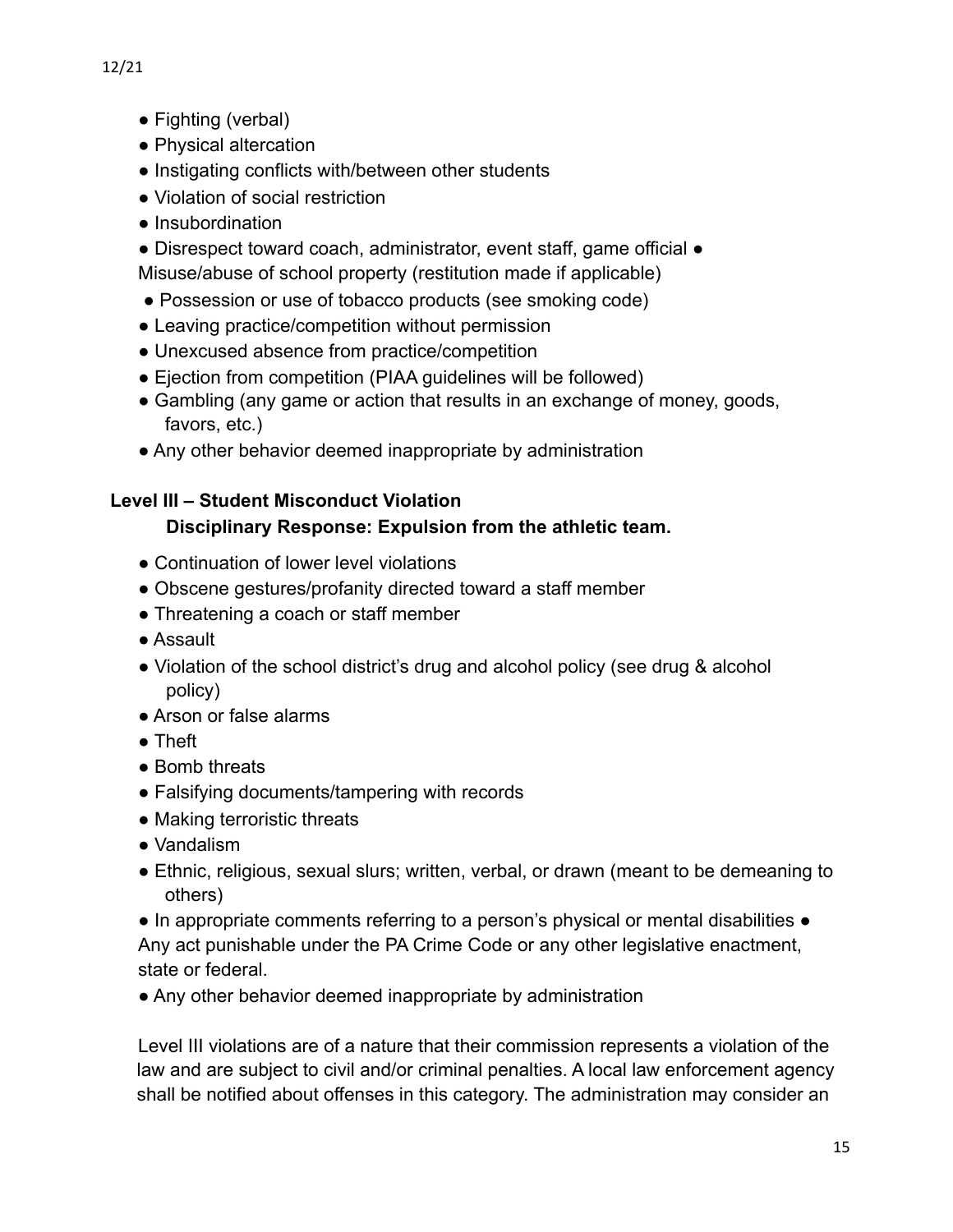offense in the Level III category serious enough to be a threat to the health, safety or welfare of others. In such cases, a recommendation will be made to the school board for expulsion from school for the first offense. If need be, restitution for damages will be required.

### **ELIGIBILITY**

Student-athletes are expected to be present and on time for all practices and games. If you will be late or miss a practice or game, you must notify the coach and receive permission in advance. Failure to do this will be considered an unexcused absence. An excused absence may be granted due to illness, death in the family or an emergency situation. A student who will miss a practice or game because of a school sponsored activity must submit a written request to the coach at least three days prior to missing in order to be eligible for the event in question.

If a student leaves school due to illness, he/she may not return that day to practice or play in a game.

#### **A student must be in school by 9:00 a.m. in order to practice or play in a game unless he/she has written approval from the principal or athletic director or a doctor's note..**

When attending an evening athletic event, student-athletes will not arrive more than 15 minutes prior to or depart more than 15 minutes after the event has ended. Athletes remaining at school for late practices or evening contests are to report to their coach and remain under his/her supervision until the practice or contest begins.

Athletes may not participate in more than one sport per season without the consent of both coaches and athletic director.

The School Board recognizes the value of athletic participation for our students and believes it to be an integral component of the program offerings that we provide. The Board also realizes that participation in athletics is a privilege. Students must maintain satisfactory performance in the classroom to participate on an athletic team. Academic performance is monitored on a weekly basis (Monday through Sunday) through the office of the athletic director. An academic eligibility report is distributed to the coaching staff everySaturday during the season. Each coach is responsible for notifying the ineligible athlete and applying intervention measures. While a student-athlete is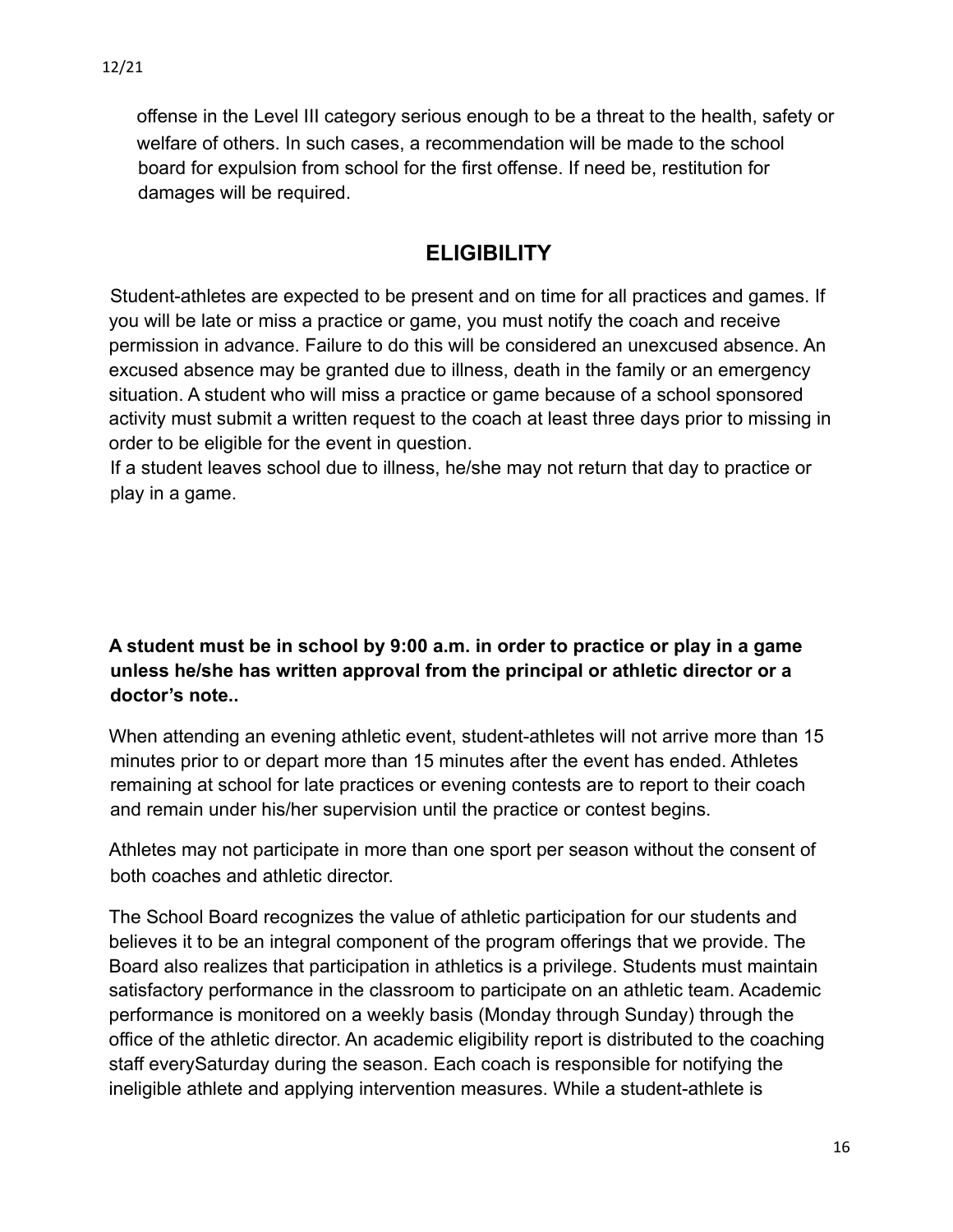ineligible, he/she may not participate in competitions. Once an athlete has been identified as being academically ineligible, his/her status will not change during that week. . According to P.I.A.A. rules and school policy:

- Any student-athlete with two (2) or more failing grades on the weekly report the **first** time during a season are ineligible to participate in athletic contests.
- Student-athletes who are determined to be ineligible on the weekly report a **second** time during a season may not practice or compete in contests.
- Student-athletes who are determined to be ineligible on the weekly report a **third** time during a season will be dismissed from the team for the remainder of that sports season.
- Student-athletes who have two (2) or more failures on their **report card** will not be permitted to practice or compete for the first 15 school days of the next marking period.

At the end of the school year, any student-athlete who is **not promoted to the next grade level** will not be able to compete in a fall sport, but may apply to the athletic director for permission to compete in the winter and spring seasons upon a review of academic progress. The exception to both the promotion rule and the 4th marking period rule will be students who successfully complete summer school courses to improve their academic standing and achieve promotion. See the chart below for further details on timelines.

| <b>Marking</b><br><b>Period</b> | <b>Result</b>                                                                                                                |
|---------------------------------|------------------------------------------------------------------------------------------------------------------------------|
| 1st                             | Suspended from competition for first 15 school days of<br>second marking period starting the day report cards are<br>mailed. |
| 2 <sub>nd</sub>                 | Suspended from competition for first 15 school days of<br>third marking period starting the day report cards are<br>mailed.  |

#### **STUDENTS WITH TWO (2) OR MORE FAILURES**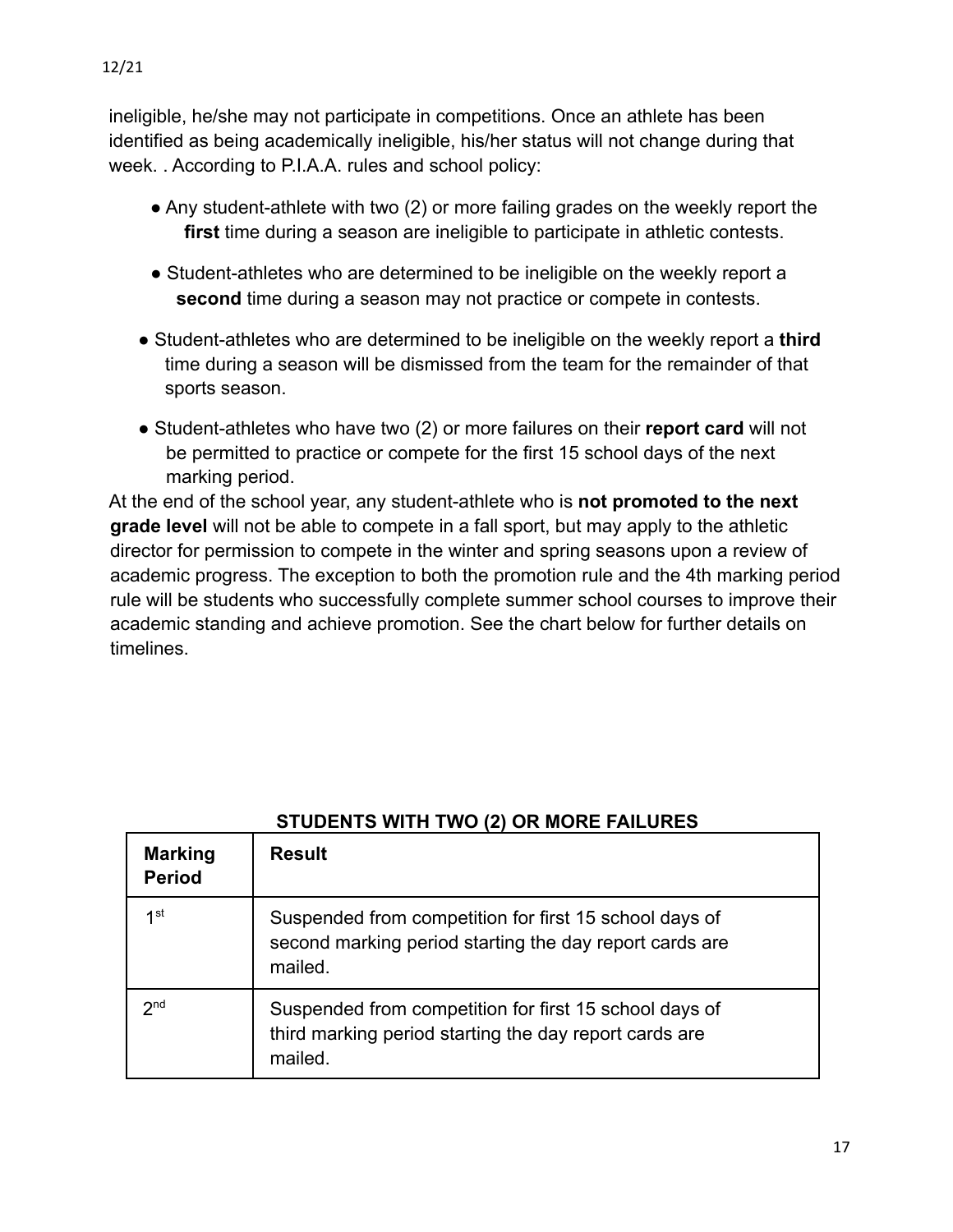| 3 <sup>rd</sup>           | Suspended from competition for first 15 school days of<br>fourth marking period starting the day report cards are<br>mailed.                                                                                                   |
|---------------------------|--------------------------------------------------------------------------------------------------------------------------------------------------------------------------------------------------------------------------------|
| $\mathcal{A}^{\text{th}}$ | Suspended from competition for first 15 school days of first<br>marking period starting the first full day of school. Students<br>may not compete in any game or scrimmage before the first<br>day of school but may practice. |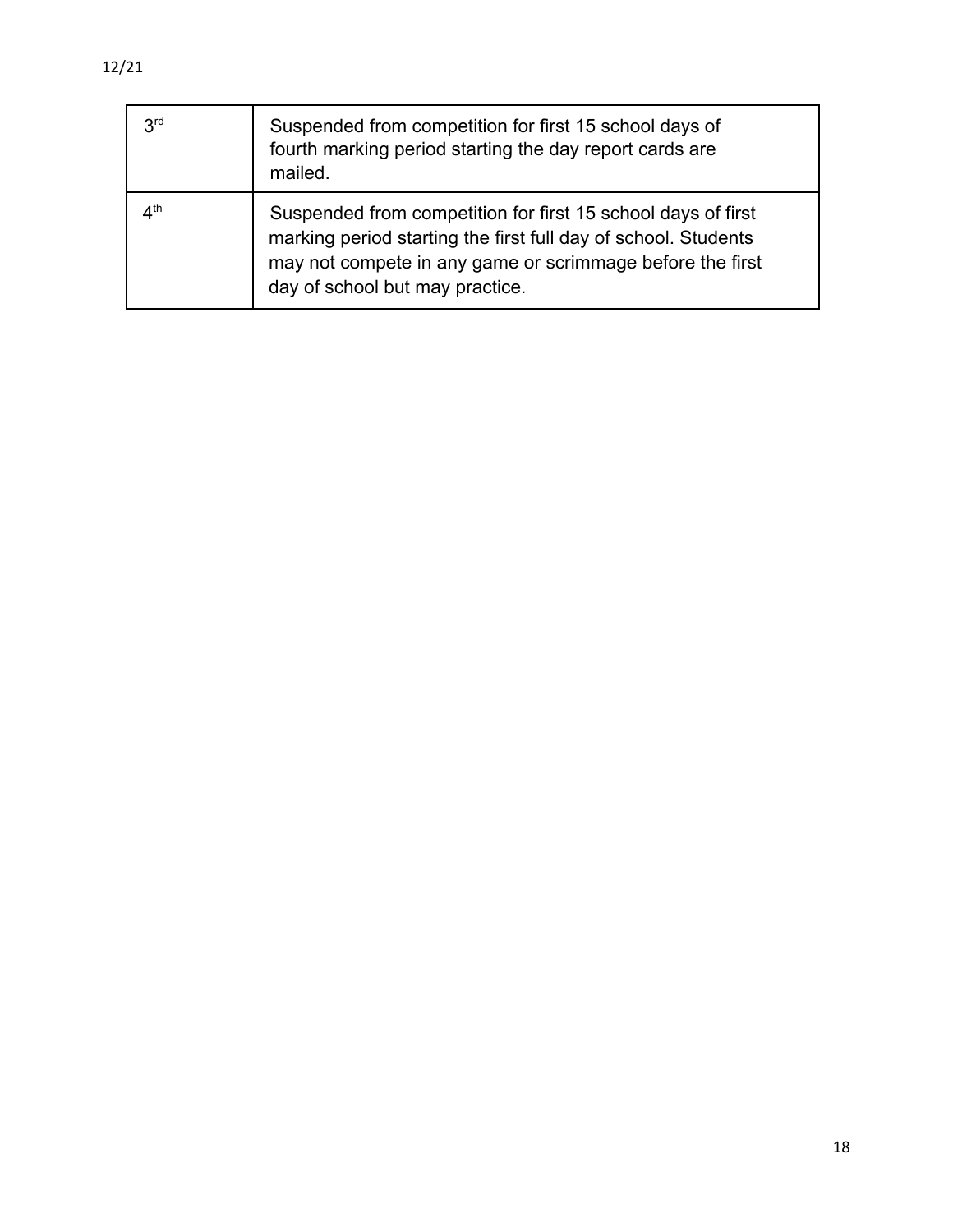12/21

# **Athletic Code of Conduct Signature Form**

We have read the Athletic Code of Conduct. We understand the guidelines, rules and philosophy of the athletic program. In understanding that our signature does not signify agreement with all areas, it does signify that we will do all we are capable of to help follow and enforce these expectations.

Student-Athlete's Name: **Example 2018** 

Sport:\_\_\_\_\_\_\_\_\_\_\_\_\_\_\_\_\_\_\_\_\_\_\_\_\_\_\_\_\_\_\_\_\_\_\_\_\_\_\_\_

Parent/Guardian Name ( Print) Date

Parent/Guardian Signature Date Date

*Please return to head coach prior to participation*

 $\mathcal{L}_\text{max} = \frac{1}{2} \sum_{i=1}^n \frac{1}{2} \sum_{i=1}^n \frac{1}{2} \sum_{i=1}^n \frac{1}{2} \sum_{i=1}^n \frac{1}{2} \sum_{i=1}^n \frac{1}{2} \sum_{i=1}^n \frac{1}{2} \sum_{i=1}^n \frac{1}{2} \sum_{i=1}^n \frac{1}{2} \sum_{i=1}^n \frac{1}{2} \sum_{i=1}^n \frac{1}{2} \sum_{i=1}^n \frac{1}{2} \sum_{i=1}^n \frac{1}{2} \sum_{i=1}^n$ 

 $\mathcal{L}_\text{max} = \frac{1}{2} \sum_{i=1}^n \frac{1}{2} \sum_{i=1}^n \frac{1}{2} \sum_{i=1}^n \frac{1}{2} \sum_{i=1}^n \frac{1}{2} \sum_{i=1}^n \frac{1}{2} \sum_{i=1}^n \frac{1}{2} \sum_{i=1}^n \frac{1}{2} \sum_{i=1}^n \frac{1}{2} \sum_{i=1}^n \frac{1}{2} \sum_{i=1}^n \frac{1}{2} \sum_{i=1}^n \frac{1}{2} \sum_{i=1}^n \frac{1}{2} \sum_{i=1}^n$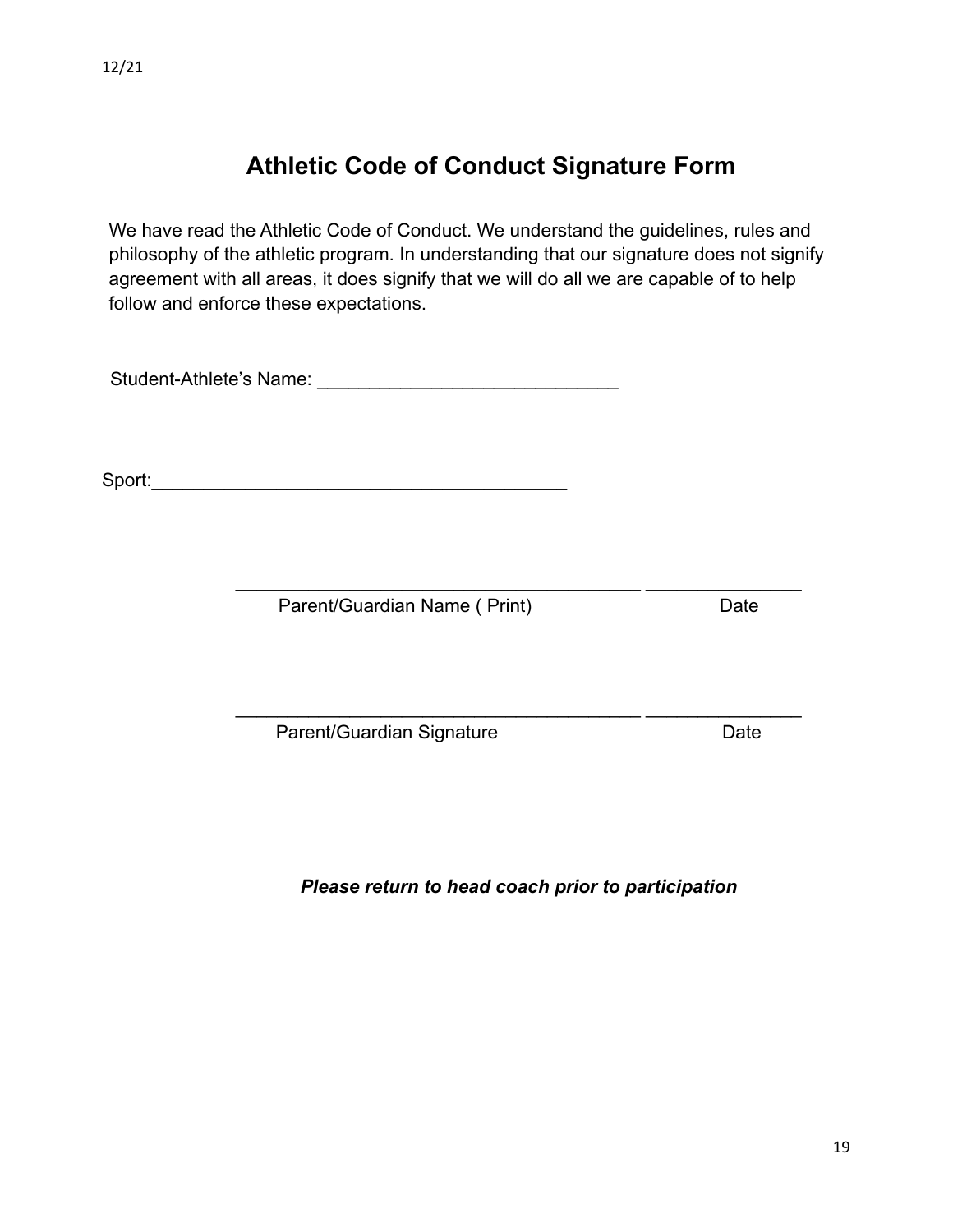# Appendix B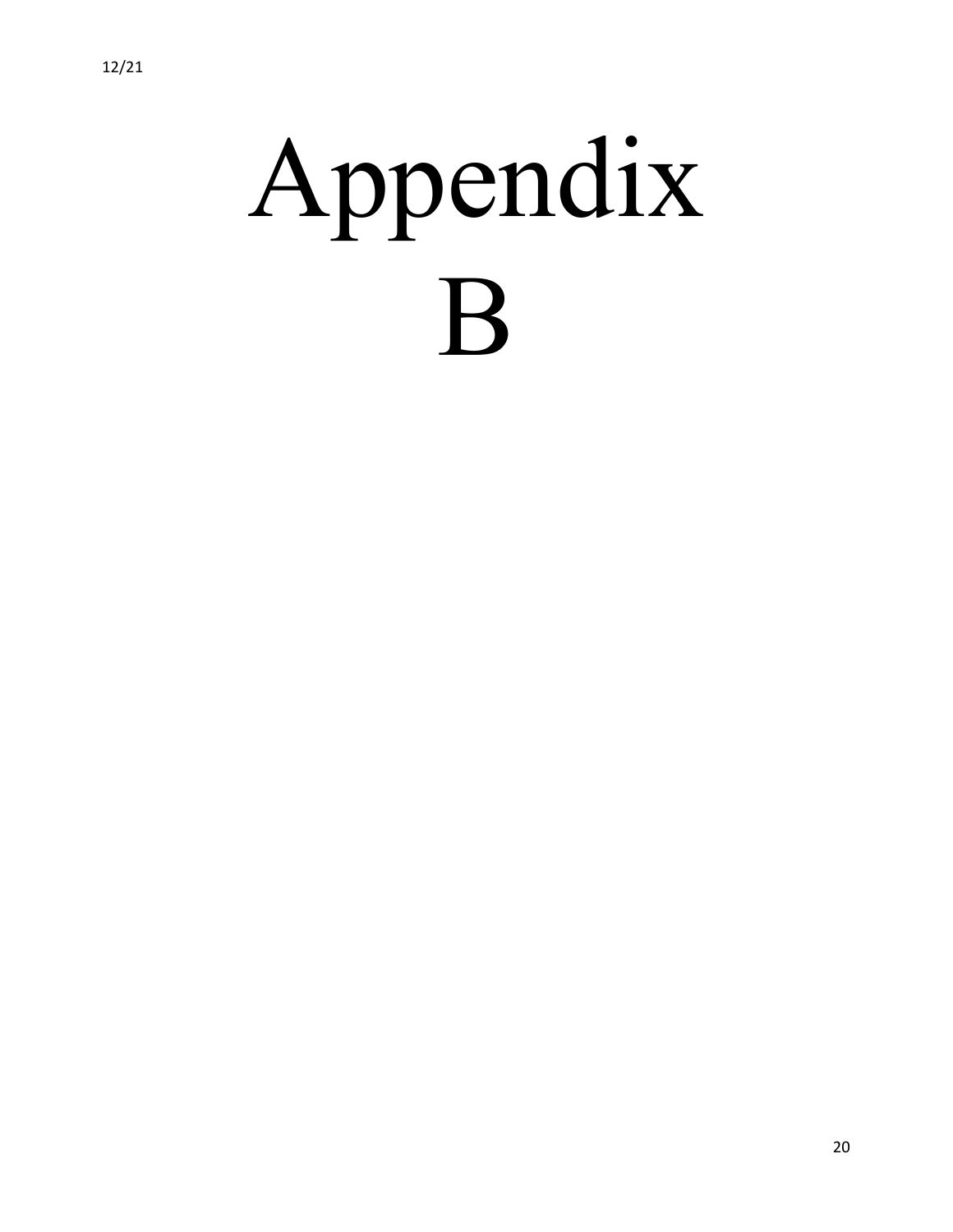

# **OCTORARA AREA SCHOOL DISTRICT PARENT/GUARDIAN CODE OF ETHICAL CONDUCT & EXPECTATIONS \*Home of the BRAVES\***

Interscholastic athletics is an integral part of the total educational program of the Octorara Area School District. The purpose of the athletic program is to promote the physical, mental, moral, social, and emotional well-being of each student-athlete, while teaching them sportsmanship, commitment, sacrifice, teamwork, and hard work. The purpose of this code of conduct is to develop parental support and positive role models for our student-athletes. Listed below are the guidelines and expectations that the Octorara Area School District expects all parents/guardians to follow for all athletic events, home and away.

#### **A. EXPECTATIONS FOR PARENTS/GUARDIANS**

As an Octorara Area School District parent/guardian, I agree to:

- be a positive role model for my child, the school and community;
- display a positive attitude and behavior;
- show respect for all participants, officials, coaches, athletic personnel, and school facilities;
- teach my child that hard work and honest effort are more important than winning; put the best interests of the team above my child's personal glory;
- avoid putting pressure on my child to start, score, or be the star of the team; encourage my child to attend school regularly and excel academically;  $\bullet$  inform my child of the dangers of using and discourage the use of any controlled substances or tobacco;
- follow the chain of command when I have a concern; and
- express my concerns and questions in a courteous and civil manner. ●

Abide by the OASD Athletic Health and Safety plan.

#### **B. CONSEQUENCES FOR SPECTATOR EJECTION FROM AN EVENT OR VIOLATION OF CODE OF CONDUCT**

#### **1. FIRST OFFENSE:**

Any spectator who commits a first offense by violating the ethical code of conduct and/or being ejected from any sporting event hosted or sponsored by the Octorara Area School District must satisfy all of the following requirements before that spectator is permitted to attend any further athletic events hosted or sponsored by the Octorara Area School District:

a. Complete the online "Positive Sport Parenting" course at NFHSlearn.com (or another course deemed acceptable by the Athletic Director).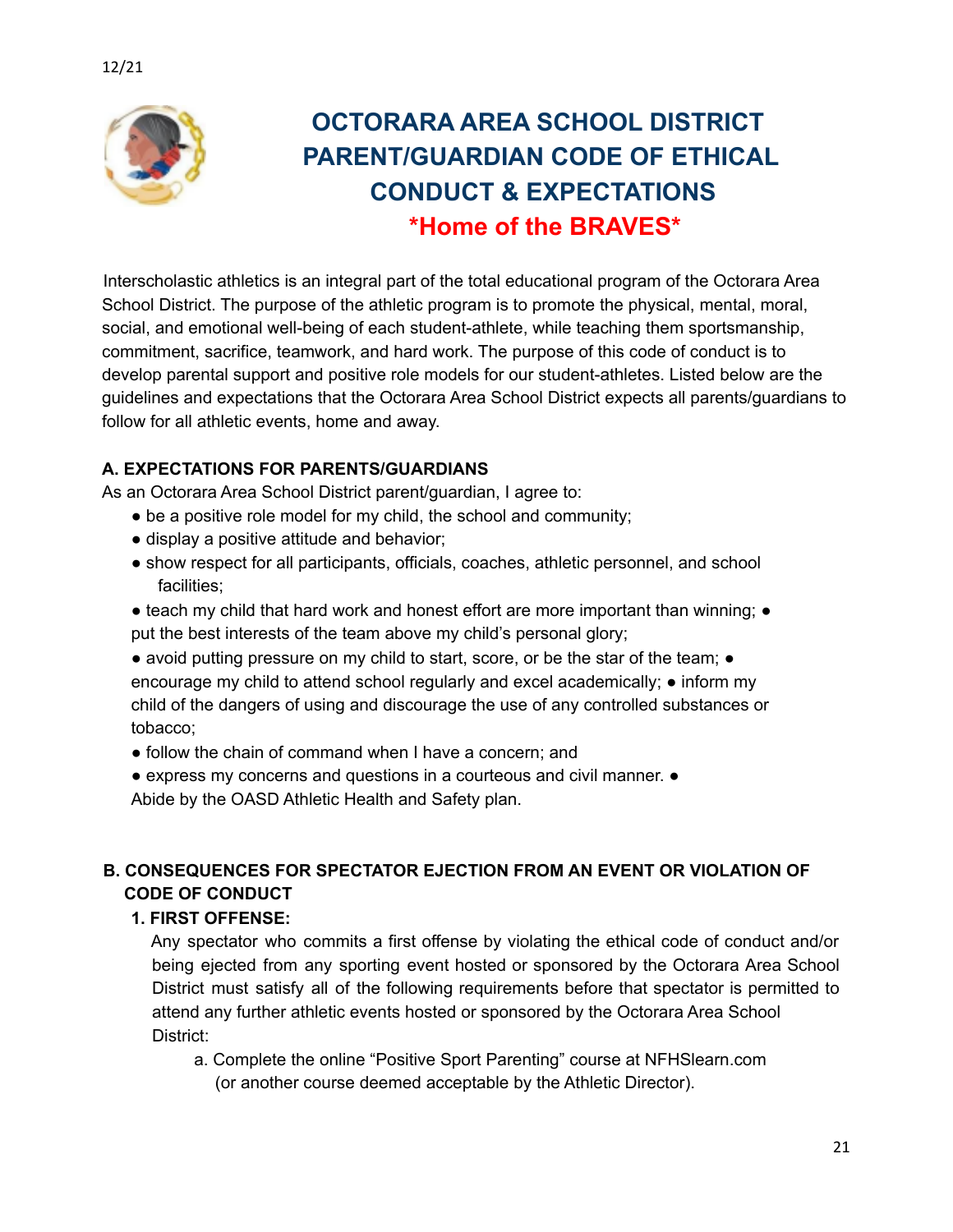- b. Attend an in-person meeting with the appropriate school Principal and Athletic Director at which the spectator will be required to present the Certificate of Completion awarded after completion of the "Positive Sport Parenting" course.
- **2. SECOND OFFENSE:** Any spectator who commits a second offense by violating the ethical code of conduct and/or being ejected from any sporting event hosted or sponsored by the Octorara Area School District must complete all of the following requirements before that spectator is permitted to attend any further athletic events hosted or sponsored by the OctoraraArea School District:
	- a. A second completion of the "Positive Sport Parenting" course at NFHSlearn.com (or another course deemed acceptable by the Athletic Director).
	- b. Attend a second in-person meeting with the Superintendent, appropriate school Principal and Athletic Director at which the spectator will be required to present the Certificate of Completion awarded after second completion of the "Positive Sport Parenting" course.
		- c. Serve a suspension from any and all athletic events hosted or sponsored by the Octorara Area School District for 30 days from the date of the second offense.
- **3. THIRD OFFENSE**: Any spectator who commits a third offense by violating the ethical code of conduct and/or being ejected from any sporting event hosted or sponsored by the Octorara Area School District will not be permitted to attend any and all further athletic events hosted or sponsored by the Octorara Area School District for a period of one year from the date of the offense.
- **4. FOURTH OFFENSE**: Any spectator who commits a fourth offense by violating the ethical code of conduct and/or ejected from any sporting event hosted or sponsored by the Octorara Area School District will be permanently barred from any and all athletic events hosted or sponsored by the Octorara Area School District.

--------------------------------------------------------------------------------------------------------------------- WE/I AS (A) PARENT(S) HAVE READ THE ATHLETIC DEPARTMENT PARENT/GUARDIAN CODE OF ETHICAL CONDUCT & EXPECTATIONS DOCUMENT. WE/I UNDERSTAND THAT A FAILURE TO ABIDE BY THIS DOCUMENT MAY RESULT IN MY NOT BEING ABLE TO ATTEND FUTURE ATHLETIC CONTESTS

| Student's Name:   |       |
|-------------------|-------|
| Parent Signature: | Date: |
| Parent Signature: | Date: |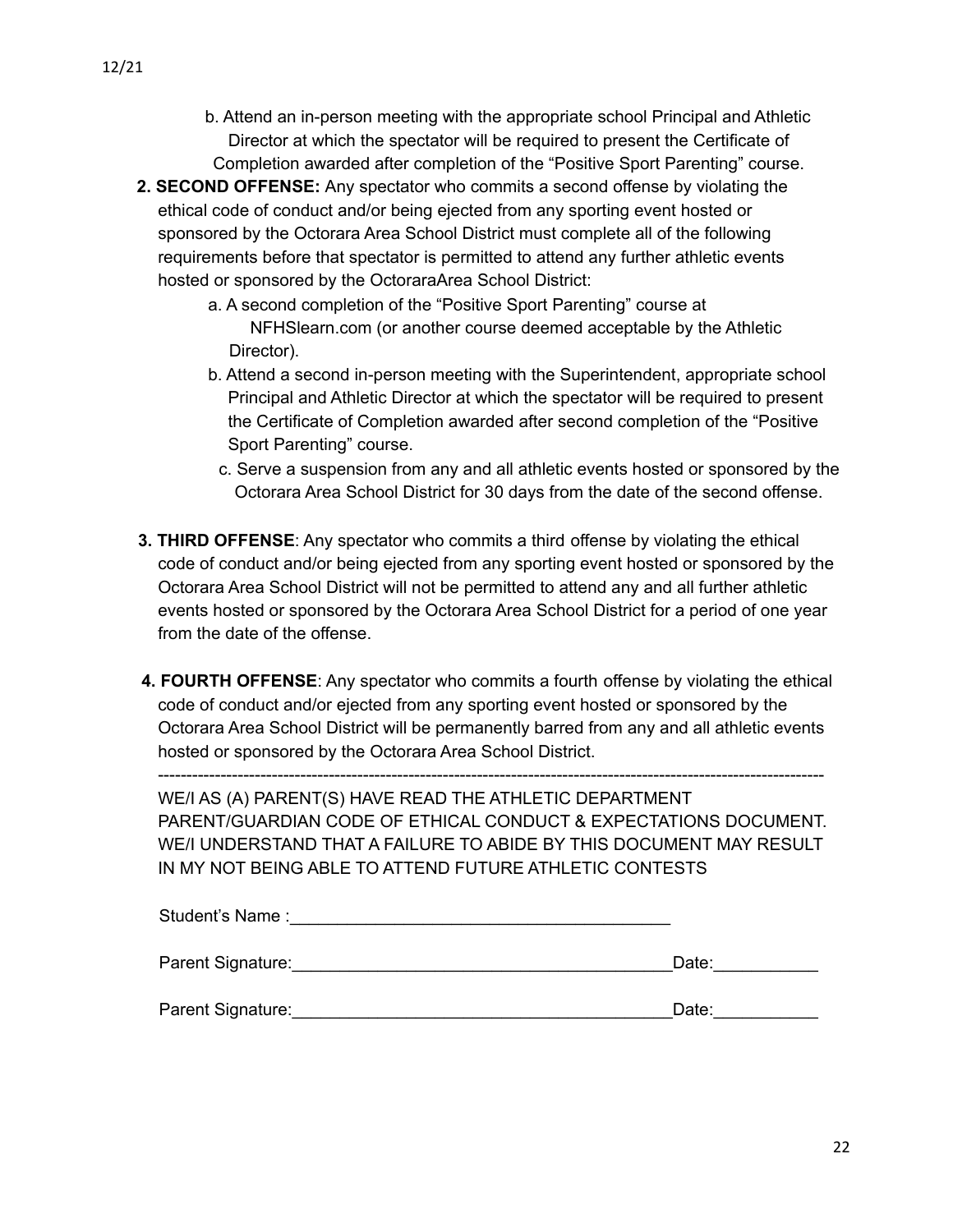# Appendix  $\bigcap$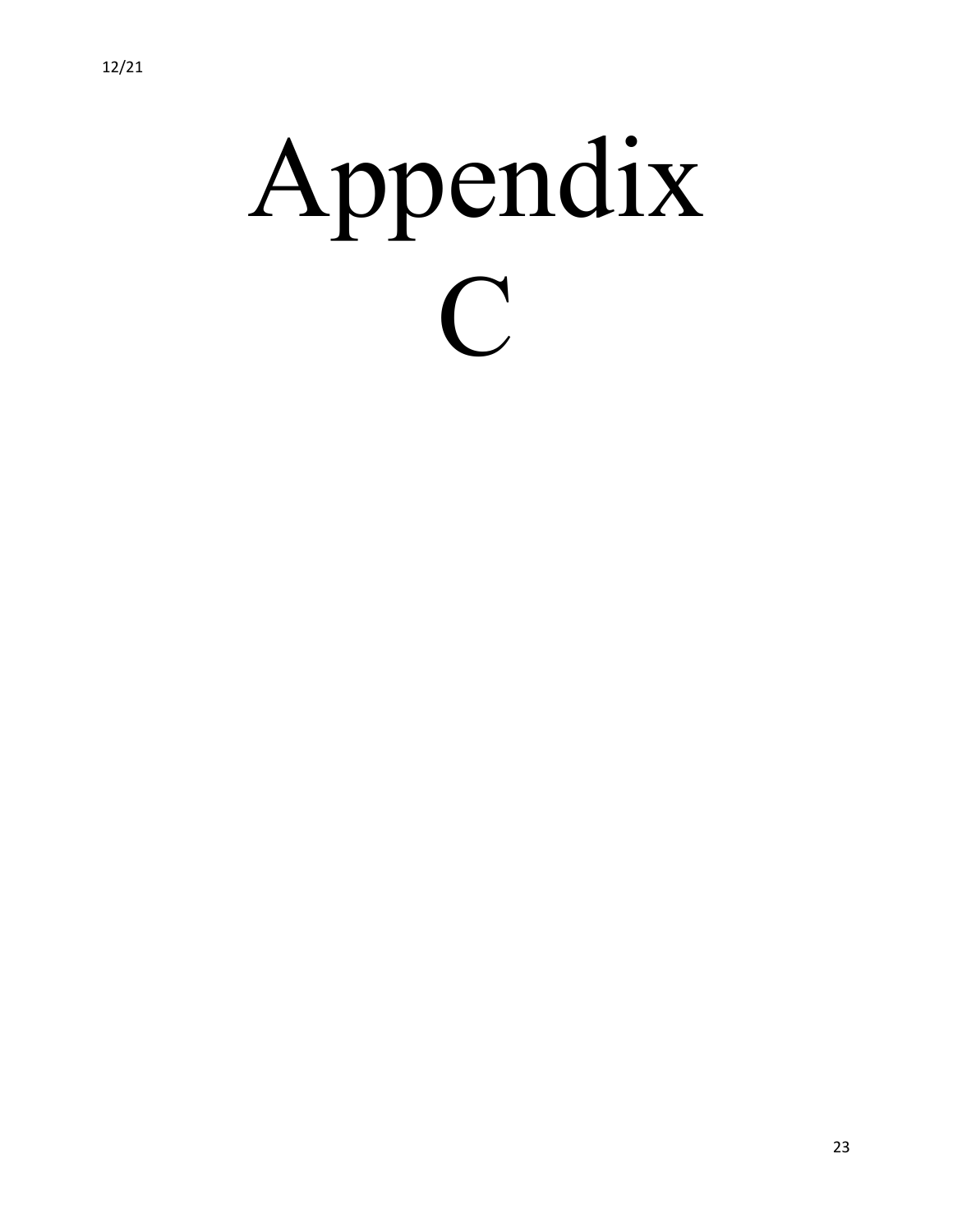# **OCTORARA AREA SCHOOL DISTRICT COACHES CODE OF CONDUCT "'Home of the BRAVES\***



The Octorara Area School District believes that interscholastic athletics are an integral part of the total education program. Our coaches play a very important role in teaching student-athletes the meaning and understanding of sportsmanship, leadership, commitment, fairness, sacrifice, teamwork, and hard work. Coaches must balance the pressures of winning with teaching the skills of the sport, mentoring student-athletes, and building team unity. Coaches must also show student-athletes how to win and lose with class. A successful coach is not always the one who wins every game. A successful coach must have a broad spectrum of behavioral competencies that include ethical values, pride of accomplishment, acceptable social behaviors and compassion.

#### The coach should:

1. Uphold our district mission at all times

Bold Responsible Ambitious Virtuous Energetic Selfless



- 
- 3. Teach student-athletes to win through legitimate means only, striving to win at any cost is distinctly unethical.
- 4. Give opponents full credit when they win.
- 5. Control one's temper at all times.
- 6. Not use, and discourage the use of profanity and obscene language.
- 7. Recommend the use *of* competent Contest officials and support their decisions. The coach should not criticize the actions or decisions of Contest officials in public.
- 7. Not recruit students from other school districts.
- 8. Maintain control of the Team for which the Coach is responsible.
- 9. Educate the team members and parents about the Student Code of Conduct and enforce the requirements of the Student Code of Conduct.
- 10. Obtain Coaching Principle and Sports First Aid certifications during the first 2 years of employment.
- 11. Follow the medical directives of the Athletic Trainer to ensure a safe, physical environment.
- 12. Work with other coaches in OASD to ensure a positive experience for all student-athletes.
- 13. Avoid contracting athletes directly. Please set up a team app for mass communication.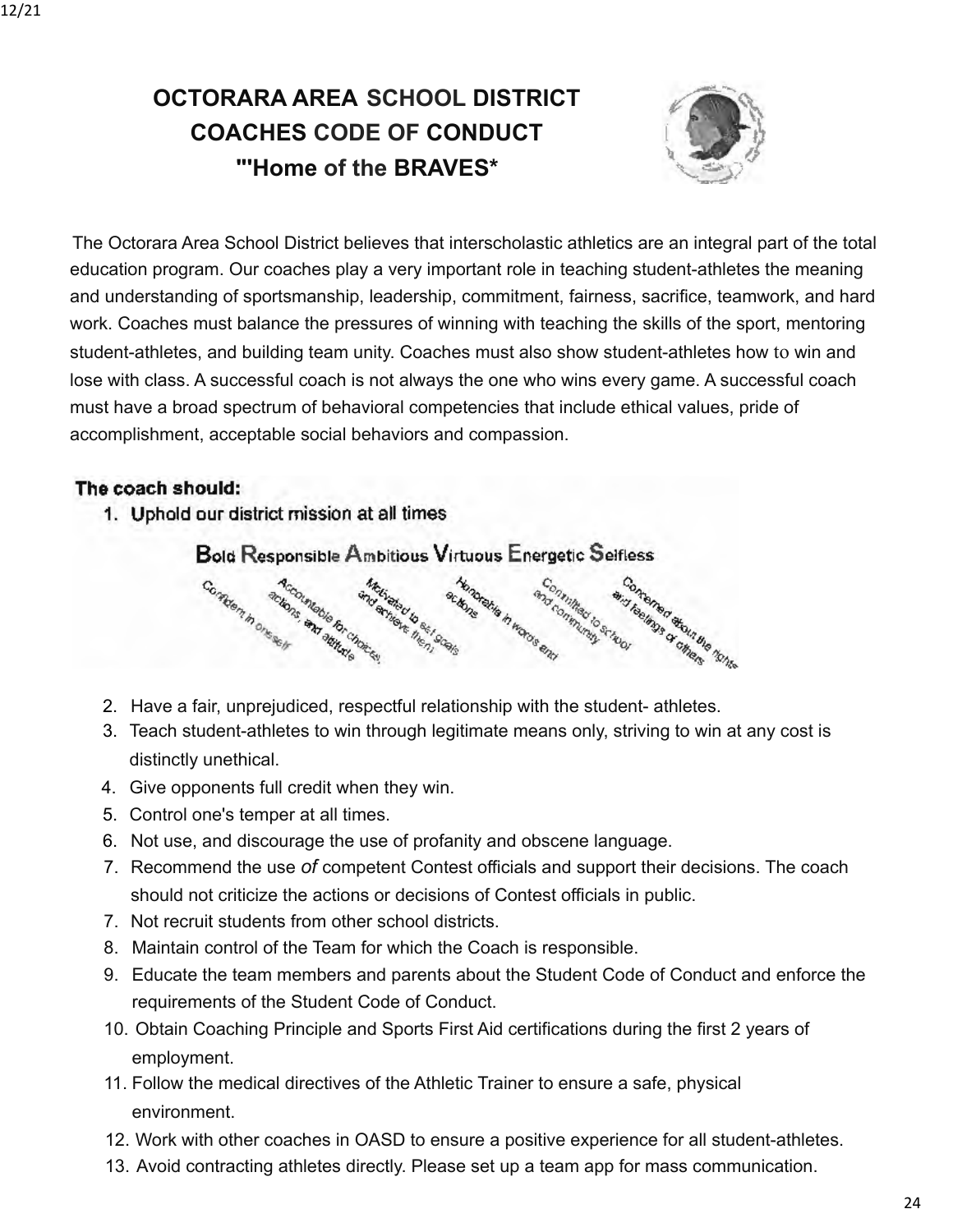- 14. Set goals and visions for the team.
- 15. Develop practice plans, strategies, teaching sessions and contest plans.
- 16. Project a positive image as a role model at all times, including the offseason activities.
- 17. Allow athletes time to develop skills and interests in other athletic and non-athletic activities provided by the school and community groups.
- 18. Supervise the student-athletes at all times to the best of their ability, including transportation and the locker rooms.
- 19.Be willing to listen to student-athlete and parental concerns while trying to resolve issues in a professional and timely manner.
- 20.Dress in a manner that will reflect positively on the school, community, team and student-athletes.
- 21. Be aware of league and District Ill guidelines pertaining to their sport.
- 22. Be professional and courteous to the media.
- 23. Attend mandatory preseason meetings for all coaches.
- 24. Abide by the OASD Athletic Health and Safety Plan.

I have read, understand, and agree to follow the OASD Coaches Code of Conduct.

COACH'S SIGNATURE: \_

COACH'S PRINTED NAME: \_

DATE:,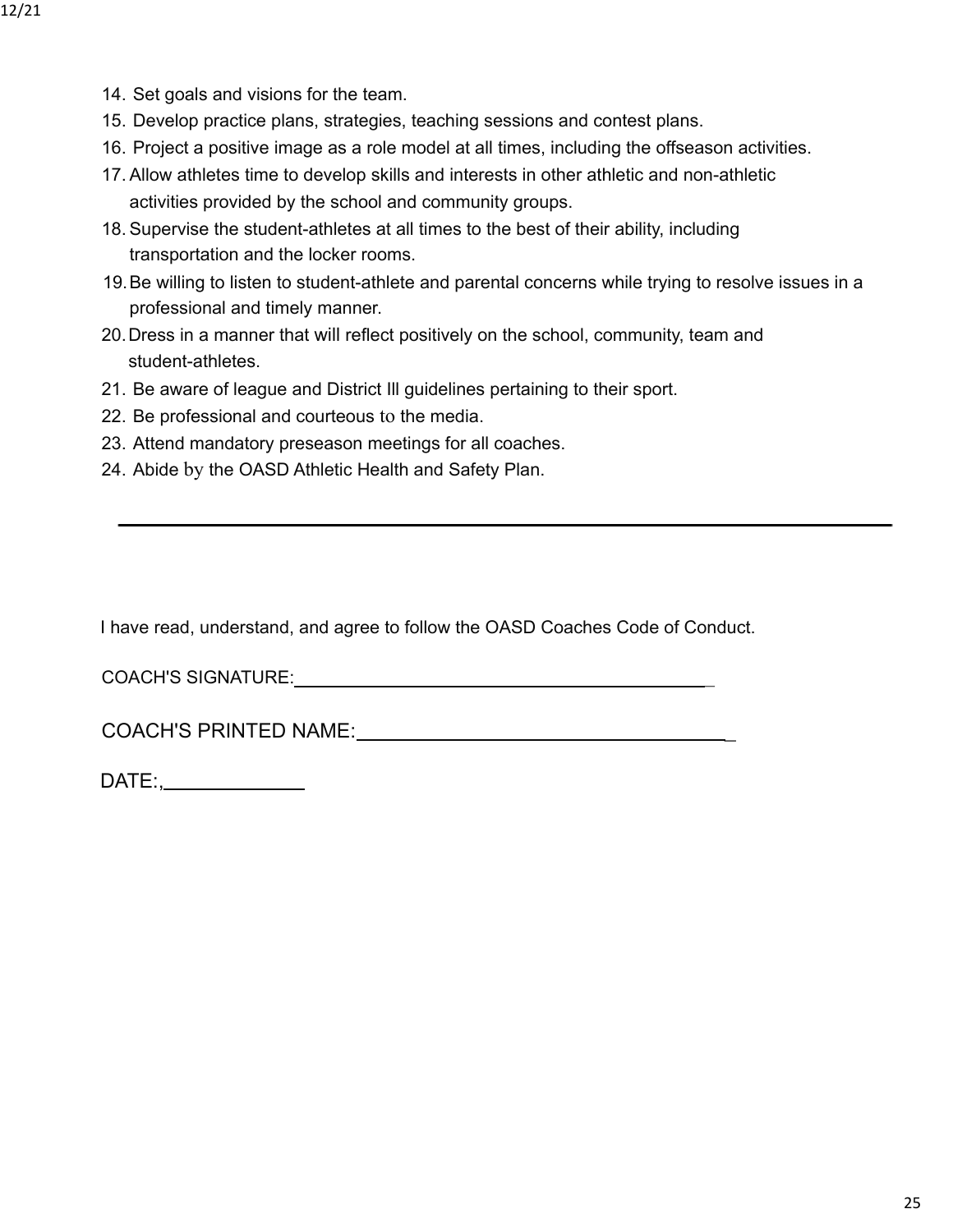# Appendix D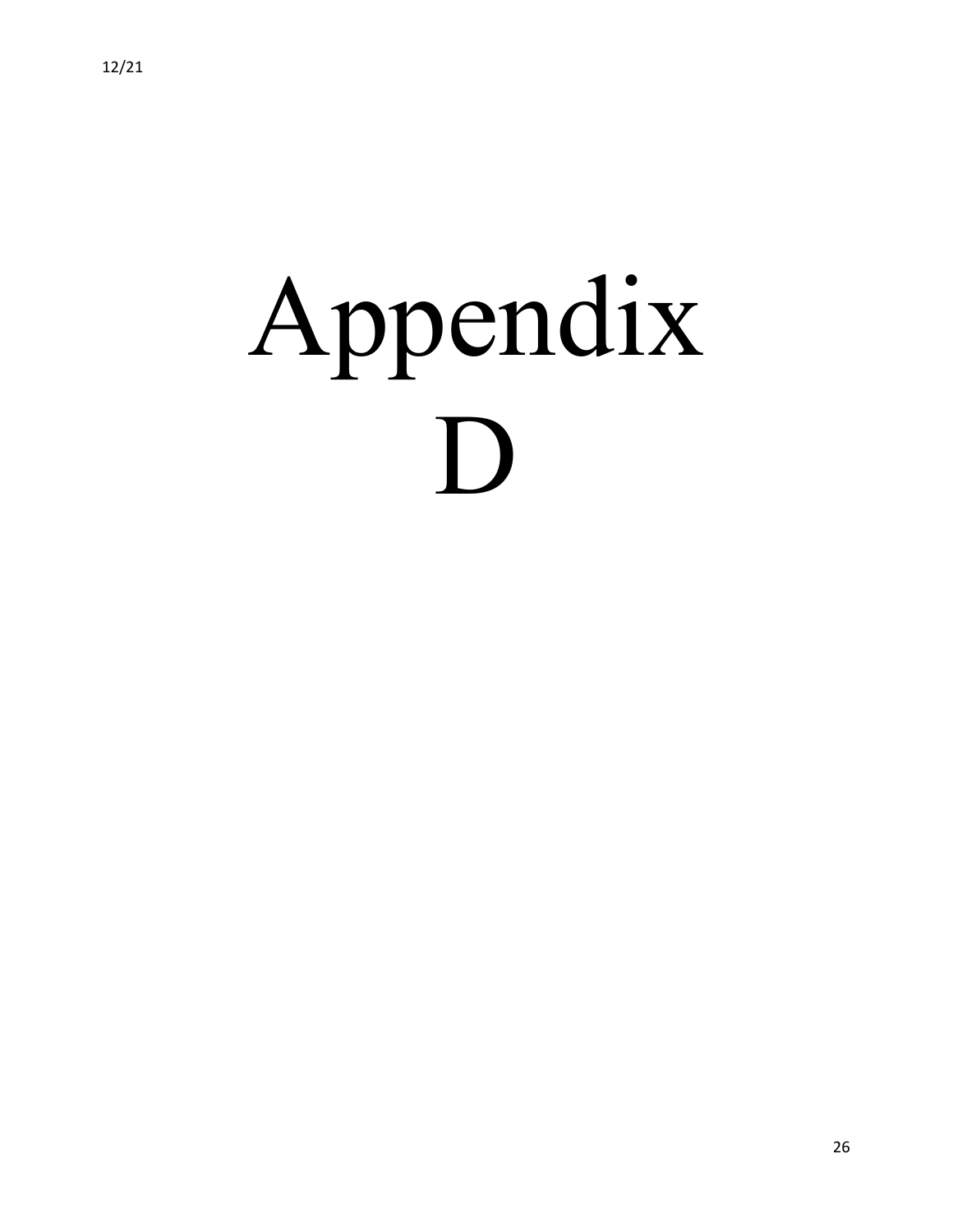12/21

BookPolicy Manual Section100 Programs TitleInterscholastic Athletics Code123 StatusActive AdoptedDecember 14, 2020

#### **Purpose**

The Board recognizes the value of a program of interscholastic athletics as an integral part of the total school experience for all district students and as a conduit for community involvement.

The program fosters the growth of pride within the student body as a whole and stimulates interest within the broader community.

The game activities and practice sessions provide opportunities to teach the values of competition, sportsmanship, and teamwork.

#### **Definition**

For purposes of this policy, the program of **interscholastic athletics** shall include all activities relating to competitive or exhibition sport contests, games or events involving individual students or teams of students when such events occur between schools within this district or outside this district.

#### **Authority**

It shall be the policy of the Board to offer opportunities for participation in interscholastic athletic programs to male and female students on as equal a basis as is practicable and without discrimination, in accordance with law and regulations.  $[1][2][3][4][5]$  $[1][2][3][4][5]$  $[1][2][3][4][5]$  $[1][2][3][4][5]$ 

The Board shall approve a program of interscholastic athletics and require that all facilities utilized in that program, whether or not the property of this Board, properly safeguard both players and spectators and are kept free from hazardous conditions. [\[6\]](http://www.legis.state.pa.us/cfdocs/legis/LI/uconsCheck.cfm?txtType=HTM&yr=1949&sessInd=0&smthLwInd=0&act=14&chpt=5&sctn=11&subsctn=0)

The Board shall determine the standards of eligibility to be met by all students participating in an interscholastic program. Such standards shall require that each student, before participating in any interscholastic activity, be covered by student accident insurance; be free of injury; and undergo a physical examination by a licensed physician[.\[6\]](http://www.legis.state.pa.us/cfdocs/legis/LI/uconsCheck.cfm?txtType=HTM&yr=1949&sessInd=0&smthLwInd=0&act=14&chpt=5&sctn=11&subsctn=0)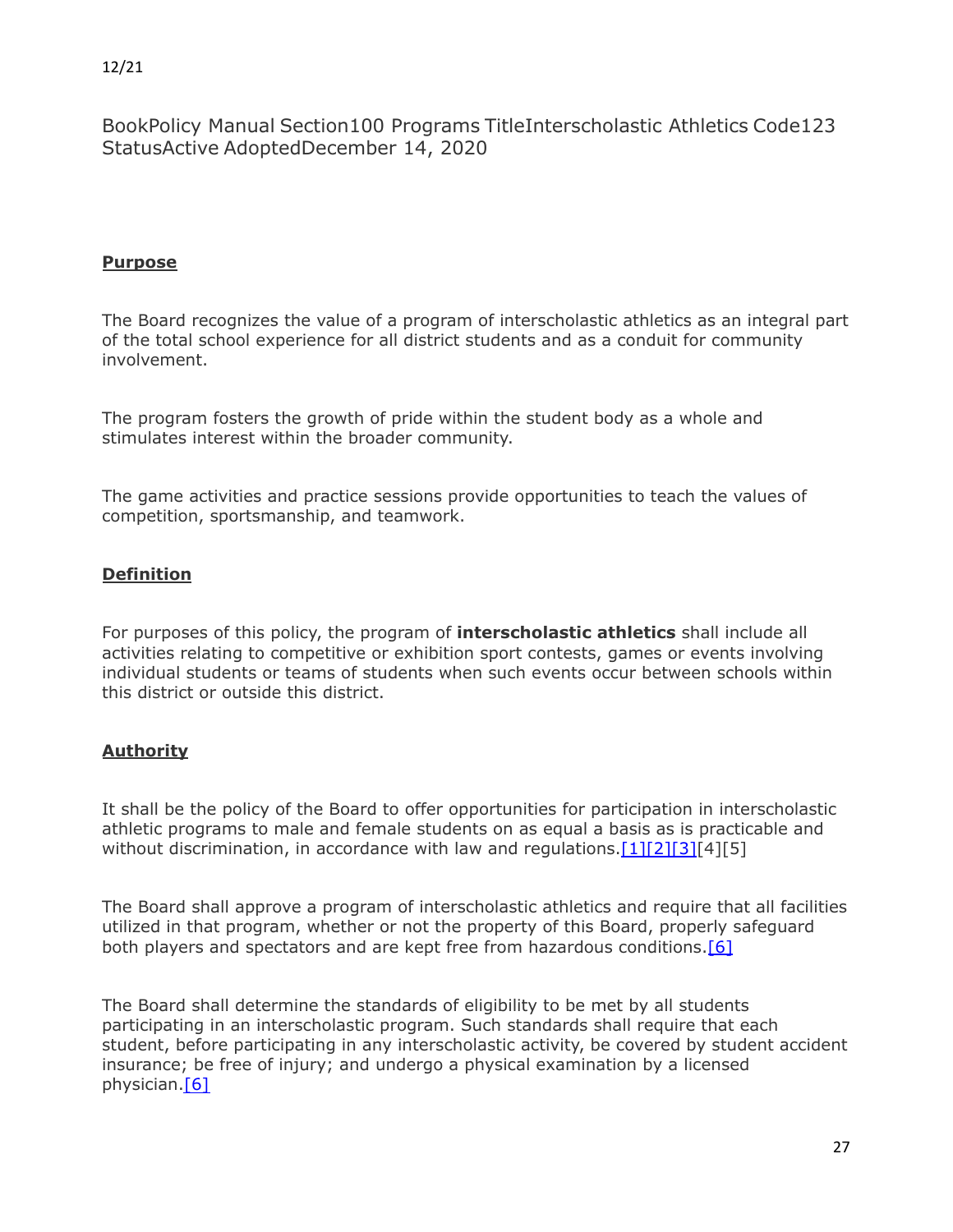The Board further adopts those eligibility standards set by the Constitution of the Pennsylvania Interscholastic Athletic Association and the district's policies and procedures.

The Board directs that no student may participate in interscholastic athletics who has not[:\[6\]](http://www.legis.state.pa.us/cfdocs/legis/LI/uconsCheck.cfm?txtType=HTM&yr=1949&sessInd=0&smthLwInd=0&act=14&chpt=5&sctn=11&subsctn=0)

- 1. Met the requirements for academic eligibility.
- 2. Complied with the requirements of the Athletic Handbook.
- 3. Complied with the requirements of the Code of Conduct for Interscholastic Athletics and Board policies and administrative regulations related to student discipline.
- 4. Attended school regularly.[7]
- 5. Been in attendance on the day of the athletic event or practice for the hours required.
- 6. Returned all district athletic equipment previously used.
- 7. Adhered to applicable discipline standards.[8]

#### Off-Campus Activities

This policy shall also apply to student conduct that occurs off district property and would otherwise violate the Code of Student Conduct if any of the following circumstances exist:[8]

- 1. The conduct occurs during the time the student is traveling to and from the district or traveling to and from district-sponsored activities, whether or not via district furnished transportation.
- 2. The student is a member of an extracurricular activity and has been notified that particular off-campus conduct could result in exclusion from such activities.
- 3. Student expression or conduct materially and substantially disrupts the operations of the district, or the administration reasonably anticipates that the expression or conduct is likely to materially and substantially disrupt the operations of the district.
- 4. The conduct has a direct nexus to attendance at school or a district-sponsored activity, for example, a transaction conducted outside of the district pursuant to an agreement made in the district, that would violate the Code of Student Conduct if conducted in the district.
- 5. The conduct involves the theft or vandalism of property.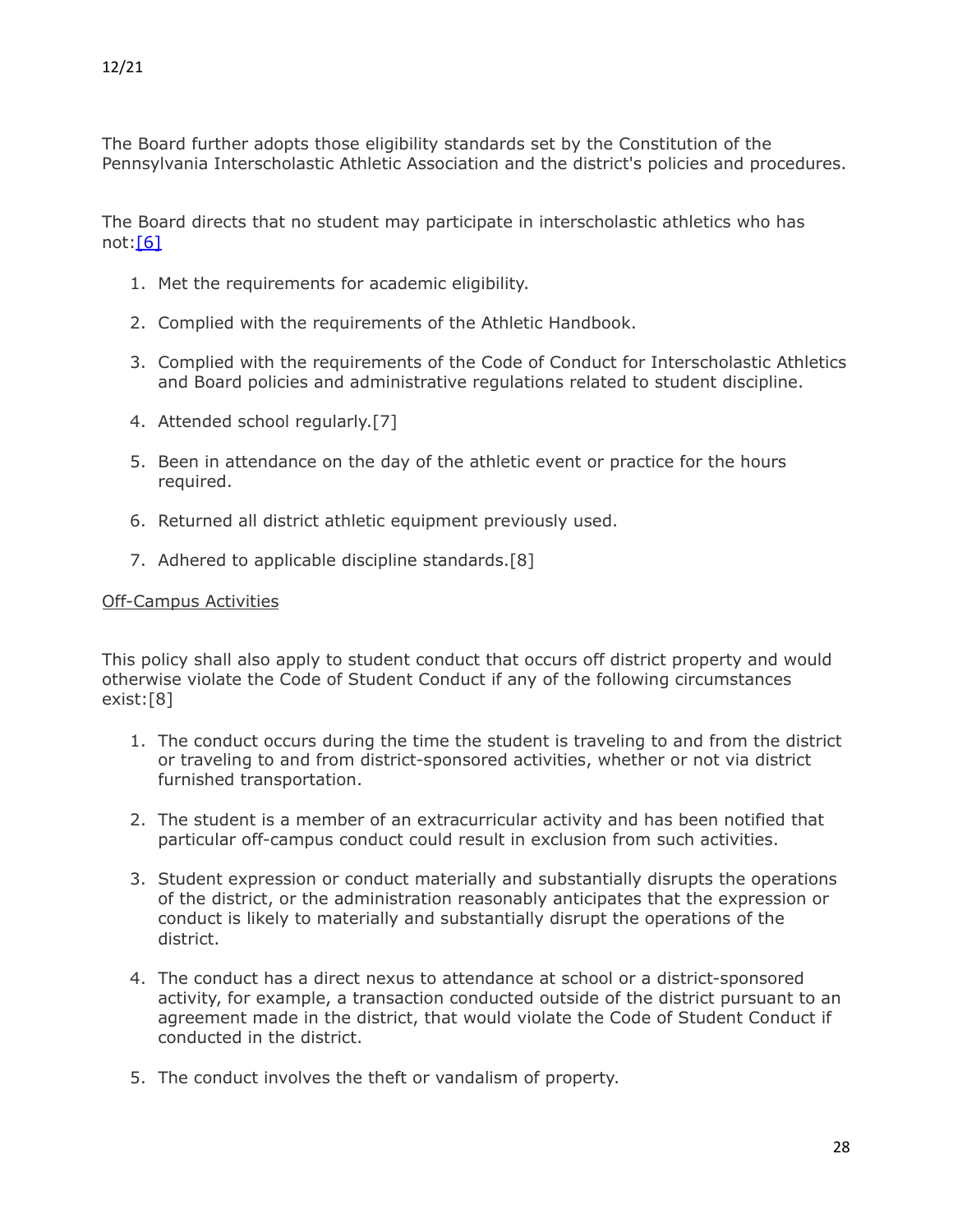6. There is otherwise a nexus between the proximity or timing of the conduct in relation to the student's attendance at school or district-sponsored activities.

#### **Delegation of Responsibility**

Each school year, prior to participation in an interscholastic athletic activity, every student athlete and their parent/guardian shall sign and return the acknowledgement of receipt and review of the following: [9][\[10\]](https://www.legis.state.pa.us/cfdocs/legis/LI/uconsCheck.cfm?txtType=HTM&yr=1949&sessInd=0&smthLwInd=0&act=14&chpt=14&sctn=25&subsctn=0)[11][12]

- 1. Concussion and Traumatic Brain Injury Information Sheet.
- 2. Sudden Cardiac Arrest Symptoms and Warning Signs Information Sheet.

The Superintendent or designee shall annually prepare, approve and present to the Board for its consideration a program of interscholastic athletics, which shall include a complete schedule of events.

The Superintendent shall inform the Board of changes in that schedule as they occur.

The Superintendent or designee shall disseminate rules for the conduct of students participating in interscholastic athletics. Such rules shall be in conformity with regulations of the State Board of Education, the P.I.A.A., and the district.

The Superintendent shall ensure that similar athletic programs are offered to both sexes in proportion to the district's enrollment.

The Superintendent shall ensure that interscholastic athletics are open to all eligible students and that all students are fully informed of the opportunities available to them. $[13]$ [\[14\]](http://pacodeandbulletin.gov/Display/pacode?file=/secure/pacode/data/022/chapter12/s12.4.html&d=reduce)

#### **Guidelines**

#### Male/Female Athletic Opportunities Report

By October 15 of each year, on the designated disclosure form, the Superintendent or designee shall report to the PA Department of Education the interscholastic athletic opportunities and treatment for male and female secondary school students for the preceding school year.<sup>[15]</sup>

By November 1 of each year, the completed disclosure form shall be made available for public inspection during regular business hours and posted on the district's website.[\[15\]](http://www.legis.state.pa.us/cfdocs/legis/LI/uconsCheck.cfm?txtType=HTM&yr=1949&sessInd=0&smthLwInd=0&act=14&chpt=16C&sctn=3&subsctn=0)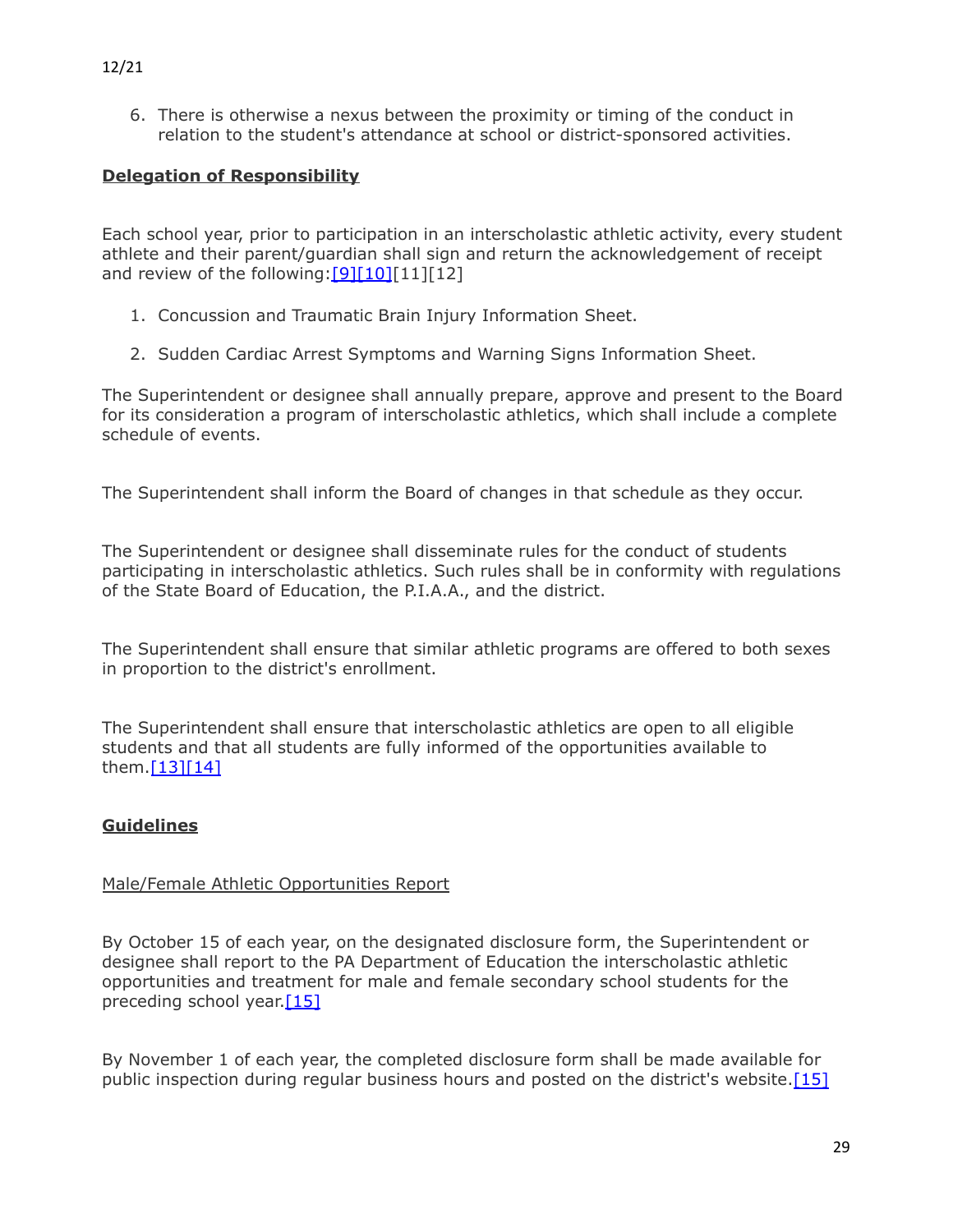The availability of the completed disclosure form shall be announced by posting a notice on district bulletin boards, in the district newspaper, on any electronic mailing list or list serve, and by any other reasonable means. $[15]$ 

Legal

- [1. 24 P.S. 1601-C et seq](http://www.legis.state.pa.us/cfdocs/legis/LI/uconsCheck.cfm?txtType=HTM&yr=1949&sessInd=0&smthLwInd=0&act=014&chpt=16C)
- [2. 34 CFR 106.41](http://www.law.cornell.edu/cfr/text/34/106.41)
- [3. 22 PA Code 4.27](http://pacodeandbulletin.gov/Display/pacode?file=/secure/pacode/data/022/chapter4/s4.27.html&d=reduce)
- 4. Pol. 103
- 5. Pol. 103.1
- [6. 24 P.S. 511](http://www.legis.state.pa.us/cfdocs/legis/LI/uconsCheck.cfm?txtType=HTM&yr=1949&sessInd=0&smthLwInd=0&act=14&chpt=5&sctn=11&subsctn=0)
- 7. Pol. 204
- 8. Pol. 218
- [9. 24 P.S. 5323](http://www.legis.state.pa.us/cfdocs/Legis/LI/uconsCheck.cfm?txtType=HTM&yr=2011&sessInd=0&smthLwInd=0&act=0101.)
- [10. 24 P.S. 1425](https://www.legis.state.pa.us/cfdocs/legis/LI/uconsCheck.cfm?txtType=HTM&yr=1949&sessInd=0&smthLwInd=0&act=14&chpt=14&sctn=25&subsctn=0)
- 11. Pol. 123.1
- 12. Pol. 123.2
- [13. 22 PA Code 12.1](http://pacodeandbulletin.gov/Display/pacode?file=/secure/pacode/data/022/chapter12/s12.1.html&d=reduce)
- [14. 22 PA Code 12.4](http://pacodeandbulletin.gov/Display/pacode?file=/secure/pacode/data/022/chapter12/s12.4.html&d=reduce)
- [15. 24 P.S. 1603-C](http://www.legis.state.pa.us/cfdocs/legis/LI/uconsCheck.cfm?txtType=HTM&yr=1949&sessInd=0&smthLwInd=0&act=14&chpt=16C&sctn=3&subsctn=0)
- [24 P.S. 5321 et seq](http://www.legis.state.pa.us/cfdocs/Legis/LI/uconsCheck.cfm?txtType=HTM&yr=2011&sessInd=0&smthLwInd=0&act=0101.)

BookPolicy Manual Section100 Programs TitleConcussion Management Code123.1 StatusActive AdoptedDecember 14, 2020

Purpose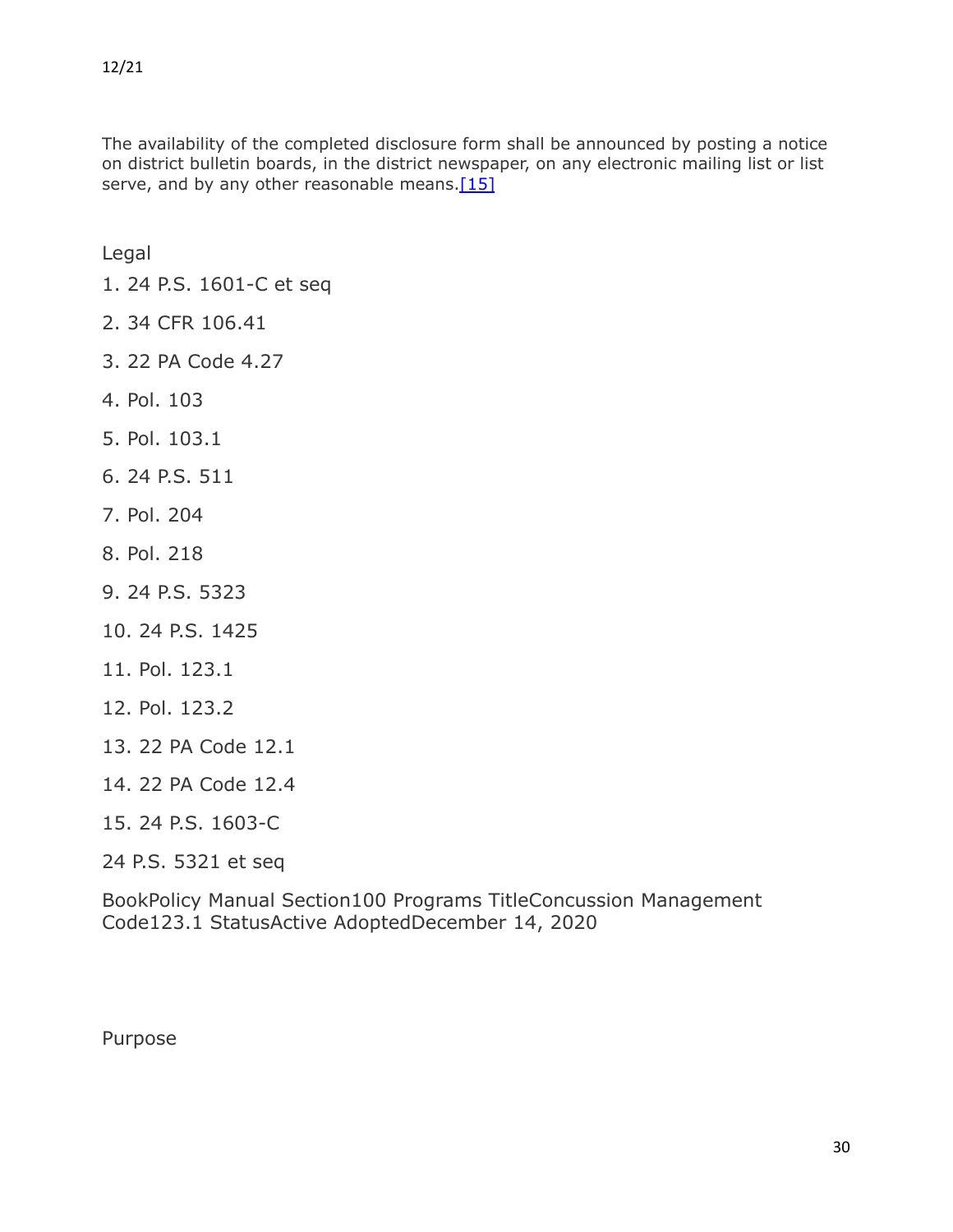The Board recognizes the importance of ensuring the safety of students participating in the district's athletic programs. This policy has been developed to provide guidance for prevention, detection and treatment of concussions sustained by students while participating in an athletic activity.

**Definitions** 

Appropriate medical professional shall mean all of the following:[1]

A licensed physician who is trained in the evaluation and management of concussions.

A licensed or certified health care professional or certified athletic trainer trained in the evaluation and management of concussions and designated by a licensed physician trained in the evaluation and management of concussions.

Athletic activity shall mean all of the following:[1]

Interscholastic athletics.[2]

An athletic contest or competition, other than interscholastic athletics, that is sponsored by or associated with the district, including cheerleading, club-sponsored sports activities and sports activities sponsored by district-affiliated organizations.[3]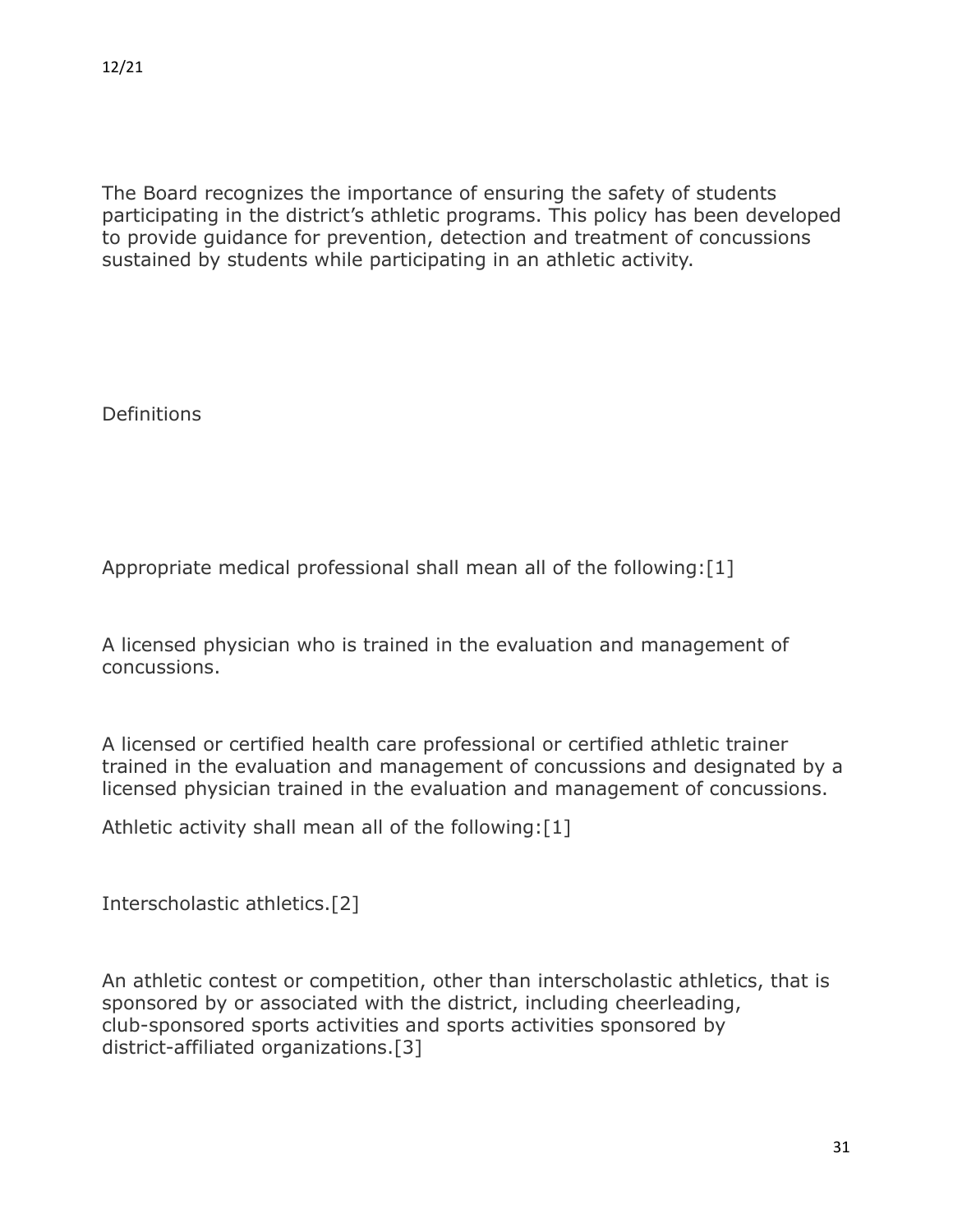Noncompetitive cheerleading that is sponsored by or associated with the district.[3]

Practices, interschool practices and scrimmages for all athletic activities.[2][3]

Delegation of Responsibility

Each school year, prior to participation in an athletic activity, every student athlete and their parent/guardian shall sign and return the acknowledgement of receipt and review of the Concussion and Traumatic Brain Injury Information Sheet.[4]

The Superintendent or designee shall develop administrative regulations to implement this policy, which shall include protocols for concussion management.

**Guidelines** 

The district may hold an informational meeting prior to the start of each athletic season for all competitors regarding concussions and other head injuries, the importance of proper concussion management, and how preseason baseline assessments can aid in the evaluation, management and recovery process. In addition to the student athletes, such meetings may include parents/guardians, coaches, other appropriate district officials,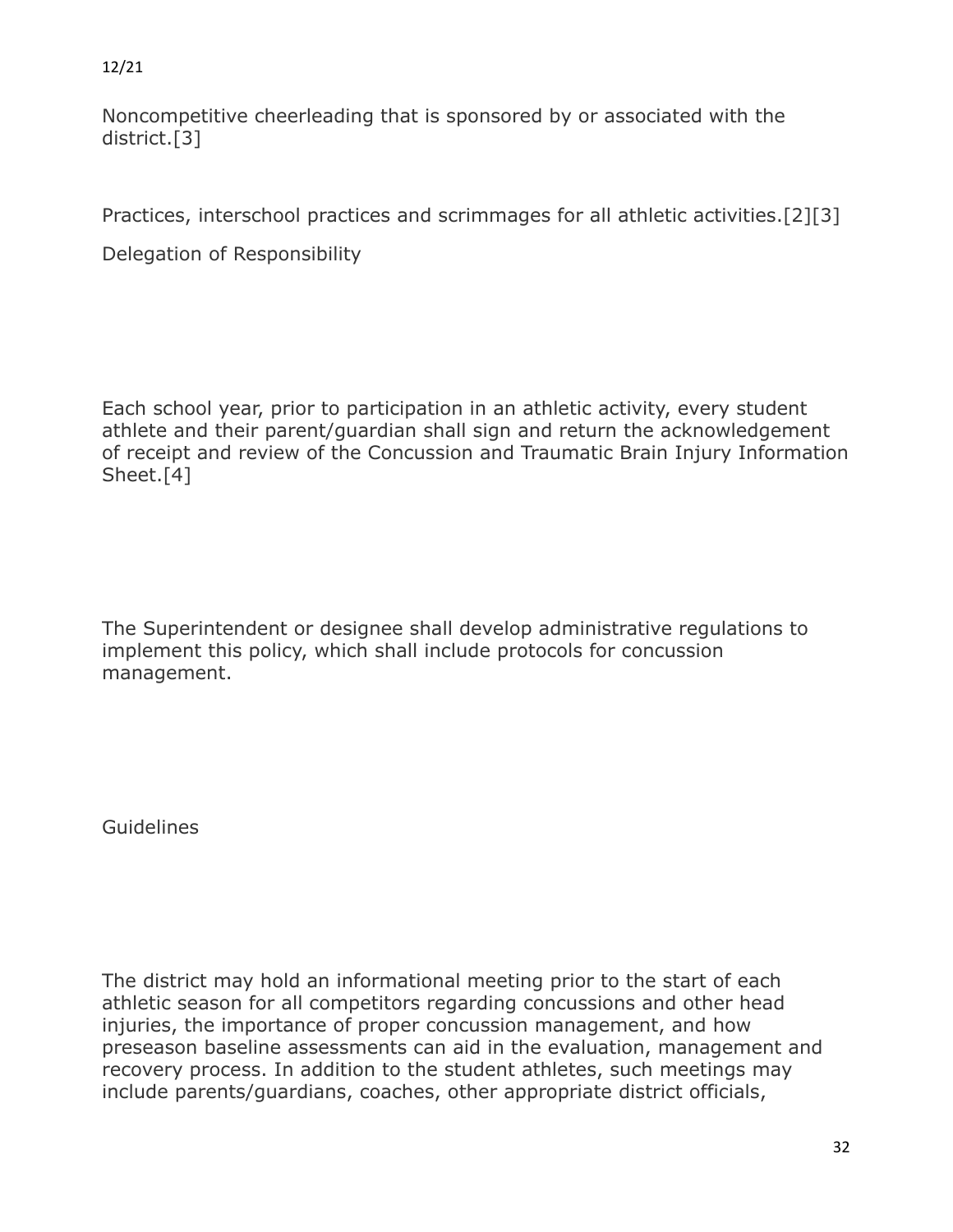physicians, neuropsychologists, athletic trainers and physical therapists.[4]

Removal From Play

A student who, as determined by a game official, coach from the student's team, certified athletic trainer, licensed physician, or other official designated by the district, exhibits signs or symptoms of a concussion or traumatic brain injury while participating in an athletic activity shall be removed from participation at that time.[4]

Return to Play

The coach shall not return a student to participation until the student is evaluated and cleared for return to participation in writing by an appropriate medical professional. The Board may designate a specific appropriate medical professional(s) to provide written clearance and protocol steps for return to participation.[4]

**Training**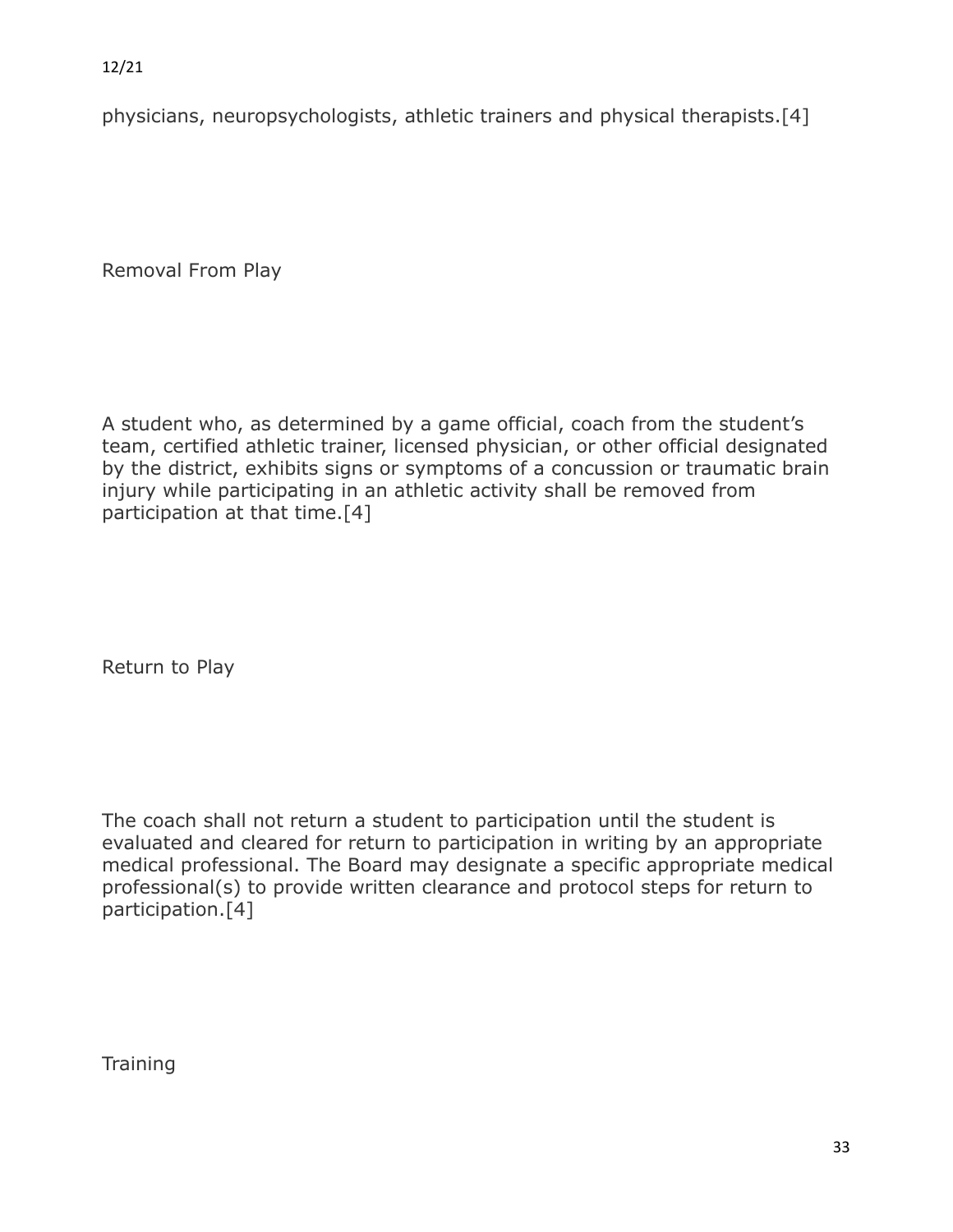All coaches shall annually, prior to coaching an athletic activity, complete a concussion management certification training course offered by the Centers for Disease Control and Prevention, the National Federation of State High School Associations or another provider approved by the Department of Health.[4]

**Penalties** 

A coach found in violation of the provisions of this policy related to removal from play and return to play shall be subject to the following penalties:[4]

For a first violation, suspension from coaching any athletic activity for the remainder of the season and for the next season.

For a second violation, permanent suspension from coaching any athletic activity.

Legal

- 1. 24 P.S. 5322
- 2. Pol. 123
- 3. Pol. 122
- 4. 24 P.S. 5323
- 24 P.S. 5321 et seq

BookPolicy Manual Section100 Programs TitleSudden Cardiac Arrest Code123.2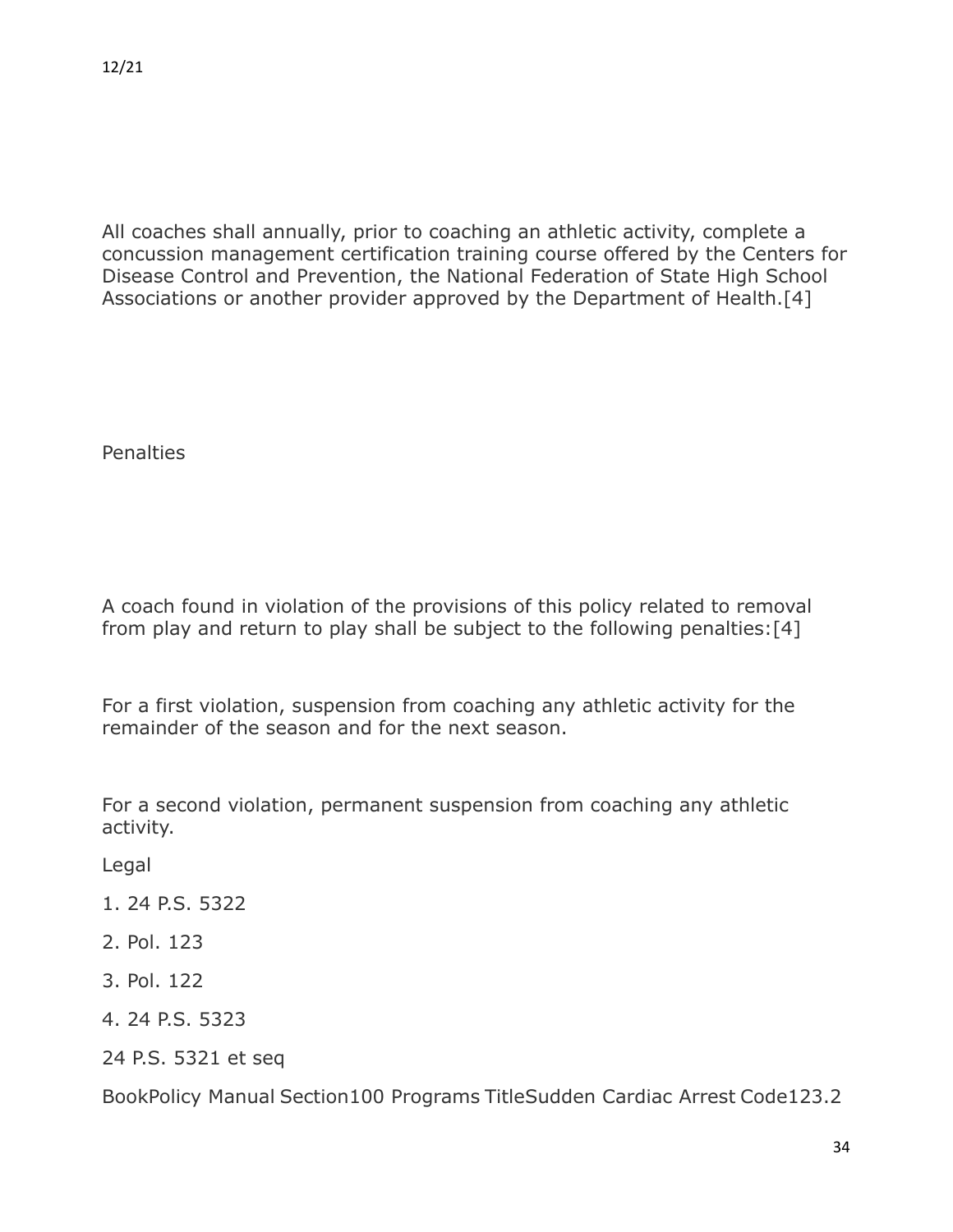12/21

StatusActive AdoptedApril 20, 2020 Last RevisedDecember 14, 2020

#### **Authority**

The Board recognizes the importance of ensuring the safety of students participating in the district's athletic programs. This policy has been developed to provide guidance for prevention and recognition of sudden cardiac arrest in student athletes.[\[1\]](https://www.legis.state.pa.us/cfdocs/legis/LI/uconsCheck.cfm?txtType=HTM&yr=1949&sessInd=0&smthLwInd=0&act=14&chpt=14&sctn=25&subsctn=0)

#### **Definition**

**Athletic activity** shall mean all of the following: [\[1\]](https://www.legis.state.pa.us/cfdocs/legis/LI/uconsCheck.cfm?txtType=HTM&yr=1949&sessInd=0&smthLwInd=0&act=14&chpt=14&sctn=25&subsctn=0)

- 1. Interscholastic athletics.[2]
- 2. An athletic contest or competition, other than interscholastic athletics, that is sponsored by or associated with the district, including cheerleading, club-sponsored sports activities and sports activities sponsored by district-affiliated organizations.[3]
- 3. Noncompetitive cheerleading that is sponsored by or associated with the district.[3]
- 4. Practices, interschool practices and scrimmages for all athletic activities as defined above.[2][3]

#### **Delegation of Responsibility**

Each school year, prior to participation in an athletic activity, every student athlete and their parent/guardian shall sign and return the acknowledgement of receipt and review of the Sudden Cardiac Arrest Symptoms and Warning Signs Information Sheet that includes information about electrocardiogram testing. $[1]$ 

#### **Guidelines**

The district may hold an informational meeting prior to the start of each athletic season for all competitors regarding the symptoms and warning signs of sudden cardiac arrest and information about electrocardiogram testing. In addition to the student athletes, such meetings may include parents/guardians, coaches, other appropriate district officials, physicians, pediatric cardiologists, and athletic trainers.  $[1]$ 

Removal From Play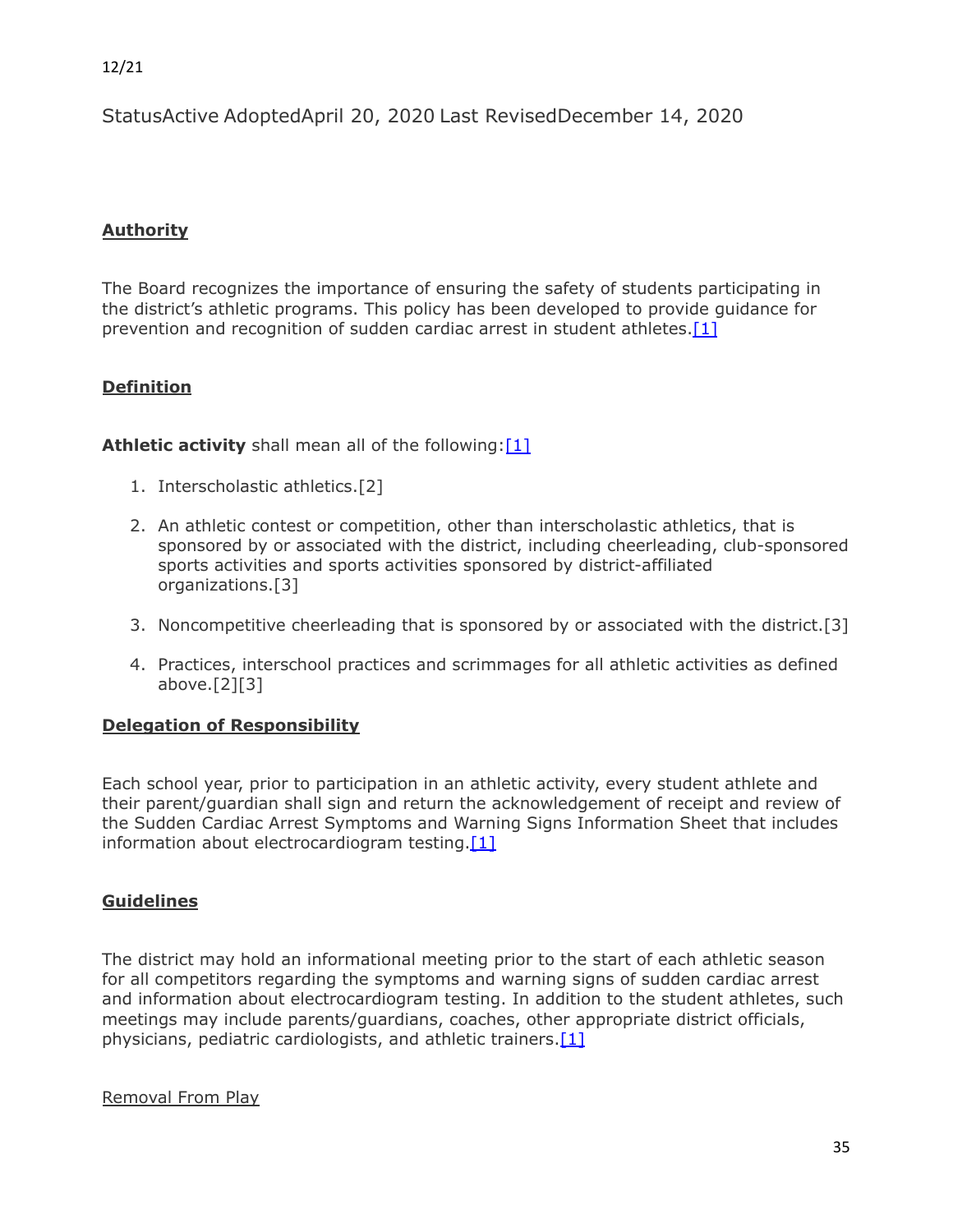A student who, as determined by a game official, coach from the student's team, certified athletic trainer, licensed physician, or other official designated by the district, exhibits signs or symptoms of sudden cardiac arrest while participating in an athletic activity shall be removed by the coach from participation at that time. $[1]$ 

Any student known to have exhibited signs or symptoms of sudden cardiac arrest prior to or following an athletic activity shall be prevented from participating in athletic activities.[\[1\]](https://www.legis.state.pa.us/cfdocs/legis/LI/uconsCheck.cfm?txtType=HTM&yr=1949&sessInd=0&smthLwInd=0&act=14&chpt=14&sctn=25&subsctn=0)

#### Return to Play

The coach shall not return a student to participation until the student is evaluated and cleared for return to participation in writing by a licensed physician, certified registered nurse practitioner or cardiologist.<sup>[\[1\]](https://www.legis.state.pa.us/cfdocs/legis/LI/uconsCheck.cfm?txtType=HTM&yr=1949&sessInd=0&smthLwInd=0&act=14&chpt=14&sctn=25&subsctn=0)</sup>

#### **Training**

All coaches shall annually, prior to coaching an athletic activity, complete the sudden cardiac arrest training course offered by a provider approved by the PA Department of Health[.\[1\]](https://www.legis.state.pa.us/cfdocs/legis/LI/uconsCheck.cfm?txtType=HTM&yr=1949&sessInd=0&smthLwInd=0&act=14&chpt=14&sctn=25&subsctn=0)

#### **Penalties**

A coach found in violation of the provisions of this policy related to removal from play and return to play shall be subject to the following minimum penalties: $[1]$ 

- 1. For a **first** violation, suspension from coaching any athletic activity for the remainder of the season and for the next season.
- 2. For a **second** violation, permanent suspension from coaching any athletic activity.

Legal

- [1. 24 P.S. 1425](https://www.legis.state.pa.us/cfdocs/legis/LI/uconsCheck.cfm?txtType=HTM&yr=1949&sessInd=0&smthLwInd=0&act=14&chpt=14&sctn=25&subsctn=0)
- 2. Pol. 123
- 3. Pol. 122

Pol. 822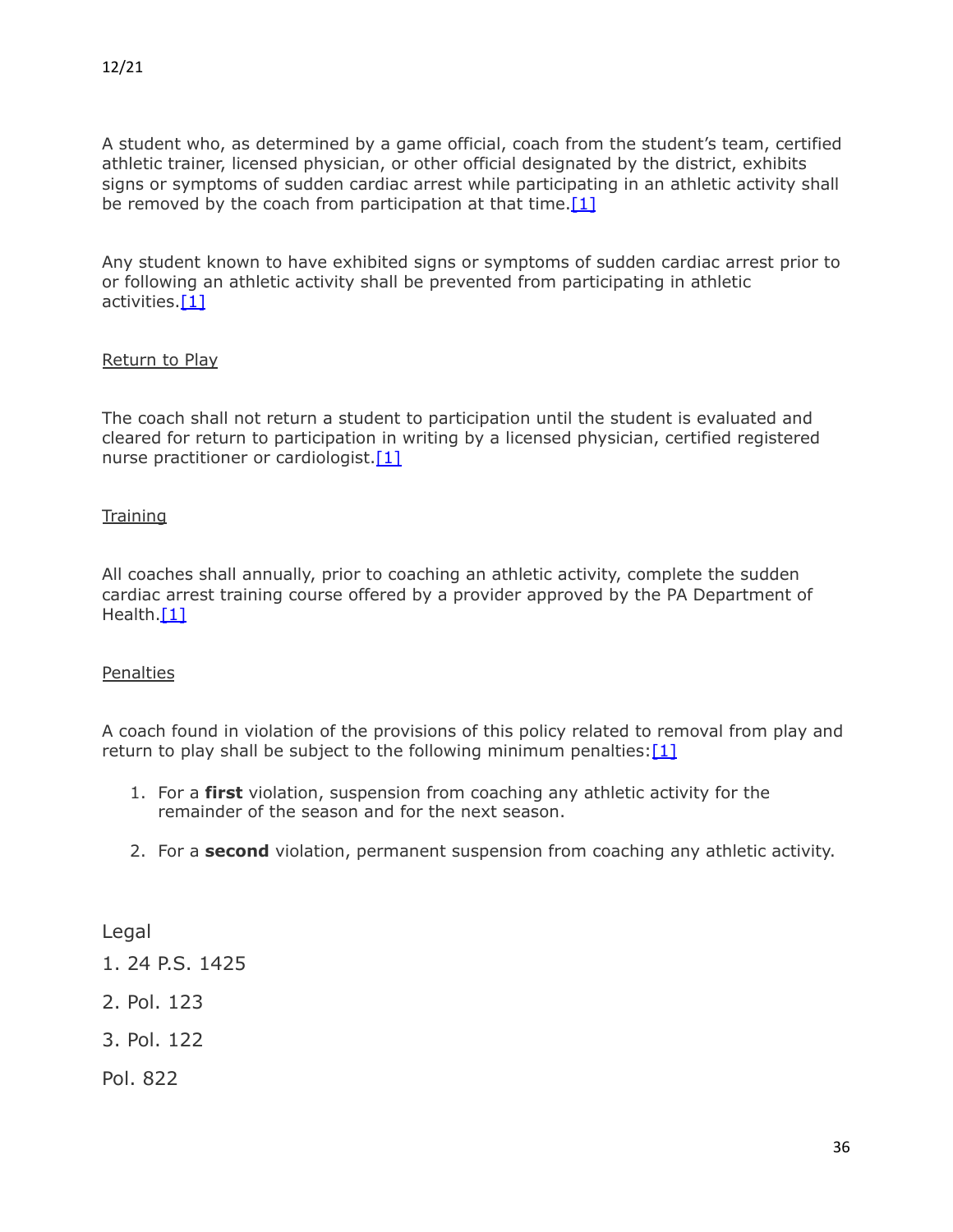12/21

BookPolicy Manual Section100 Programs TitleExtracurricular Participation by Home Education Students Code137.1 StatusActive AdoptedDecember 14, 2020

#### **Authority**

The Board shall approve participation in the district's extracurricular activities and interscholastic athletic programs by a student enrolled in a home education program who meets all the conditions stated in Board policy.[\[1\]](http://www.legis.state.pa.us/cfdocs/legis/LI/uconsCheck.cfm?txtType=HTM&yr=1949&sessInd=0&smthLwInd=0&act=14&chpt=5&sctn=11&subsctn=0)[\[2\]](http://www.legis.state.pa.us/cfdocs/legis/LI/uconsCheck.cfm?txtType=HTM&yr=1949&sessInd=0&smthLwInd=0&act=14&chpt=13&sctn=27&subsctn=1)[3][4][5]

The Board shall not provide individual transportation for students enrolled in home education programs who participate in the district's extracurricular activities or interscholastic athletic programs. When the district provides transportation to and from an away competition, game, event or exhibition and requires district students to use district transportation, home education students shall be required to use the transportation provided by the district.

The Board may require the home education program to pay the cost of the expenses for a home education students' participation in the district's extracurricular activities or interscholastic athletic programs, when the same is expected of district students.

#### **Guidelines**

Students attending home education programs shall be given an equal opportunity to compete for positions and participate in district extracurricular activities and interscholastic athletic programs.

A home education student may participate in extracurricular activities and interscholastic athletic programs only at the school building the student would be assigned to if s/he was enrolled in the district.

Prior to trying-out or joining an activity, a home education student shall submit required documents and written verification of eligibility to the building principal or designee.

To be considered in attendance in accordance with Board policy, the home education student must participate in a full, normally scheduled academic program, in accordance with the planned home education program and submitted documentation.[5][6]

The following conditions shall govern participation in the district's extracurricular activities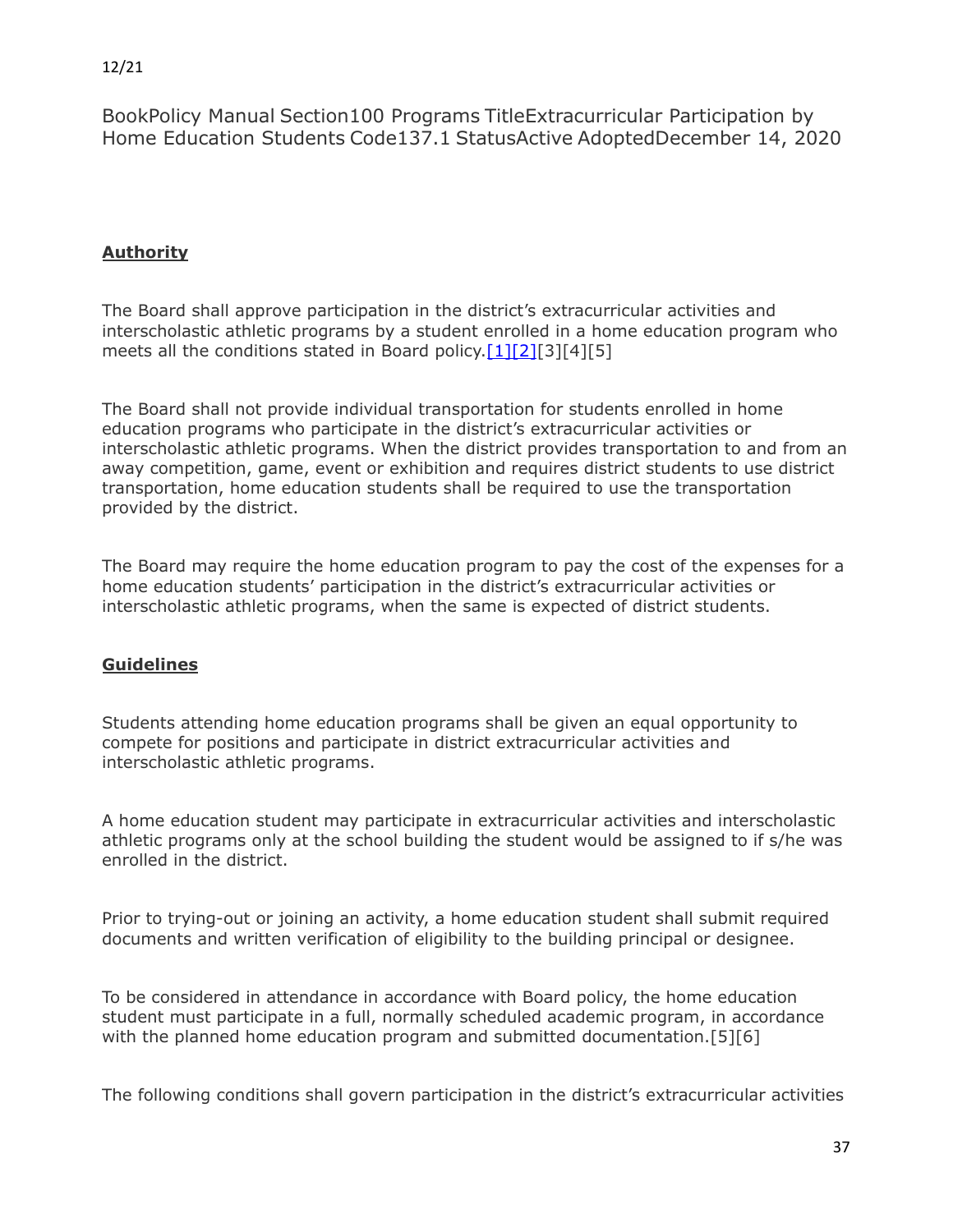and interscholastic athletic programs by home education students, who shall:

- 1. Be a resident of the district.
- 2. Meet the required eligibility criteria.[3][4]
- 3. Maintain appropriate insurance coverage, consistent with the coverage requirements for district students.[4]
- 4. Comply with Board policies and school rules and regulations regarding extracurricular activities, interscholastic athletics, and student discipline.[3][4][7]
- 5. Comply with policies, rules and regulations, or their equivalent, of the activity's governing organization.<sup>[\[1\]](http://www.legis.state.pa.us/cfdocs/legis/LI/uconsCheck.cfm?txtType=HTM&yr=1949&sessInd=0&smthLwInd=0&act=14&chpt=5&sctn=11&subsctn=0)[\[2\]](http://www.legis.state.pa.us/cfdocs/legis/LI/uconsCheck.cfm?txtType=HTM&yr=1949&sessInd=0&smthLwInd=0&act=14&chpt=13&sctn=27&subsctn=1)</sup>
- 6. Meet attendance and reporting requirements established for all participants of the activity or program.[6]
- 7. Meet the requirements for physical examinations and physical fitness and any height and/or weight restrictions.<sup>[2][4]</sup>
- 8. Comply with all requirements and directives of the district staff, coaches and administrators involved with the extracurricular activity or interscholastic athletic program.

#### **Delegation of Responsibility**

The building principal or designee shall ensure that home education students have access to information regarding the district's extracurricular activities and interscholastic athletic programs.

The building principal or designee shall receive and review verification from the parent/guardian that a student has met and continues to meet the established eligibility criteria for an extracurricular activity or interscholastic athletic program.

The building principal or designee shall distribute information regarding eligibility criteria and student participation in extracurricular activities and interscholastic athletics to all affected by them.

Legal

- [1. 24 P.S. 511](http://www.legis.state.pa.us/cfdocs/legis/LI/uconsCheck.cfm?txtType=HTM&yr=1949&sessInd=0&smthLwInd=0&act=14&chpt=5&sctn=11&subsctn=0)
- [2. 24 P.S. 1327.1](http://www.legis.state.pa.us/cfdocs/legis/LI/uconsCheck.cfm?txtType=HTM&yr=1949&sessInd=0&smthLwInd=0&act=14&chpt=13&sctn=27&subsctn=1)
- 3. Pol. 122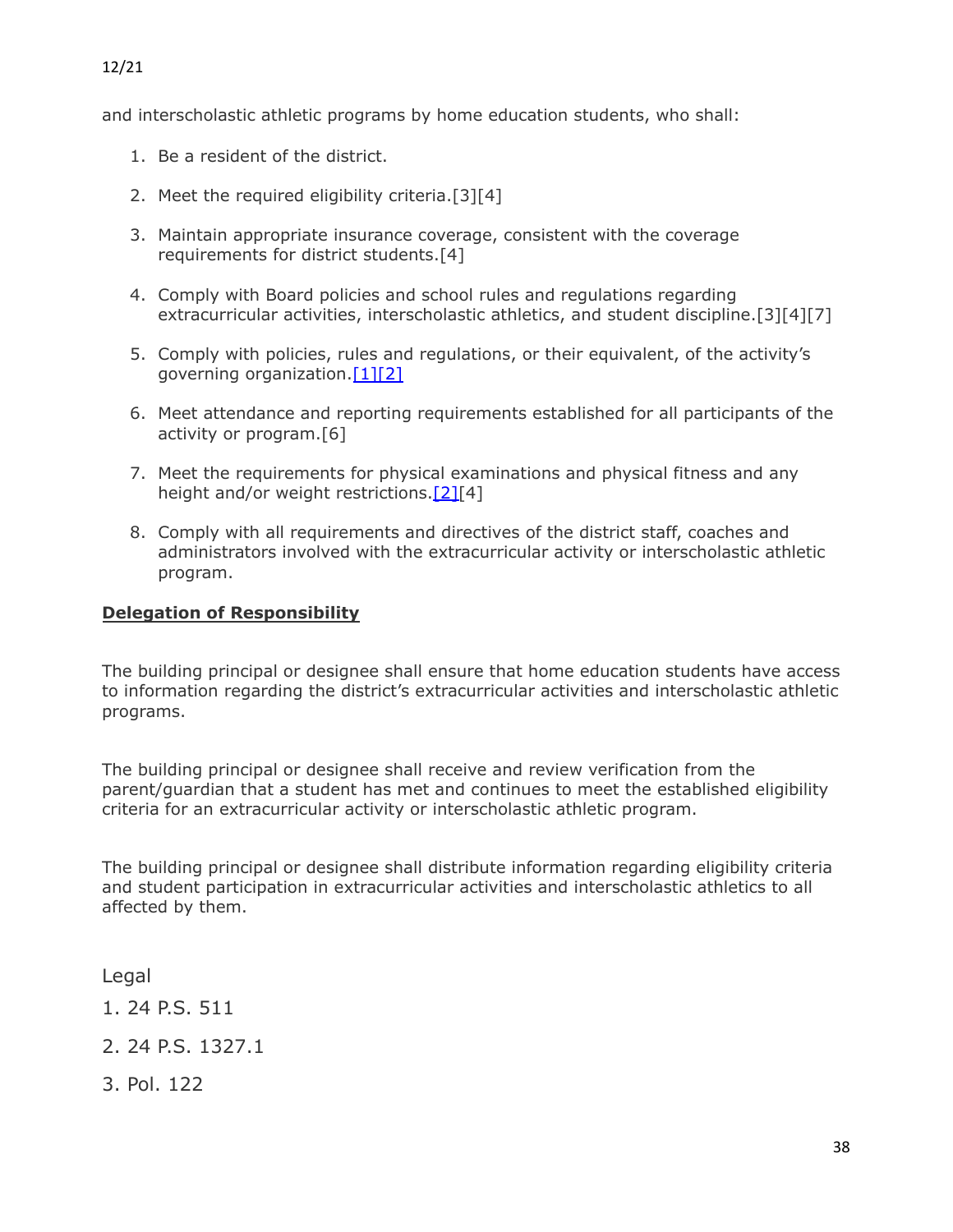12/21

- 4. Pol. 123
- 5. Pol. 137
- 6. Pol. 204
- 7. Pol. 218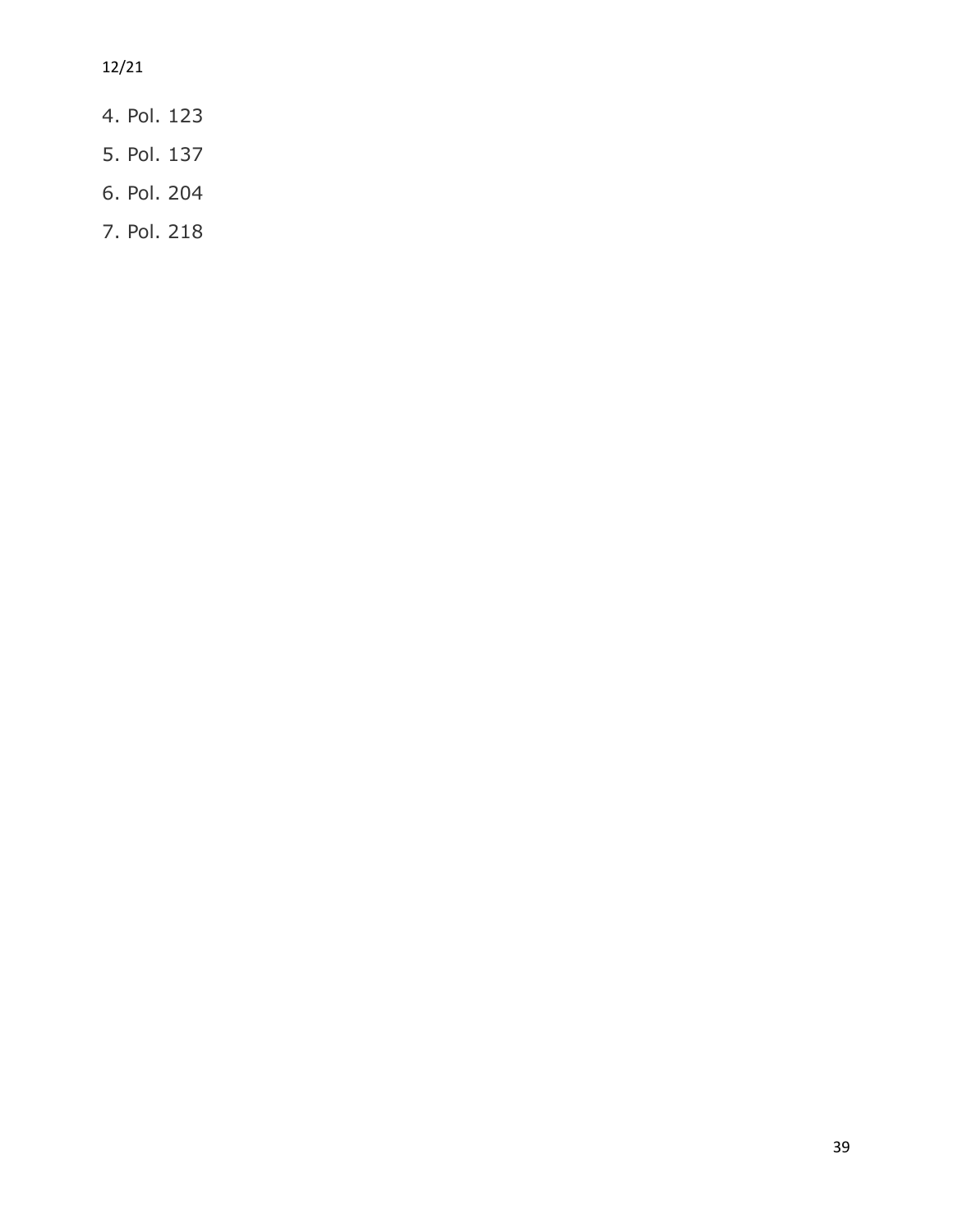# Appendix E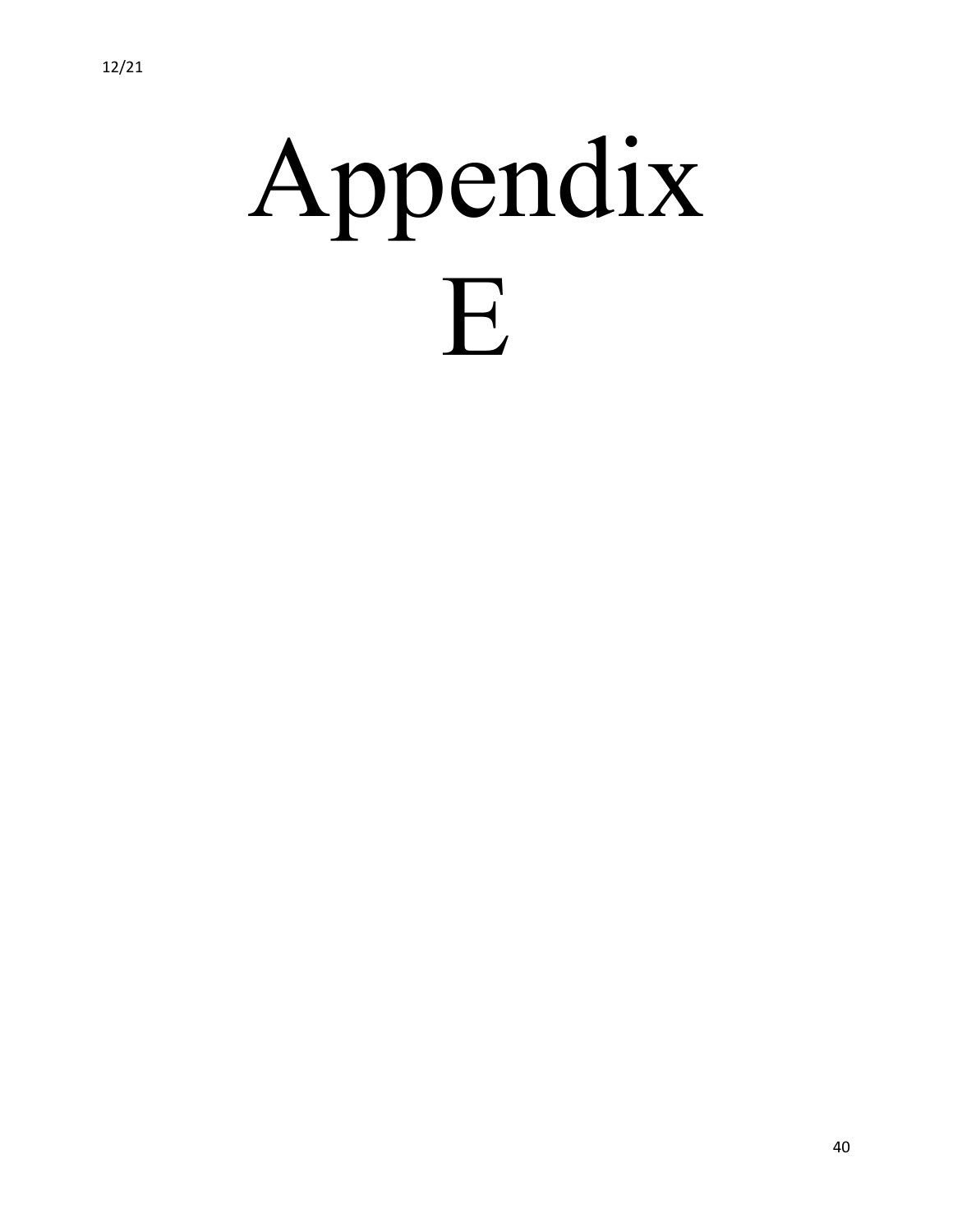Please refer to the following link:

<http://www.acostacarpenter.org/Title%20IX%20in%20a%20nutshell.pdf>

<https://nwlc.org/issue/athletics/>

<https://www2.ed.gov/about/offices/list/ocr/qa-complaints.html>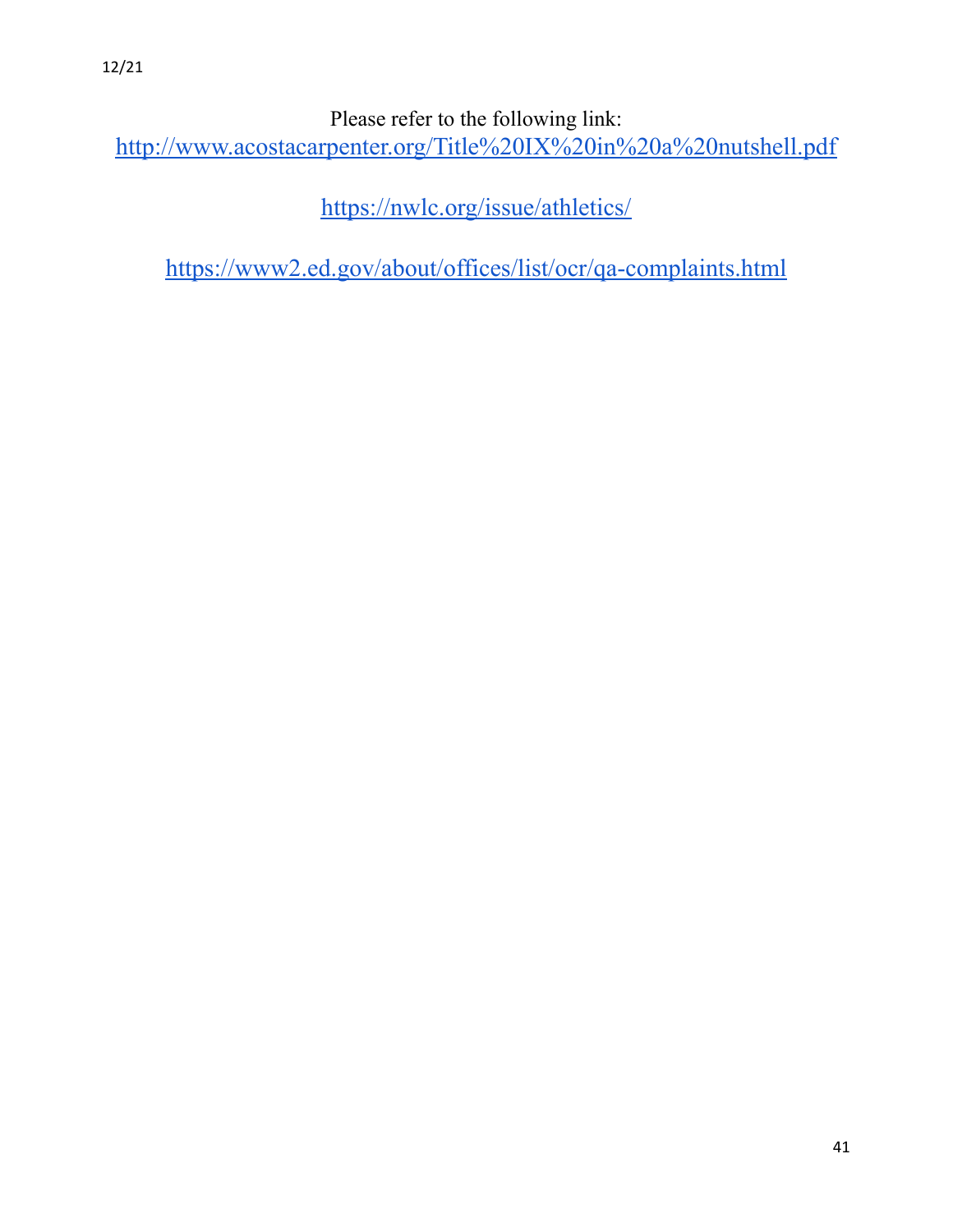# Appendix F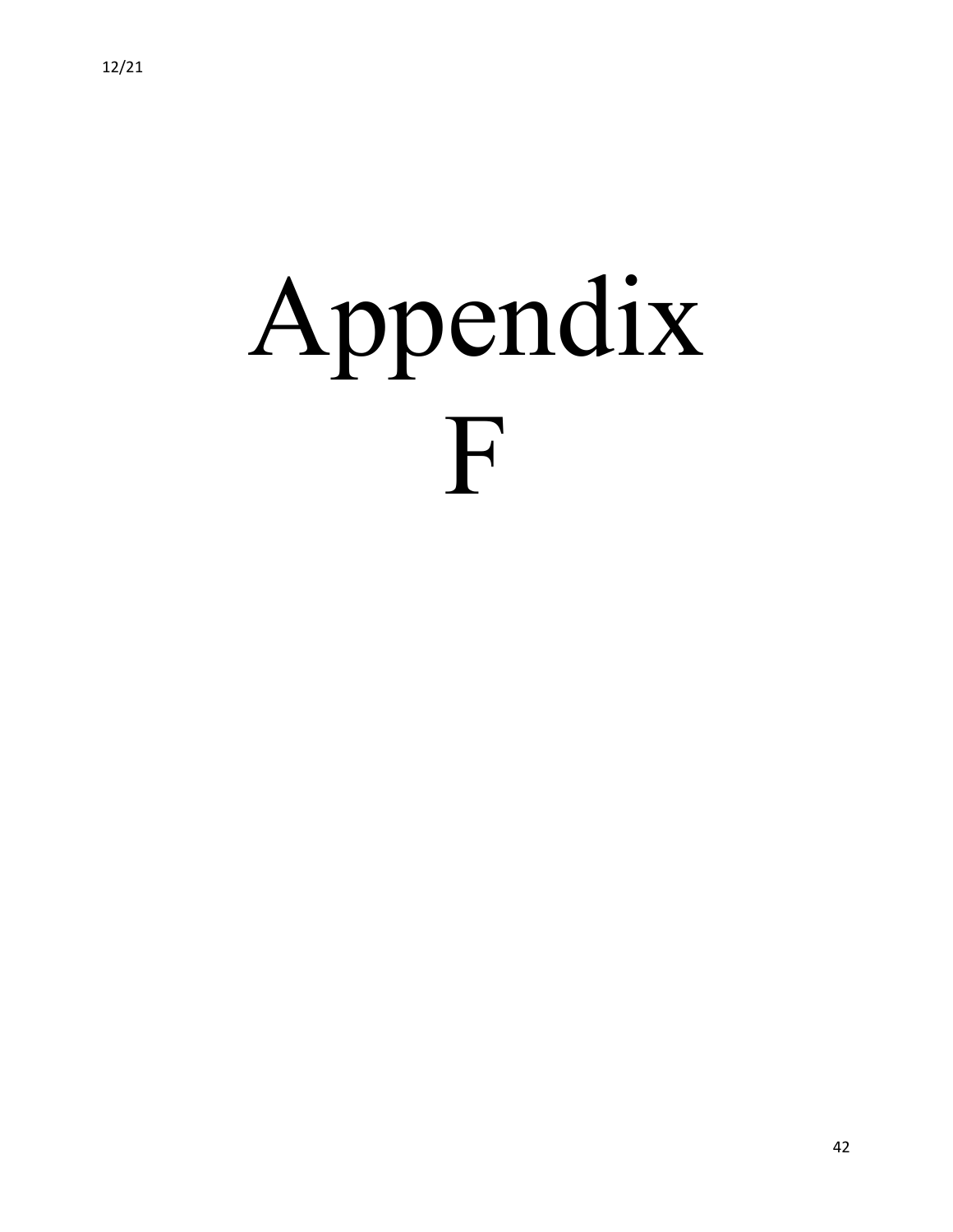Please refer to the following link:

<https://web3.ncaa.org/ecwr3/>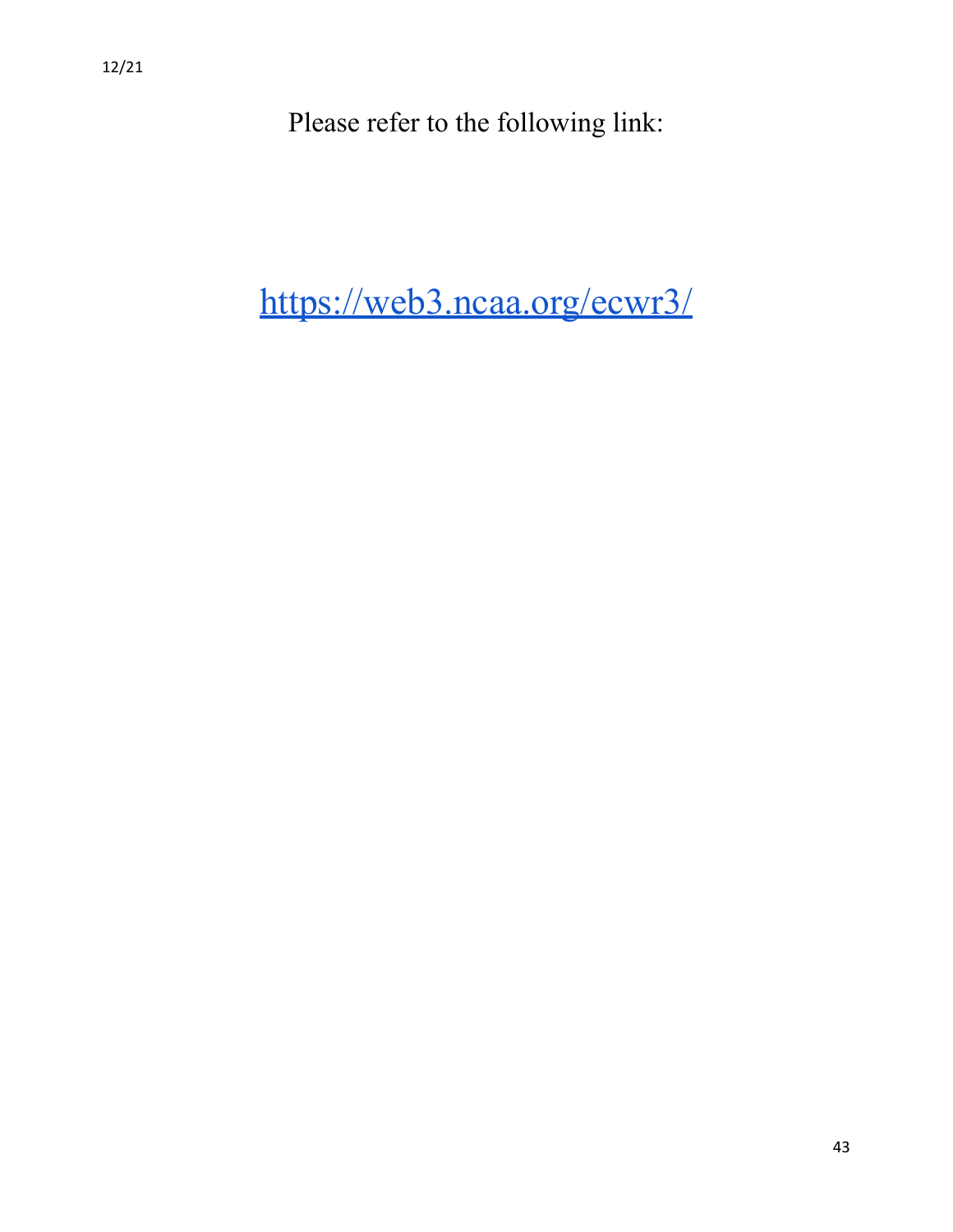# Appendix G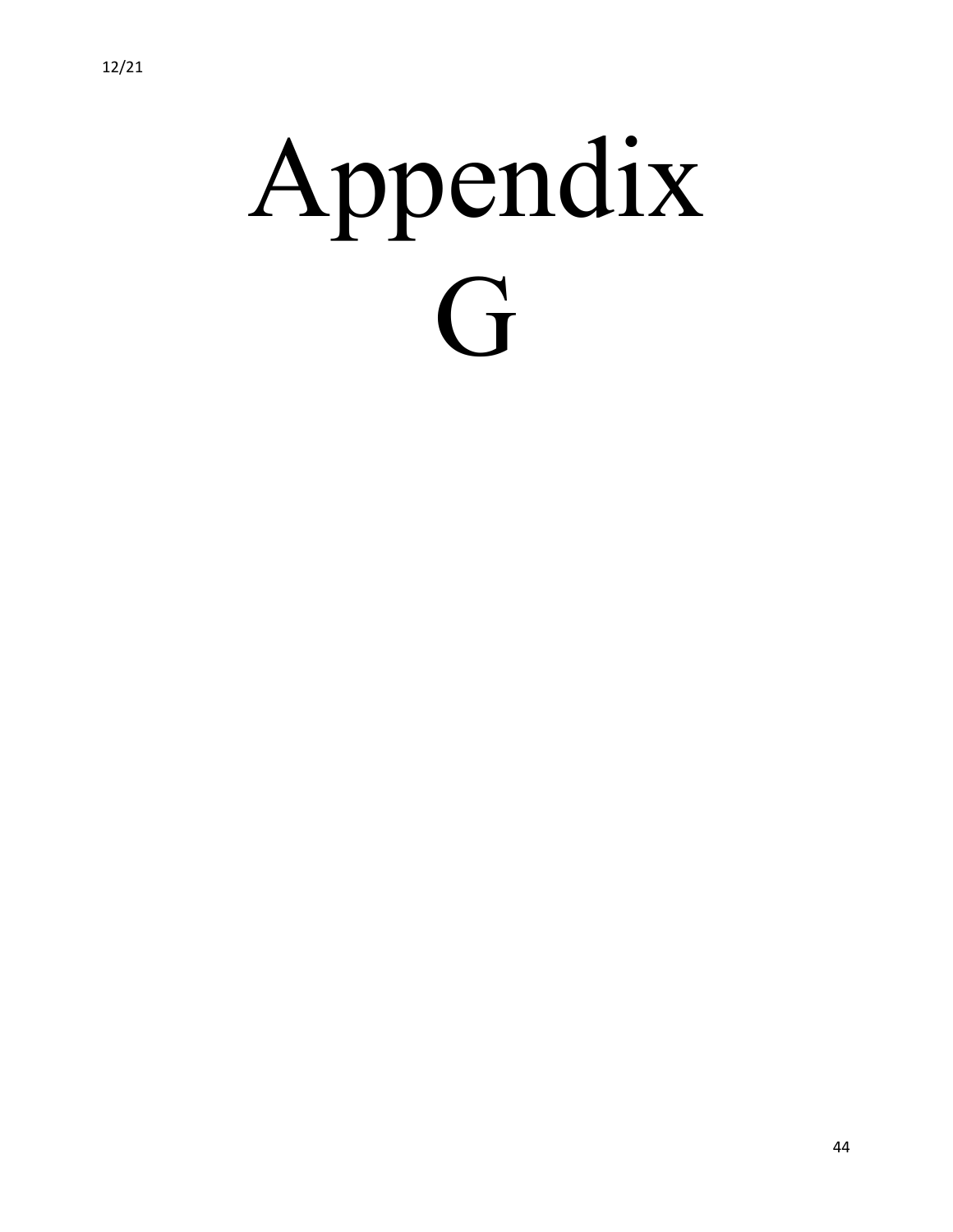

#### **PIAA COMPREHENSIVE INITIAL PRE-PARTICIPATION PHYSICAL EVALUATION**



**INITIAL EVALUATION: Prior to any student participating in Practices, Inter-School Practices, Scrimmages, and/or Contests, at any PIAA member school in any school year, the student is required to (1) complete a Comprehensive Initial Pre Participation Physical Evaluation (CIPPE); and (2) have the appropriate person(s) complete the first six Sections of the CIPPE Form. Upon completion of Sections 1 and 2 by the parent/guardian; Sections 3, 4, and 5 by the student and parent/guardian; and Section 6 by an Authorized Medical Examiner (AME), those Sections must be turned in to the Principal, or the Principal's designee, of the student's school for retention by the school. The CIPPE may not be authorized earlier than June 1st and shall be effective, regardless of when performed during a school year, until the latter of the next May 31st or the conclusion of the spring sports season.**

**SUBSEQUENT SPORT(S) IN THE SAME SCHOOL YEAR: Following completion of a CIPPE, the same student seeking to participate in Practices, Inter-School Practices, Scrimmages, and/or Contests in subsequent sport(s) in the same school year, must complete Section 7 of this form and must turn in that Section to the Principal, or Principal's designee, of his or her school. The Principal, or the Principal's designee, will then determine whether Section 8 need be completed.**

#### **SECTION 1: PERSONAL AND EMERGENCY INFORMATION**

#### **PERSONAL INFORMATION**

Student's Name Male/Female (circle one) Date of Student's Birth:  $\frac{1}{1-\frac{1}{1-\frac{1}{1-\frac{1}{1-\frac{1}{1-\frac{1}{1-\frac{1}{1-\frac{1}{1-\frac{1}{1-\frac{1}{1-\frac{1}{1-\frac{1}{1-\frac{1}{1-\frac{1}{1-\frac{1}{1-\frac{1}{1-\frac{1}{1-\frac{1}{1-\frac{1}{1-\frac{1}{1-\frac{1}{1-\frac{1}{1-\frac{1}{1-\frac{1}{1-\frac{1}{1-\frac{1}{1$ 

on Last Birthday: \_\_\_\_ Grade for Current School Year: \_\_\_\_ Current Physical Address

Current Home Phone # ( ) Parent/Guardian Current Cellular Phone # ( ) Fall Sport(s):

\_\_\_\_\_\_\_\_\_\_\_\_\_\_\_\_\_\_\_ Winter Sport(s): \_\_\_\_\_\_\_\_\_\_\_\_\_\_\_\_\_\_\_\_ Spring Sport(s):

 $\_$ 

#### **EMERGENCY INFORMATION**

Parent's/Guardian's Name Relationship Address Emergency Contact Telephone #

( ) Secondary Emergency Contact Person's Name Relationship Address

Emergency Contact Telephone # ( )

Medical Insurance Carrier Policy Number Address Telephone # ( ) Family Physician's Name , MD or

DO (circle one) Address Telephone # ( ) Student's Allergies

Student's Health Condition(s) of Which an Emergency Physician or Other Medical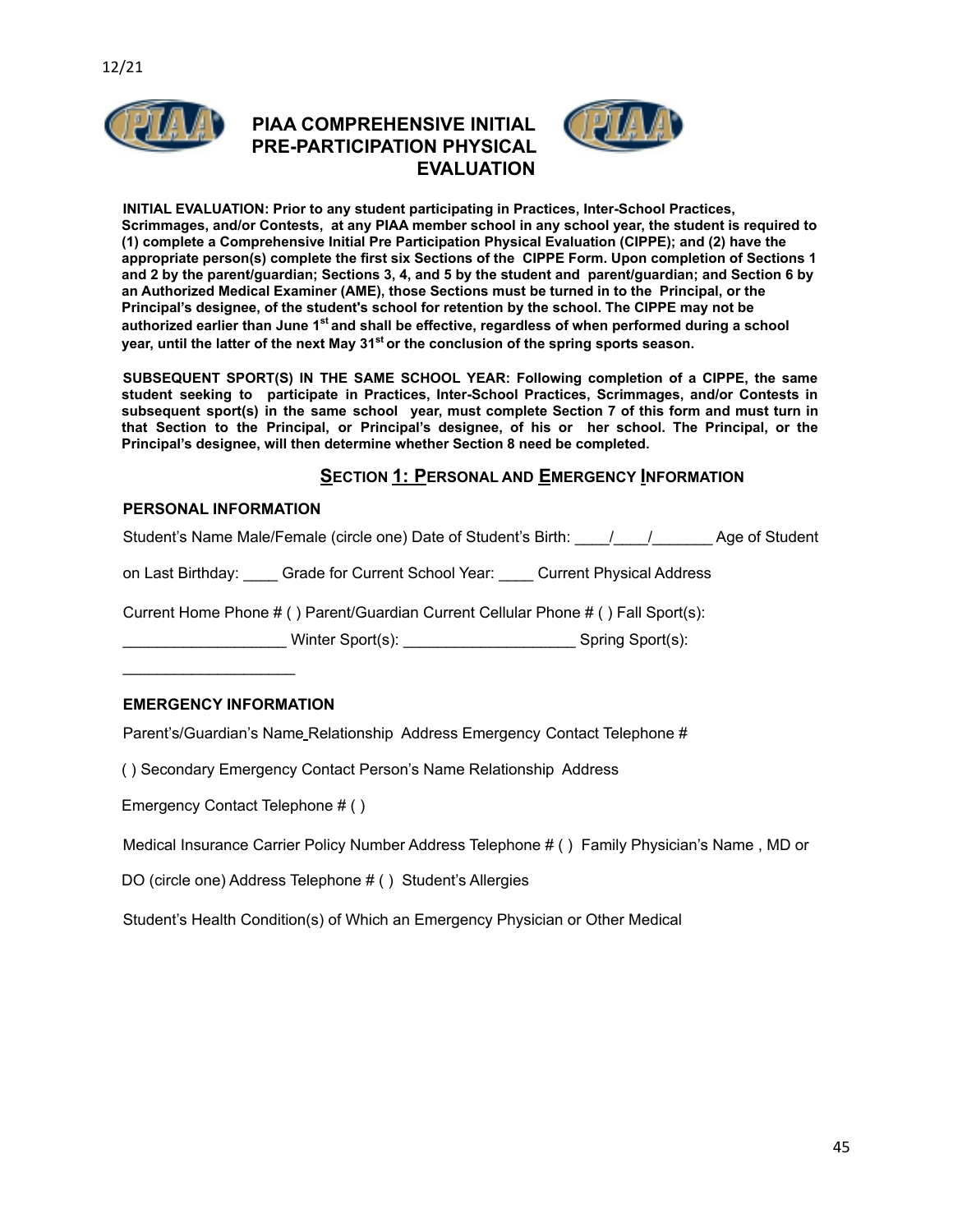Personnel Should be Aware Student's Prescription Medications and conditions of which

they are being prescribed

**Revised: March 22, 2017**

#### **SECTION 2: CERTIFICATION OF PARENT/GUARDIAN**

#### **The student's parent/guardian must complete all parts of this form.**

Other

| <b>A.</b> I hereby give my consent for<br>born on                                                |        |     |         |      |       |  |                            |  |
|--------------------------------------------------------------------------------------------------|--------|-----|---------|------|-------|--|----------------------------|--|
| who                                                                                              | turned | on. | his/her | last |       |  | birthday, a student of     |  |
|                                                                                                  |        |     | School  |      | and a |  | resident of the            |  |
|                                                                                                  |        |     |         |      |       |  | public school district, to |  |
| participate in Practices, Inter-School Practices, Scrimmages, and/or Contests during the 20      |        |     |         |      |       |  |                            |  |
| school year in the sport(s) as indicated by my signature(s) following the name of the said<br>20 |        |     |         |      |       |  |                            |  |

sport(s) approved below.

| Fall<br><b>Sports</b>   | <b>Signature of Parent</b><br>or Guardian |
|-------------------------|-------------------------------------------|
| Cross<br>Country        |                                           |
| Field<br>Hockey         |                                           |
| Football                |                                           |
| Golf                    |                                           |
| Soccer                  |                                           |
| Girls'<br><b>Tennis</b> |                                           |
| Girls'<br>Volleyball    |                                           |
| Water<br>Polo           |                                           |

| Winter<br><b>Sports</b>        | <b>Signature of Parent</b><br>or Guardian |
|--------------------------------|-------------------------------------------|
| Basketball                     |                                           |
| Bowling                        |                                           |
| Competitive<br>Spirit<br>Squad |                                           |
| Girls'<br>Gymnastics           |                                           |
| Rifle                          |                                           |
| Swimming<br>and Diving         |                                           |
| Track &                        |                                           |

| Field<br>(Indoor) |  |
|-------------------|--|
| Wrestling         |  |
| Other             |  |

| <b>Spring</b><br><b>Sports</b> | <b>Signature of Parent</b><br>or Guardian |
|--------------------------------|-------------------------------------------|
| Baseball                       |                                           |
| Boys'<br>Lacrosse              |                                           |
| Girls'<br>Lacrosse             |                                           |
| Softball                       |                                           |
| Boys'<br><b>Tennis</b>         |                                           |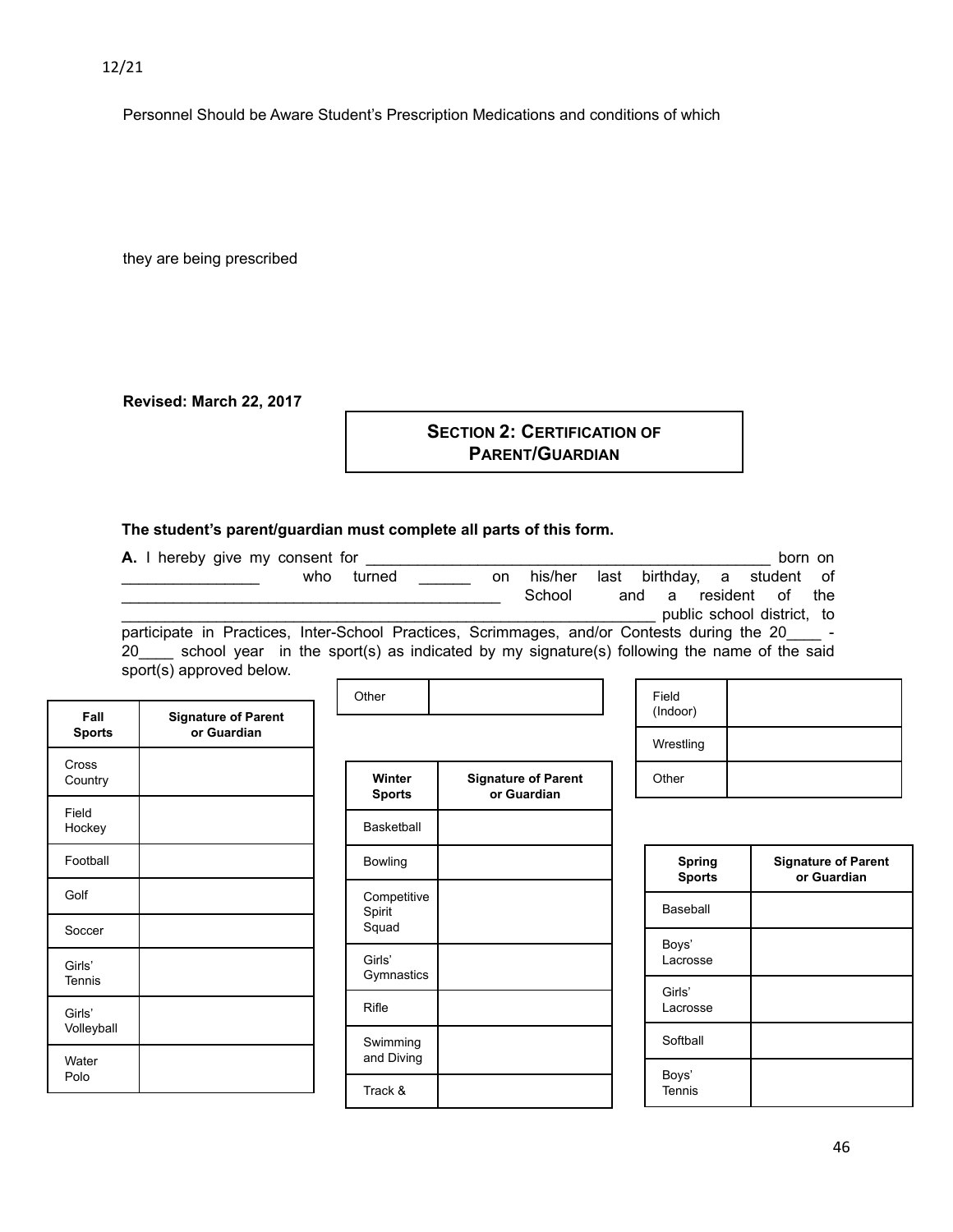Track & Field

| (Outdoor) |                                                                                                                                | Volleyball |  |  |  |
|-----------|--------------------------------------------------------------------------------------------------------------------------------|------------|--|--|--|
|           |                                                                                                                                |            |  |  |  |
|           |                                                                                                                                |            |  |  |  |
|           |                                                                                                                                |            |  |  |  |
|           | <b>B. Understanding of eligibility rules:</b> I hereby acknowledge that I am familiar with the requirements of PIAA concerning |            |  |  |  |
|           | the eligibility of students at PIAA member schools to participate in Inter-School Practices, Scrimmages, and/or Contests       |            |  |  |  |
|           | involving PIAA member schools. Such requirements, which are posted on the PIAA Web site at www.nias.org, include, but          |            |  |  |  |

Boys'

involving PIAA member schools. Such requirements, which are posted on the PIAA Web site at <u>www.piaa.org,</u> include, but are not necessarily limited to age, amateur status, school attendance, health, transfer from one school to another, season and out-of-season rules and regulations, semesters of attendance, seasons of sports participation, and academic performance.

Parent's/Guardian's Signature extending the state of the state of the state of the state of the state of the state of the state of the state of the state of the state of the state of the state of the state of the state of

**C. Disclosure of records needed to determine eligibility:** To enable PIAA to determine whether the herein named student is eligible to participate in interscholastic athletics involving PIAA member schools, I hereby consent to the release to PIAA of any and all portions of school record files, beginning with the seventh grade, of the herein named student specifically including, without limiting the generality of the foregoing, birth and age records, name and residence address of parent(s) or guardian(s), residence address of the student, health records, academic work completed, grades received, and attendance data.

Parent's/Guardian's Signature expression of the state of the state of the Date of the Date of the Second Library

**D. Permission to use name, likeness, and athletic information:** I consent to PIAA's use of the herein named student's name, likeness, and athletically related information in video broadcasts and re-broadcasts, webcasts and reports of Inter-School Practices, Scrimmages, and/or Contests, promotional literature of the Association, and other materials and releases related to interscholastic athletics.

Parent's/Guardian's Signature et al. Alternative and the state of the state of the state of the state of the state of the state of the state of the state of the state of the state of the state of the state of the state of

**E. Permission to administer emergency medical care:** I consent for an emergency medical care provider to administer any emergency medical care deemed advisable to the welfare of the herein named student while the student is practicing for or participating in Inter-School Practices, Scrimmages, and/or Contests. Further, this authorization permits, if reasonable efforts to contact me have been unsuccessful, physicians to hospitalize, secure appropriate consultation, to order injections, anesthesia (local, general, or both) or surgery for the herein named student. I hereby agree to pay for physicians' and/or surgeons' fees, hospital charges, and related expenses for such emergency medical care. I further give permission to the school's athletic administration, coaches and medical staff to consult with the Authorized Medical Professional who executes Section 6 regarding a medical condition or injury to the herein named student.

Parent's/Guardian's Signature extending the state of the state of the state of the state of the state of the state of the state of the state of the state of the state of the state of the state of the state of the state of

**F. CONFIDENTIALITY:** The information on this CIPPE shall be treated as confidential by school personnel. It may be used by the school's athletic administration, coaches and medical staff to determine athletic eligibility, to identify medical conditions and injuries, and to promote safety and injury prevention. In the event of an emergency, the information contained in this CIPPE may be shared with emergency medical personnel. Information about an injury or medical condition will not be shared with the public or media without written consent of the parent(s) or guardian(s).

Parent's/Guardian's Signature **Exercise 2** and the set of the set of the set of the set of the set of the set of the set of the set of the set of the set of the set of the set of the set of the set of the set of the set of

#### **SECTION 3: UNDERSTANDING OF RISK OF CONCUSSION AND TRAUMATIC BRAIN INJURY**

#### **What is a concussion?**

A concussion is a brain injury that:

- ∙ Is caused by a bump, blow, or jolt to the head or body.
- ∙ Can change the way a student's brain normally works.
- ∙ Can occur during Practices and/or Contests in any sport.
- ∙ Can happen even if a student has not lost consciousness.
- ∙ Can be serious even if a student has just been "dinged" or "had their bell rung."

Other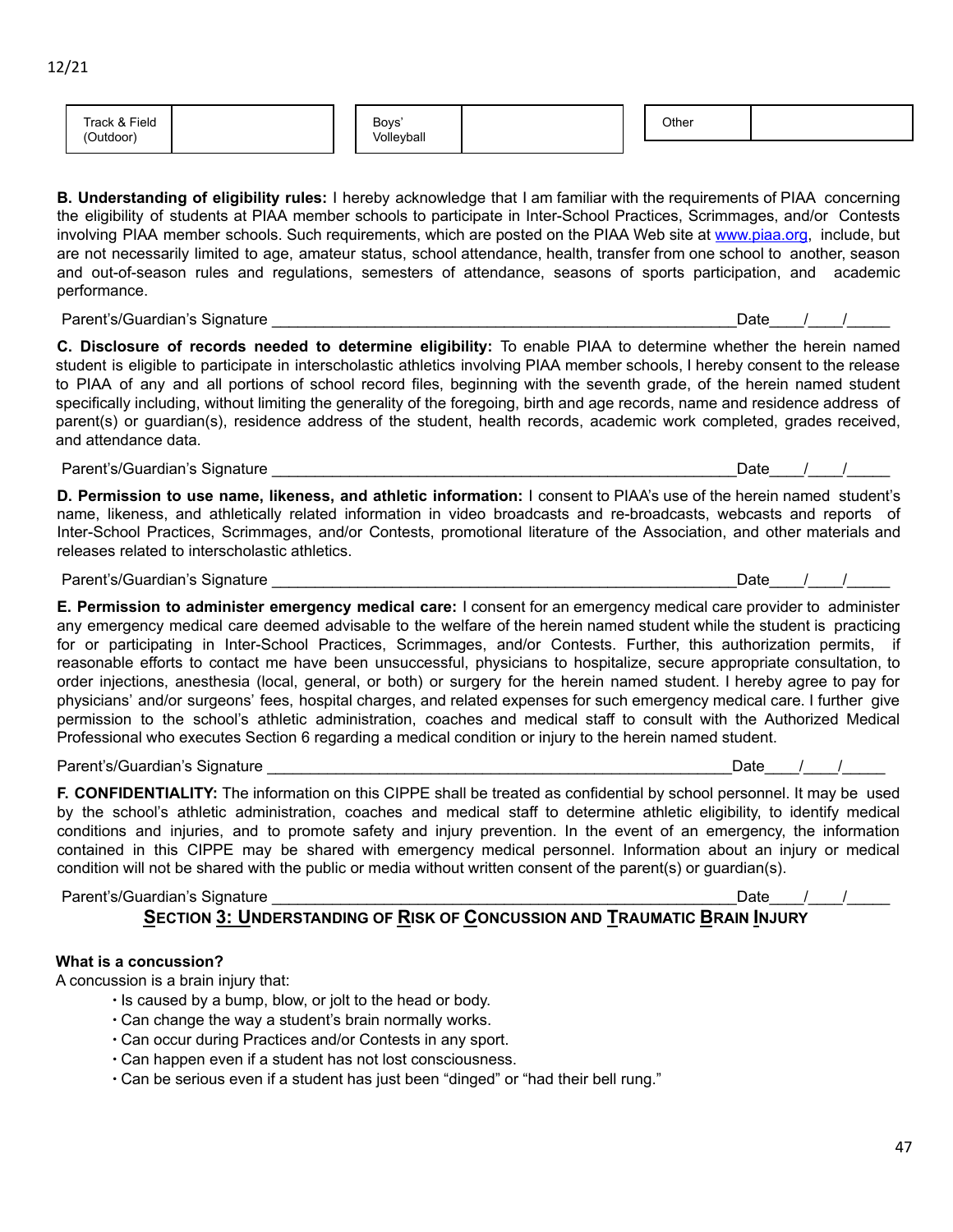but it is important to give the concussed student's brain time to heal.

All concussions are serious. A concussion can affect a student's ability to do schoolwork and other activities (such as playing video games, working on a computer, studying, driving, or exercising). Most students with a concussion get better,

Concussions cannot be seen; however, in a potentially concussed student, *one or more* of the symptoms listed below may become apparent and/or that the student "doesn't feel right" soon after, a few days after, or even weeks after the

- Nausea or vomiting
- ∙ Balance problems or dizziness ∙

**What are the symptoms of a concussion?**

- Double or blurry vision
- ∙ Bothered by light or noise
- ∙ Feeling sluggish, hazy, foggy, or groggy ∙
- Difficulty paying attention
- ∙ Memory problems
- ∙ Confusion
- What should students do if they believe that they or someone else may have a concussion?  $\cdot$  Students feeling any **of the symptoms set forth above should immediately tell their Coach and their parents.** Also, if they notice any teammate evidencing such symptoms, they should immediately tell their Coach. ∙ **The student should be evaluated.** A licensed physician of medicine or osteopathic medicine (MD or DO), sufficiently familiar with current concussion management, should examine the student, determine whether the student has a concussion, and determine when the student is cleared to return to participate in interscholastic athletics.
	- ∙ **Concussed students should give themselves time to get better.** If a student has sustained a concussion, the student's brain needs time to heal. While a concussed student's brain is still healing, that student is much more likely to have another concussion. Repeat concussions can increase the time it takes for an already concussed student to recover and may cause more damage to that student's brain. Such damage can have long term consequences. It is important that a concussed student rest and not return to play until the student receives permission from an MD or DO, sufficiently familiar with current concussion management, that the student is symptom-free.

**How can students prevent a concussion?** Every sport is different, but there are steps students can take to protect themselves.

∙ Use the proper sports equipment, including personal protective equipment. For equipment to properly protect a student, it must be:

The right equipment for the sport, position, or activity;

Worn correctly and the correct size and fit; and

Used every time the student Practices and/or competes.

- ∙ Follow the Coach's rules for safety and the rules of the sport.
- ∙ Practice good sportsmanship at all times.

**If a student believes they may have a concussion:** Don't hide it. Report it. Take time to recover.

I hereby acknowledge that I am familiar with the nature and risk of concussion and traumatic brain injury while participating in interscholastic athletics, including the risks associated with continuing to compete after a concussion or traumatic brain injury.

Student's Signature and the student of the student of the student of the student's Signature and the student of the student of the student of the student of the student of the student of the student of the student of the s

I hereby acknowledge that I am familiar with the nature and risk of concussion and traumatic brain injury while participating in interscholastic athletics, including the risks associated with continuing to compete after a concussion or traumatic brain injury.

Parent's/Guardian's Signature et al. Alternative and the state of the state of the state of the state of the state of the state of the state of the state of the state of the state of the state of the state of the state of

**SECTION 4: UNDERSTANDING OF SUDDEN CARDIAC ARREST & COVID-19 SYMPTOMS AND WARNING SIGNS**

injury.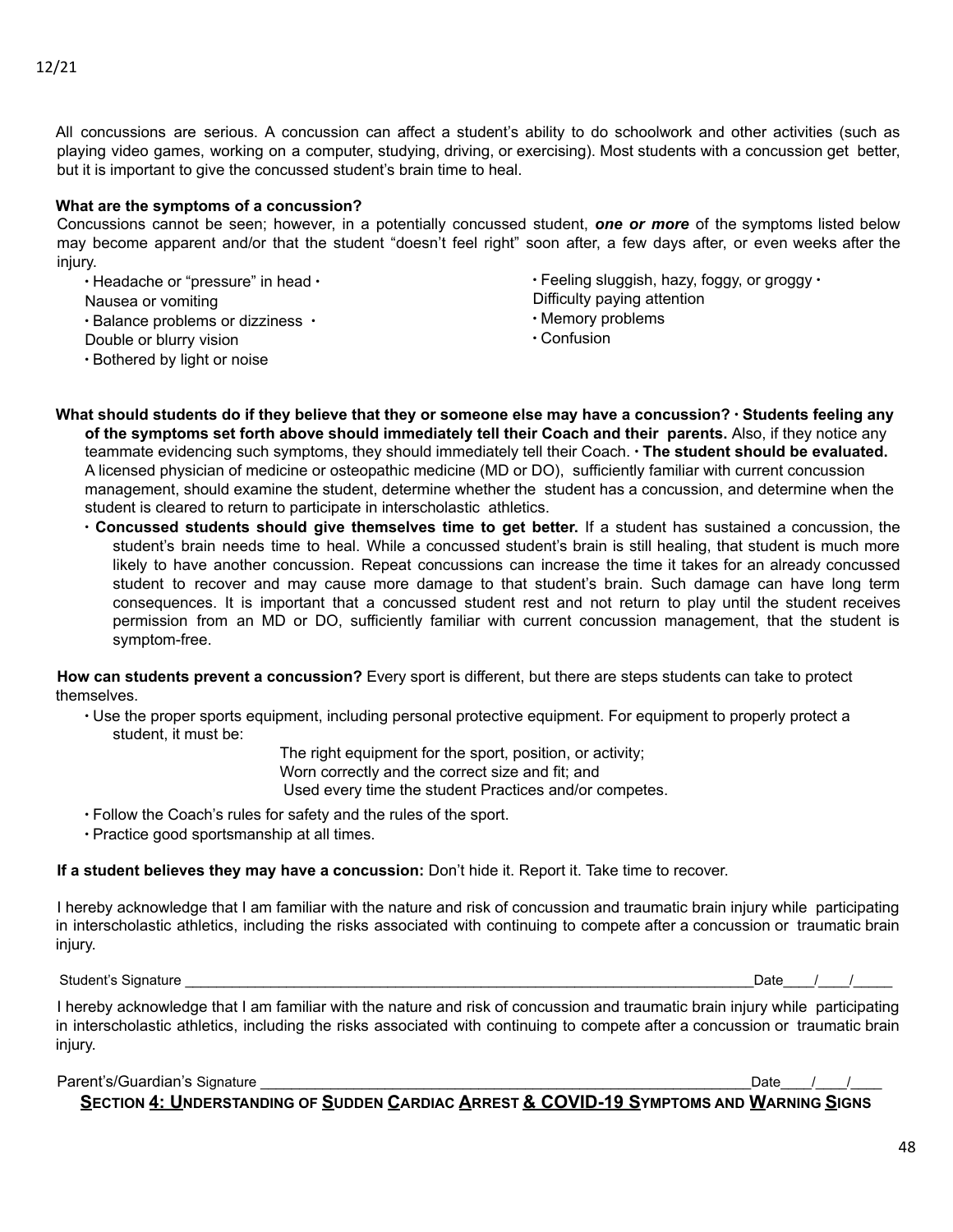#### **What is sudden cardiac arrest?**

Sudden cardiac arrest (SCA) is when the heart stops beating, suddenly and unexpectedly. When this happens blood stops flowing to the brain and other vital organs. SCA is NOT a heart attack. A heart attack may cause SCA, but they are not the same. A heart attack is caused by a blockage that stops the flow of blood to the heart. SCA is a malfunction in the heart's electrical system, causing the heart to suddenly stop beating. **How**

#### **common is sudden cardiac arrest in the United States?**

There are about 350,000 cardiac arrests that occur outside of hospitals each year. More than 10,000 individuals under the age of 25 die of SCA each year. SCA is the number one killer of student athlete and the leading cause of death on school campuses.

#### **Are there warning signs?**

Although SCA happens unexpectedly, some people may have signs or symptoms, such as

- ∙ Dizziness or lightheadedness when exercising; ∙ Fatigue (extreme or recent onset of tiredness) ∙ Fainting or passing out during or
- after exercising; ∙ Weakness; and/or
- ∙ Shortness of breath or difficulty breathing with exercise, not asthma related; ∙ Chest pains/pressure or tightness during or after exercise.
- ∙ Racing, skipped beats or fluttering heartbeat (palpitations)

These symptoms can be unclear and confusing in athletes. Some may ignore the signs or think they are normal from physical exhaustion. If the conditions that cause SCA are diagnosed and treated before a life-threatening event, sudden cardiac death can be prevented in many young athletes. **What are the risks of practicing or playing after experiencing these symptoms?** There are risks associated with continuing to practice or play after experiencing these symptoms. The symptoms might mean something is wrong with the athlete and they should be checked before returning to play. When the heart stops due to cardiac arrest, so does the blood that flows to the brain and other vital organs. Death or permanent brain damage can occur in just a few minutes. Most people who experience a SCA die from it; survival rates are below 10%.

#### **Act 73 – Peyton's Law - Electrocardiogram Testing for Student Athletes**

The Act is intended to keep student-athletes safe while practicing or playing. Please review the warning signs/symptoms and know that you can

request, at your expense, an electrocardiogram (EKG or ECG) to help uncover hidden heart issues that can lead to SCA. **Why Do Heart**

#### **Conditions That Put Youth at Risk Go Undetected?**

- ∙ Up to 90 percent of underlying heart issues are missed when using only the history and physical exam;
- ∙ Most heart conditions that can lead to SCA are not detectable by listening to the heart with a stethoscope during a routine physical; and ∙
- Often, youth don't report or recognize symptoms of a potential heart condition.

#### **What is an Electrocardiogram (EKG or ECG)?**

An ECG/EKG is a quick, painless and noninvasive test that measures and records a moment in time of the heart's electrical activity. Small electrode patches are attached to the skin of your chest, arms and legs by a technician. An ECG/EKG provides information about the structure, function, rate and rhythm of the heart.

#### **Why Add an ECG/EKG to the Physical Examination?**

Adding an ECG/EKG to the history and physical exam can suggest further testing or help identify up to two-thirds of heart conditions that can lead to SCA. An ECG/EKG can be ordered by your physician for screening for cardiovascular disease **(ICD 10 code: Z13.6)** or for a variety of symptoms such as chest pain, palpitations, dizziness, fainting, or family history of heart disease and will generally be paid for by insurance. ∙ ECG/EKG screenings should be considered every 1-2 years because young hearts grow and change.

∙ ECG/EKG screenings may increase sensitivity for detection of undiagnosed cardiac disease but may not prevent SCA. ∙

- ECG/EKG screenings with abnormal findings will need to be evaluated by trained physicians.
- ∙ If the ECG/EKG screening has abnormal findings, additional testing may need to be done (with associated cost and risk) before a diagnosis can be made, and may prevent the student from participating in sports for a short period of time until the testing is completed and more specific recommendations can be made.
- ∙ The ECG/EKG can have false positive findings, suggesting an abnormality that does not really exist after more testing (false positive findings occur less than 3% of the time when ECG/EKGs are read by a medical practitioner proficient in ECG/EKG interpretation of children, adolescents and young athletes.).
- ∙ ECGs/EKGs result in fewer false positives than the current history and physical exam (10%).

The American College of Cardiology/American Heart Association guidelines do not recommend an ECG or EKG in **asymptomatic** patients but do support local programs in which ECG or EKG can be applied with high-quality resources.

#### *Removal from play/return to play*

Any student-athlete who has signs or symptoms of SCA must be removed from play. The symptoms can happen before, during, or after activity. Play includes all athletic activity.

Before returning to play, the athlete must be evaluated. Clearance to return to play must be in writing. The evaluation must be performed by a licensed physician, certified registered nurse practitioner, or cardiologist (heart doctor). The licensed physician or certified registered nurse practitioner may consult any other licensed or certified medical professionals.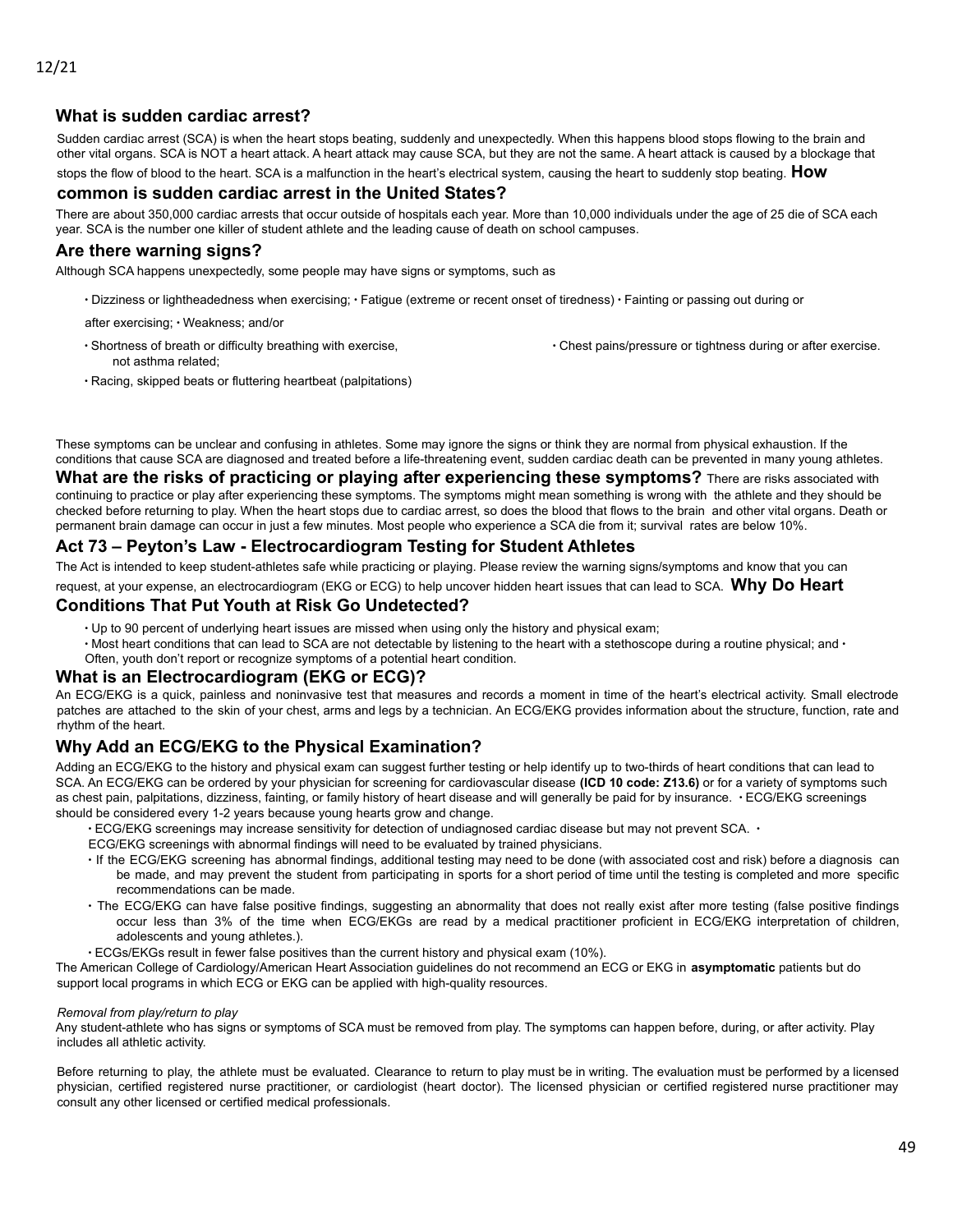|                                                                                                      |                                                                                                                                                                                                                                                     |                                                                                                |      |  |            | Date / / Signature of           |  |
|------------------------------------------------------------------------------------------------------|-----------------------------------------------------------------------------------------------------------------------------------------------------------------------------------------------------------------------------------------------------|------------------------------------------------------------------------------------------------|------|--|------------|---------------------------------|--|
| Student-Athlete Print Student-Athlete's Name                                                         |                                                                                                                                                                                                                                                     |                                                                                                |      |  |            |                                 |  |
|                                                                                                      |                                                                                                                                                                                                                                                     |                                                                                                | Date |  | $\sqrt{1}$ | Signature of                    |  |
| Parent/Guardian Print Parent/Guardian's Name                                                         |                                                                                                                                                                                                                                                     |                                                                                                |      |  |            |                                 |  |
|                                                                                                      | PA Department of Health/CDC: Sudden Cardiac Arrest & COVID-19 Symptoms and Warning Signs Information Sheet Acknowledgement<br>of Receipt and Review Form. 7/2012 PIAA Revised October 7, 2020<br>Student's Name Age_Grade SECTION 5: HEALTH HISTORY |                                                                                                |      |  |            |                                 |  |
| Explain "Yes" answers at the bottom of this form.<br>Circle questions you don't know the answers to. |                                                                                                                                                                                                                                                     |                                                                                                |      |  |            |                                 |  |
|                                                                                                      | Yes No                                                                                                                                                                                                                                              | $_{\text{asthma}}$ $\Box$ $\Box$ 26. Have you ever used an inhaler or taken                    |      |  |            |                                 |  |
| 1. Has a doctor ever denied or restricted your participation in                                      |                                                                                                                                                                                                                                                     | asthma medicine? $\square$ 27. Were you born without or are                                    |      |  |            |                                 |  |
| sport(s) for any reason? $\square \square$ 2. Do you have an ongoing<br>medical condition            |                                                                                                                                                                                                                                                     | your missing                                                                                   |      |  |            | organ? $\square$                |  |
|                                                                                                      | (like asthma or diabetes)? $\square$ 3. Are you currently taking                                                                                                                                                                                    | a kidney, an eye, a testicle, or any other                                                     |      |  |            |                                 |  |
| any prescription or $_{\text{or}\text{ pills}}$ $\Box$                                               |                                                                                                                                                                                                                                                     | 28. Have you had infectious mononucleosis                                                      |      |  |            |                                 |  |
| nonprescription (over-the-counter) medicines<br>4. Do you have allergies to medicines,               |                                                                                                                                                                                                                                                     | (mono) within the last month? $\square \square$ 29. Do you have any<br>rashes, pressure sores, |      |  |            |                                 |  |
| passed out or nearly                                                                                 | pollens, foods, or stinging insects? $\Box$ 5. Have you ever                                                                                                                                                                                        | or other skin problems? $\square \square$ 30. Have you ever had a<br>herpes skin               |      |  |            |                                 |  |
|                                                                                                      | passed out DURING exercise? $\square \square$ 6. Have you ever                                                                                                                                                                                      |                                                                                                |      |  |            | $\frac{1}{\text{inflection}}$   |  |
| passed out or nearly                                                                                 |                                                                                                                                                                                                                                                     | <b>CONCUSSION OR TRAUMATIC BRAIN INJURY</b>                                                    |      |  |            |                                 |  |
| discomfort, pain, or                                                                                 | passed out AFTER exercise? $\square \square$ 7. Have you ever had                                                                                                                                                                                   | 31. Have you ever had a concussion (i.e. bell                                                  |      |  |            | $_{\sf injury2} \square$        |  |
| heart race or skip beats during                                                                      | pressure in your chest during exercise? $\square \square$ 8. Does your                                                                                                                                                                              | rung, ding, head rush) or traumatic brain                                                      |      |  |            |                                 |  |
|                                                                                                      | exercise? $\Box$ 9. Has a doctor ever told you that you have                                                                                                                                                                                        | 32. Have you been hit in the head and been                                                     |      |  |            |                                 |  |
|                                                                                                      | Yes No                                                                                                                                                                                                                                              | confused or lost your memory? $\square \square$ 33. Do you<br>experience dizziness and/or      |      |  |            |                                 |  |
| 23. Has a doctor ever told you that you have                                                         |                                                                                                                                                                                                                                                     |                                                                                                |      |  |            | headaches with exercise? $\Box$ |  |
| have difficulty                                                                                      | asthma or allergies? $\square$ 24. Do you cough, wheeze, or                                                                                                                                                                                         |                                                                                                |      |  |            |                                 |  |
| anyone in your family who has<br>(check all that apply):                                             | breathing DURING or AFTER exercise? $\square$ 25. Is there<br>Has a doctor ever ordered a test                                                                                                                                                      |                                                                                                |      |  |            |                                 |  |
| $\Box$ High blood pressure $\Box$                                                                    | for your                                                                                                                                                                                                                                            |                                                                                                |      |  |            |                                 |  |
| Heart murmur $\Box$ High                                                                             | ロロ                                                                                                                                                                                                                                                  |                                                                                                |      |  |            |                                 |  |
| cholesterol $\Box$ Heart infection 10.                                                               |                                                                                                                                                                                                                                                     |                                                                                                |      |  |            |                                 |  |
|                                                                                                      |                                                                                                                                                                                                                                                     | Syndrome? $\Box$ 15. Have you ever spent the night in a                                        |      |  |            |                                 |  |
| anyone in your family died for no                                                                    | heart? (for example ECG, echocardiogram) $\Box$ 11. Has                                                                                                                                                                                             | hospital? $\square$ 16. Have you ever had surgery?                                             |      |  |            |                                 |  |
| have a heart                                                                                         | apparent reason? $\square \square$ 12. Does anyone in your family                                                                                                                                                                                   |                                                                                                |      |  |            |                                 |  |
|                                                                                                      | problem? $\Box$ 13. Has any family member or relative been                                                                                                                                                                                          |                                                                                                |      |  |            |                                 |  |
| problems or sudden death before age $50$ ? $\square$<br>disabled from heart disease or died of heart |                                                                                                                                                                                                                                                     |                                                                                                |      |  |            |                                 |  |
| 14. Does anyone in your family have Marfan                                                           |                                                                                                                                                                                                                                                     |                                                                                                |      |  |            |                                 |  |

I have reviewed this form and understand the symptoms and warning signs of SCA. I have also read the information about the electrocardiogram testing and how it may help to detect hidden heart issues.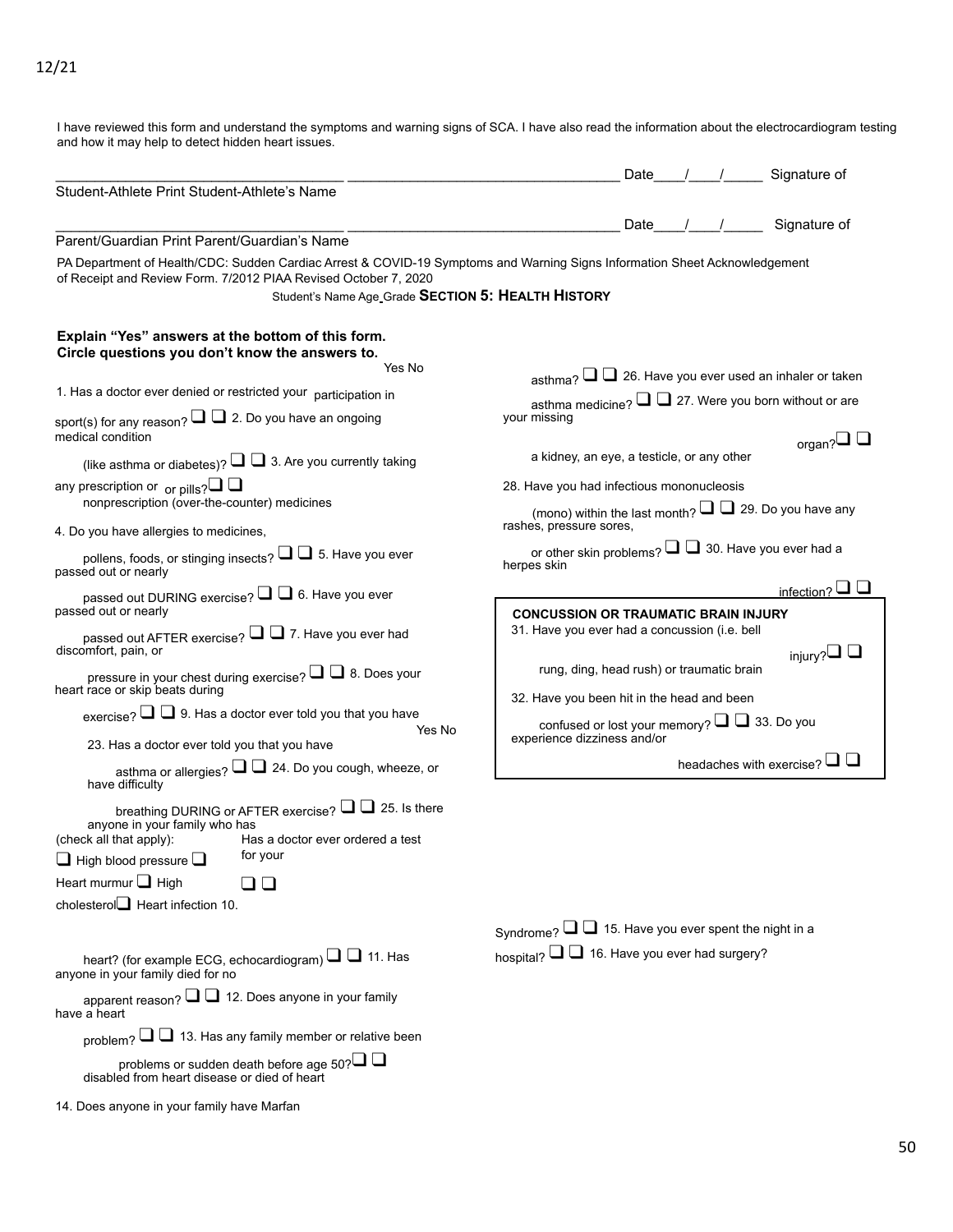|                                                             | 17. Have you ever had an injury, like a sprain,                                  |                                           | weakness in your arms or legs after being hit                                                                         |
|-------------------------------------------------------------|----------------------------------------------------------------------------------|-------------------------------------------|-----------------------------------------------------------------------------------------------------------------------|
|                                                             | muscle, or ligament tear, or tendonitis, which                                   |                                           | 36. Have you ever been unable to move your                                                                            |
|                                                             | caused you to miss a Practice or Contest?<br>If yes, circle affected area below: | $\Box$ $\Box$                             | arms or legs after being hit or falling? $\Box$ $\Box$ 37. When<br>exercising in the heat, do you have                |
|                                                             | 18. Have you had any broken or fractured                                         |                                           | severe muscle cramps or become ill? $\square \square$ 38. Has a                                                       |
|                                                             | bones or dislocated joints? If yes, circle                                       | $\Box$ $\square$                          | doctor told you that you or someone $_{\text{disease}}$ $\Box$<br>in your family has sickle cell trait or sickle cell |
|                                                             | 19. Have you had a bone or joint injury that                                     |                                           | 39. Have you had any problems with your                                                                               |
|                                                             | required x-rays, MRI, CT, surgery, injections,                                   | $\Box$                                    | 40. Do you wear glasses or contact<br>eyes or vision? $\Box$ $\Box$                                                   |
|                                                             | rehabilitation, physical therapy, a brace, a                                     |                                           | lenses? $\Box$ 41. Do you wear protective eyewear, such as                                                            |
|                                                             | cast, or crutches? If yes, circle below:                                         |                                           | goggles or a face shield? $\Box$ 42. Are you unhappy with                                                             |
|                                                             |                                                                                  |                                           | your weight? $\Box$ 43. Are you trying to gain or lose weight? $\Box$                                                 |
|                                                             |                                                                                  |                                           | $\Box$ 44. Has anyone recommended you change                                                                          |
|                                                             | 34. Have you ever had a seizure? $\Box$ 35. Have you ever had                    |                                           | your weight or eating habits? $\Box$                                                                                  |
|                                                             | numbness, tingling, or                                                           |                                           |                                                                                                                       |
|                                                             |                                                                                  | or falling? $\square$                     |                                                                                                                       |
| Head Neck Shoulder Upper arm<br>Elbow Forearm Hand/ Fingers | $_{\text{eat?}}$ $\Box$                                                          |                                           | 46. Do you have any concerns that $\theta$ doctor? $\Box$                                                             |
| Chest                                                       | Upper back<br>Lower back<br>45. Do you limit or carefully control                |                                           | you would like to discuss with a                                                                                      |
| what you                                                    |                                                                                  | Hip Thigh Knee Calf/shin Ankle Foot/ Toes |                                                                                                                       |
|                                                             | 20. Have you ever had a stress fracture?                                         | $\Box$ 21. Have you                       | period?<br>48. How old were you when you had your first                                                               |
|                                                             | been told that you have or have $_{\text{instability}}$                          |                                           | menstrual period?<br>49. How many periods have you had in the                                                         |
|                                                             | you had an x-ray for atlantoaxial (neck)                                         |                                           | last 12 months?                                                                                                       |
|                                                             | 22. Do you regularly use a brace or assistive                                    |                                           | 50. Are you pregnant?                                                                                                 |
| device? $\Box$                                              |                                                                                  |                                           |                                                                                                                       |
|                                                             | <b>FEMALES ONLY</b> $\Box$ 47. Have you ever had a menstrual                     |                                           |                                                                                                                       |
|                                                             |                                                                                  |                                           |                                                                                                                       |
|                                                             |                                                                                  |                                           |                                                                                                                       |
| #'s                                                         |                                                                                  |                                           | Explain "Yes" answers here:                                                                                           |

| #s | Explain "Yes" answers here: |
|----|-----------------------------|
|    |                             |
|    |                             |
|    |                             |
|    |                             |

I hereby certify that to the best of my knowledge all of the information herein is true and complete.

Student's Signature

\_\_\_\_\_\_\_\_\_\_\_\_\_\_\_\_\_\_\_\_\_\_\_\_\_\_\_\_\_\_\_\_\_\_\_\_\_\_\_\_\_\_\_\_\_\_\_\_\_\_\_\_\_\_\_\_\_\_\_\_\_\_\_\_\_\_\_\_\_\_\_\_\_Date\_\_\_\_/\_\_\_\_/\_\_\_\_\_ **I hereby certify**

**that to the best of my knowledge all of the information herein is true and complete.**

Parent's/Guardian's Signature \_\_\_\_\_\_\_\_\_\_\_\_\_\_\_\_\_\_\_\_\_\_\_\_\_\_\_\_\_\_\_\_\_\_\_\_\_\_\_\_\_\_\_\_\_\_\_\_\_\_\_\_\_\_\_\_\_\_\_\_\_\_\_\_\_Date\_\_\_\_/\_\_\_\_/\_\_\_\_\_

#### **SECTION 6: PIAA COMPREHENSIVE INITIAL PRE-PARTICIPATION PHYSICAL EVALUATION AND CERTIFICATION OF AUTHORIZED MEDICAL EXAMINER**

Must be completed and signed by the Authorized Medical Examiner (AME) performing the herein named student's comprehensive initial pre-participation physical evaluation (CIPPE) and turned in to the Principal, or the Principal's designee, of the student's school.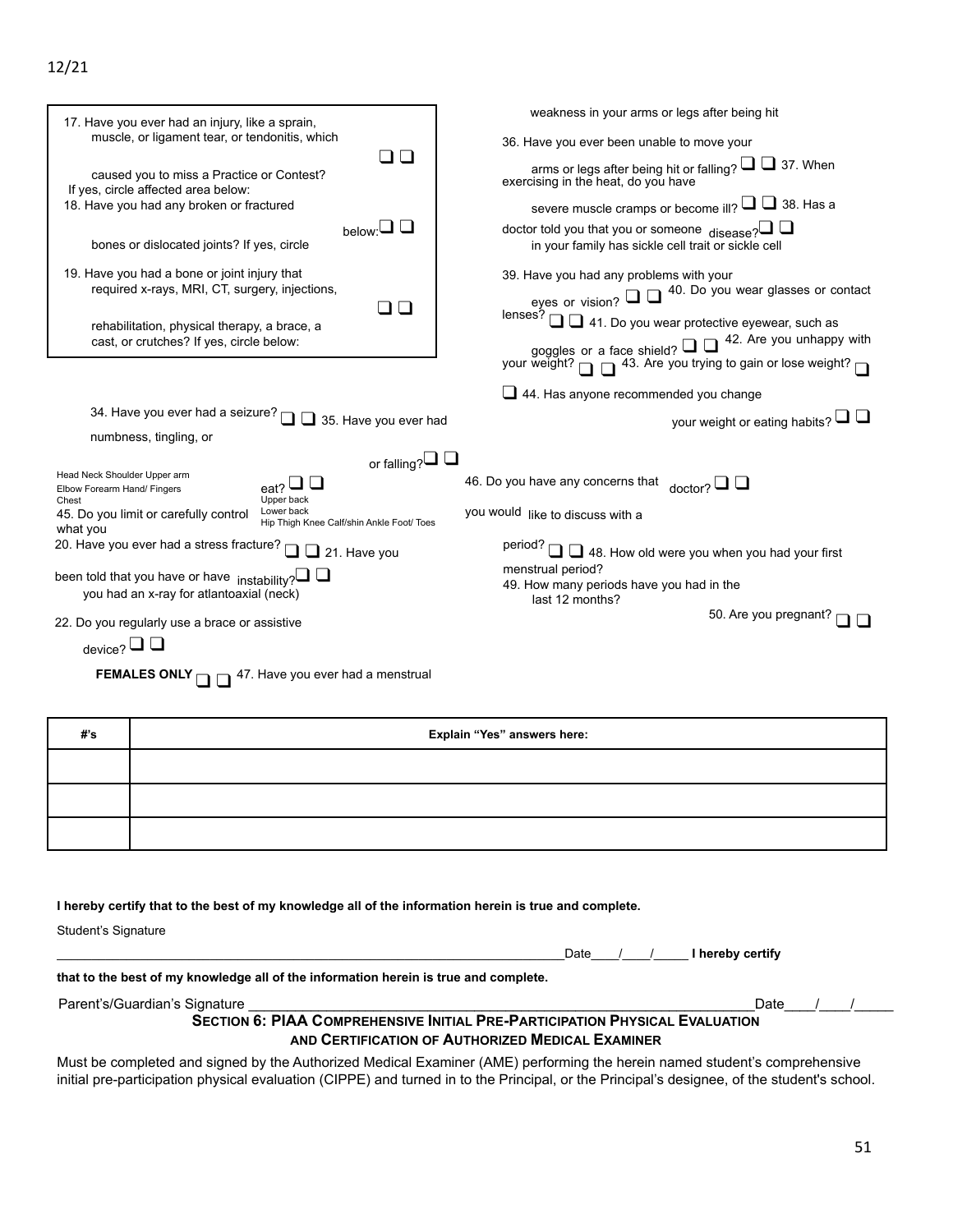12/21

|                                        |               | Height _______ Weight _______ % Body Fat (optional) _______ Brachial Artery BP _____/ _____ ( _____/ _____, _____/ RP_                                                                                                                           |
|----------------------------------------|---------------|--------------------------------------------------------------------------------------------------------------------------------------------------------------------------------------------------------------------------------------------------|
| primary care physician is recommended. |               | If either the brachial artery blood pressure (BP) or resting pulse (RP) is above the following levels, further evaluation by the student's<br>Age 10-12: BP: >126/82, RP: >104; Age 13-15: BP: >136/86, RP >100; Age 16-25: BP: >142/92, RP >96. |
|                                        |               | Vision: R 20/_____ L 20/_____ Corrected: YES NO (circle one) Pupils: Equal_____ Unequal_____                                                                                                                                                     |
| <b>MEDICAL</b>                         | <b>NORMAL</b> | <b>ABNORMAL FINDINGS</b>                                                                                                                                                                                                                         |
| Appearance                             |               |                                                                                                                                                                                                                                                  |
| Eyes/Ears/Nose/Throat                  |               |                                                                                                                                                                                                                                                  |
| Hearing                                |               |                                                                                                                                                                                                                                                  |
| Lymph Nodes                            |               |                                                                                                                                                                                                                                                  |
| Cardiovascular                         |               | $\Box$ Heart murmur $\Box$ Femoral pulses to exclude aortic coarctation<br>Physical stigmata of Marfan syndrome                                                                                                                                  |
| Cardiopulmonary                        |               |                                                                                                                                                                                                                                                  |
| Lungs                                  |               |                                                                                                                                                                                                                                                  |
| Abdomen                                |               |                                                                                                                                                                                                                                                  |
| Genitourinary (males<br>only)          |               |                                                                                                                                                                                                                                                  |
| Neurological                           |               |                                                                                                                                                                                                                                                  |
| Skin                                   |               |                                                                                                                                                                                                                                                  |
| <b>MUSCULOSKELETAL</b>                 | <b>NORMAL</b> | <b>ABNORMAL FINDINGS</b>                                                                                                                                                                                                                         |
| Neck                                   |               |                                                                                                                                                                                                                                                  |
| <b>Back</b>                            |               |                                                                                                                                                                                                                                                  |
| Shoulder/Arm                           |               |                                                                                                                                                                                                                                                  |
| Elbow/Forearm                          |               |                                                                                                                                                                                                                                                  |
| Wrist/Hand/Fingers                     |               |                                                                                                                                                                                                                                                  |
| Hip/Thigh                              |               |                                                                                                                                                                                                                                                  |
| Knee                                   |               |                                                                                                                                                                                                                                                  |
| Leg/Ankle                              |               |                                                                                                                                                                                                                                                  |
| Foot/Toes                              |               |                                                                                                                                                                                                                                                  |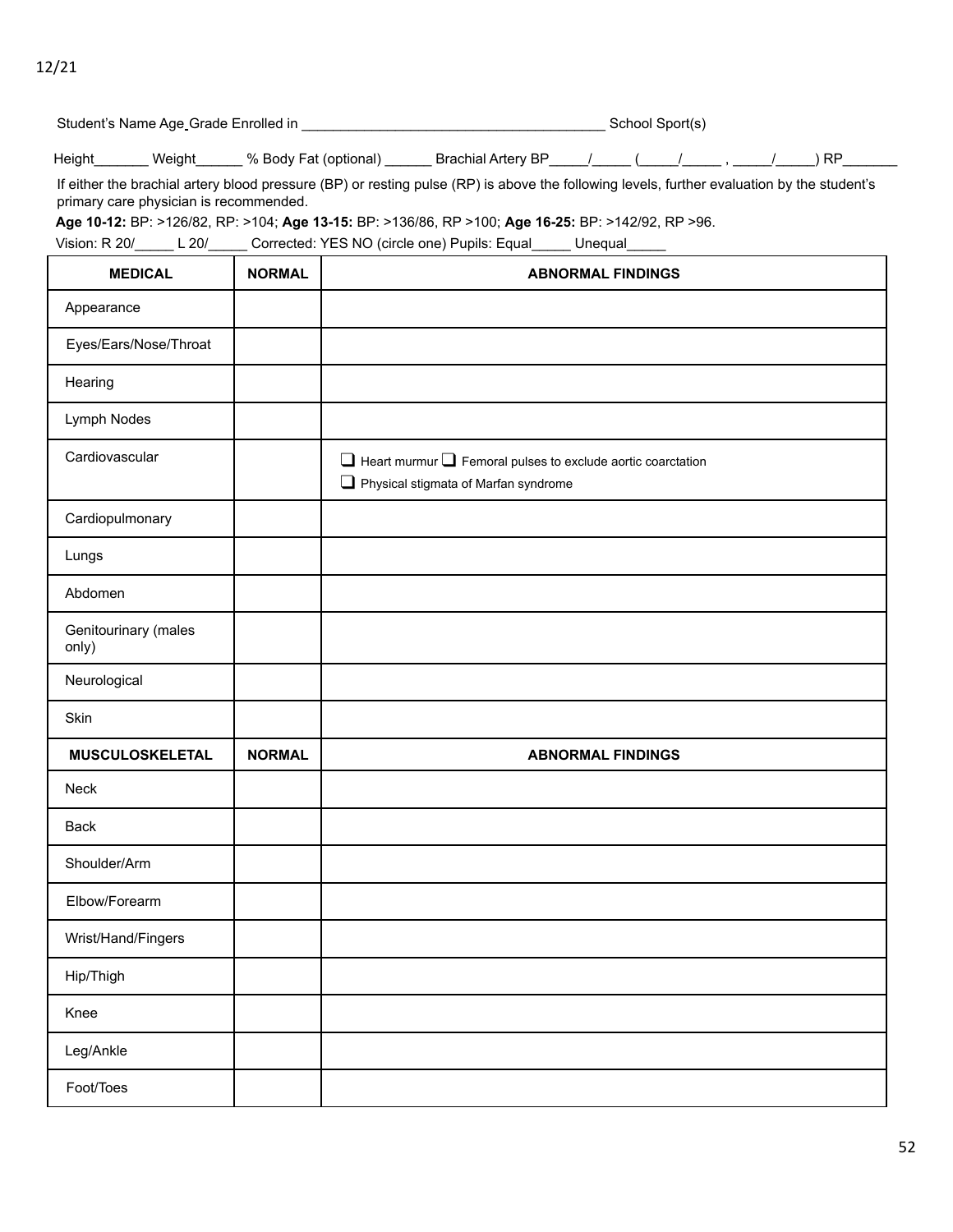I hereby certify that I have reviewed the HEALTH HISTORY, performed a comprehensive initial pre-participation physical evaluation of the herein named student, and, on the basis of such evaluation and the student's HEALTH HISTORY, certify that, except as specified below, the student is physically fit to participate in Practices, Inter-School Practices, Scrimmages, and/or Contests in the sport(s) consented to by the student's parent/guardian in Section 2 of the PIAA Comprehensive Initial Pre-Participation Physical Evaluation form:

❑ **CLEARED** ❑ **CLEARED** with recommendation(s) for further evaluation or treatment for:

| $\Box$ NOT CLEARED for the following types of sports (please check those that apply): |  |
|---------------------------------------------------------------------------------------|--|
|---------------------------------------------------------------------------------------|--|

❑ COLLISION ❑ CONTACT ❑ NON-CONTACT ❑ STRENUOUS ❑ MODERATELY STRENUOUS ❑ NON-STRENUOUS Due to

Recommendation(s)/Referral(s)

| AME's Name (print/type) License # |                                                                    |  |  |
|-----------------------------------|--------------------------------------------------------------------|--|--|
| Address                           | Phone ()                                                           |  |  |
| AME's Signature                   | MD, DO, PAC, CRNP, or SNP (circle one) Certification Date of CIPPE |  |  |
|                                   | <b>SECTION 7: RE-CERTIFICATION BY PARENT/GUARDIAN</b>              |  |  |

This form must be completed not earlier than six weeks prior to the first Practice day of the sport(s) in the sports season(s) identified herein by the parent/guardian of any student who is seeking to participate in Practices, Inter-School Practices, Scrimmages, and/or Contests in all subsequent sport seasons in the same school year. The Principal, or the Principal's **designee, of the herein named student's school must review the SUPPLEMENTAL HEALTH HISTORY.**

If any SUPPLEMENTAL HEALTH HISTORY questions are either checked yes or circled, the herein named student shall submit a completed Section 8, Re-Certification by Licensed Physician of Medicine or Osteopathic Medicine, to the Principal, or **Principal's designee, of the student's school.**

| <b>SUPPLEMENTAL HEALTH</b> |  |
|----------------------------|--|
| <b>HISTORY</b>             |  |

Student's Name Male/Female (circle one) Date of Student's Birth: \_\_\_\_\_\_/\_\_\_\_\_\_/\_\_\_\_\_\_\_\_\_ Age of Student on Last Birthday: \_\_\_\_\_\_

Grade for Current School Year:

Winter Sport(s): <br>  $\blacksquare$  Spring Sport(s):

**CHANGES TO PERSONAL INFORMATION (In the spaces below, identify any changes to the Personal Information set forth in the original Section 1: PERSONAL AND EMERGENCY INFORMATION):**

Current Home Address

Current Home Telephone # ( ) Parent/Guardian Current Cellular Phone # ( )

**CHANGES TO EMERGENCY INFORMATION (In the spaces below, identify any changes to the Emergency Information set forth in the original Section 1: PERSONAL AND EMERGENCY INFORMATION):**

Parent's/Guardian's Name Relationship Address Emergency Contact Telephone # ( ) Secondary Emergency Contact Person's Name

Relationship Address Emergency Contact Telephone # () Medical Insurance Carrier Policy Number Address Telephone # () Family

Yes No

Physician's Name , MD or DO (circle one)

Address Telephone # ( ) **SUPPLEMENTAL HEALTH HISTORY:**

**Explain "Yes" answers at the bottom of this form. Circle questions you don't know the answers to.**

1. Since completion of the CIPPE, have you sustained an illness and/or injury that

required medical treatment from a licensed physician of medicine or osteopathic

medicine? ❑ ❑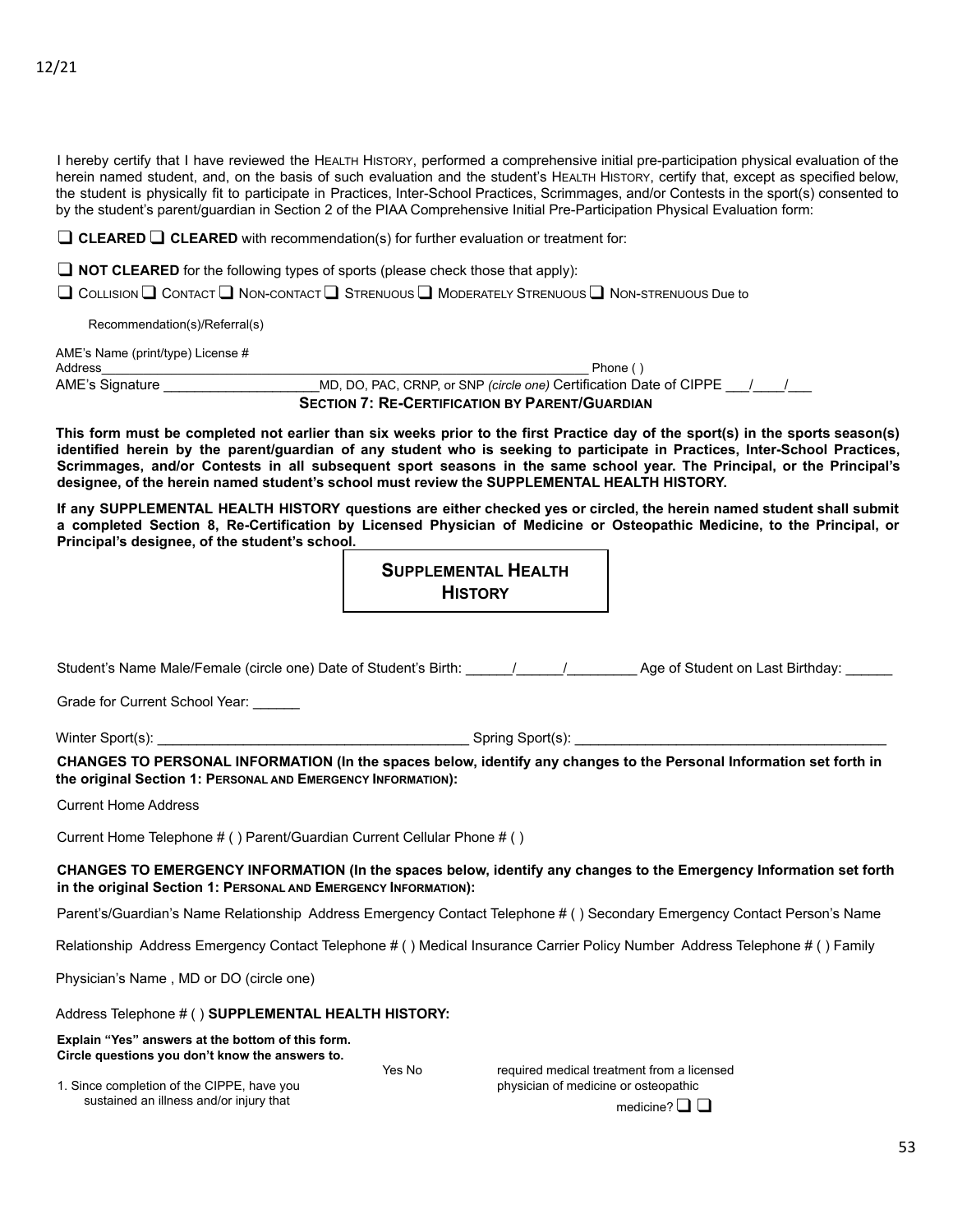2. Since completion of the CIPPE, have you had a concussion (i.e. bell rung, ding, head rush) or traumatic brain injury?  $\Box$   $\Box$ 

3. Since completion of the CIPPE, have you experienced dizzy spells, blackouts, and/or unconsciousness? ❑ ❑ Yes No

4. Since completion of the CIPPE, have you experienced any episodes of unexplained shortness of breath, wheezing, and/or chest pain?  $\Box$   $\Box$  5. Since completion of the CIPPE, are you taking any NEW prescription medicines or pills?  $\Box$   $\Box$  6. Do you have any concerns that you would like to discuss with a physician?  $\Box$   $\Box$ 

| #'s | Explain "Yes" answers here: |
|-----|-----------------------------|
|     |                             |
|     |                             |
|     |                             |

**I hereby certify that to the best of my knowledge all of the information herein is true and complete.** Student's Signature

\_\_\_\_\_\_\_\_\_\_\_\_\_\_\_\_\_\_\_\_\_\_\_\_\_\_\_\_\_\_\_\_\_\_\_\_\_\_\_\_\_\_\_\_\_\_\_\_\_\_\_\_\_\_\_\_\_\_\_\_\_\_\_\_\_\_\_\_\_\_\_\_\_Date\_\_\_\_/\_\_\_\_/\_\_\_\_\_

**I hereby certify that to the best of my knowledge all of the information herein is true and complete.** Parent's/Guardian's Signature<br>Signature Date / / Date  $1 - 1$ 

#### **Section 8: Re-CERTIFICATION BY LICENSED PHYSICIAN OF MEDICINE OR OSTEOPATHIC MEDICINE**

This Form must be completed for any student who, subsequent to completion of Sections 1 through 6 of this CIPPE Form, required medical treatment from a licensed physician of medicine or osteopathic medicine. This Section 8 may be completed at any time following completion of such medical treatment. Upon completion, the Form must be turned in to the Principal, or the Principal's designee, of the student's school, who, pursuant to ARTICLE X, LOCAL MANAGEMENT AND CONTROL, Section 2, Powers and Duties of Principal, subsection C, of the PIAA Constitution, shall "exclude any contestant who has suffered serious illness or injury until that contestant is pronounced physically fit by the school's licensed physician of medicine or osteopathic medicine, or if none is employed, by another licensed physician of medicine or osteopathic medicine."

NOTE: The physician completing this Form must first review Sections 5 and 6 of the herein named student's previously completed CIPPE Form. Section 7 must also be reviewed if both (1) this Form is being used by the **herein named student to participate in Practices, Inter-School Practices, Scrimmages, and/or Contests in a** subsequent sport season in the same school year AND (2) the herein named student either checked yes or **circled any Supplemental Health History questions in Section 7.**

If the physician completing this Form is clearing the herein named student subsequent to that student sustaining **a concussion or traumatic brain injury, that physician must be sufficiently familiar with current concussion** management such that the physician can certify that all aspects of evaluation, treatment, and risk of that injury **have been thoroughly covered by that physician.**

Student's Name: Age Grade Enrolled in

\_\_\_\_\_\_\_\_\_\_\_\_\_\_\_\_\_\_\_\_\_\_\_\_\_\_\_\_\_\_\_\_\_\_\_\_\_\_\_\_\_\_\_\_\_\_\_\_\_\_\_\_\_\_\_\_\_\_\_\_\_\_\_\_\_\_\_\_\_\_\_\_\_\_\_\_\_\_\_\_\_\_School

Condition(s) Treated Since Completion of the Herein Named Student's CIPPE Form: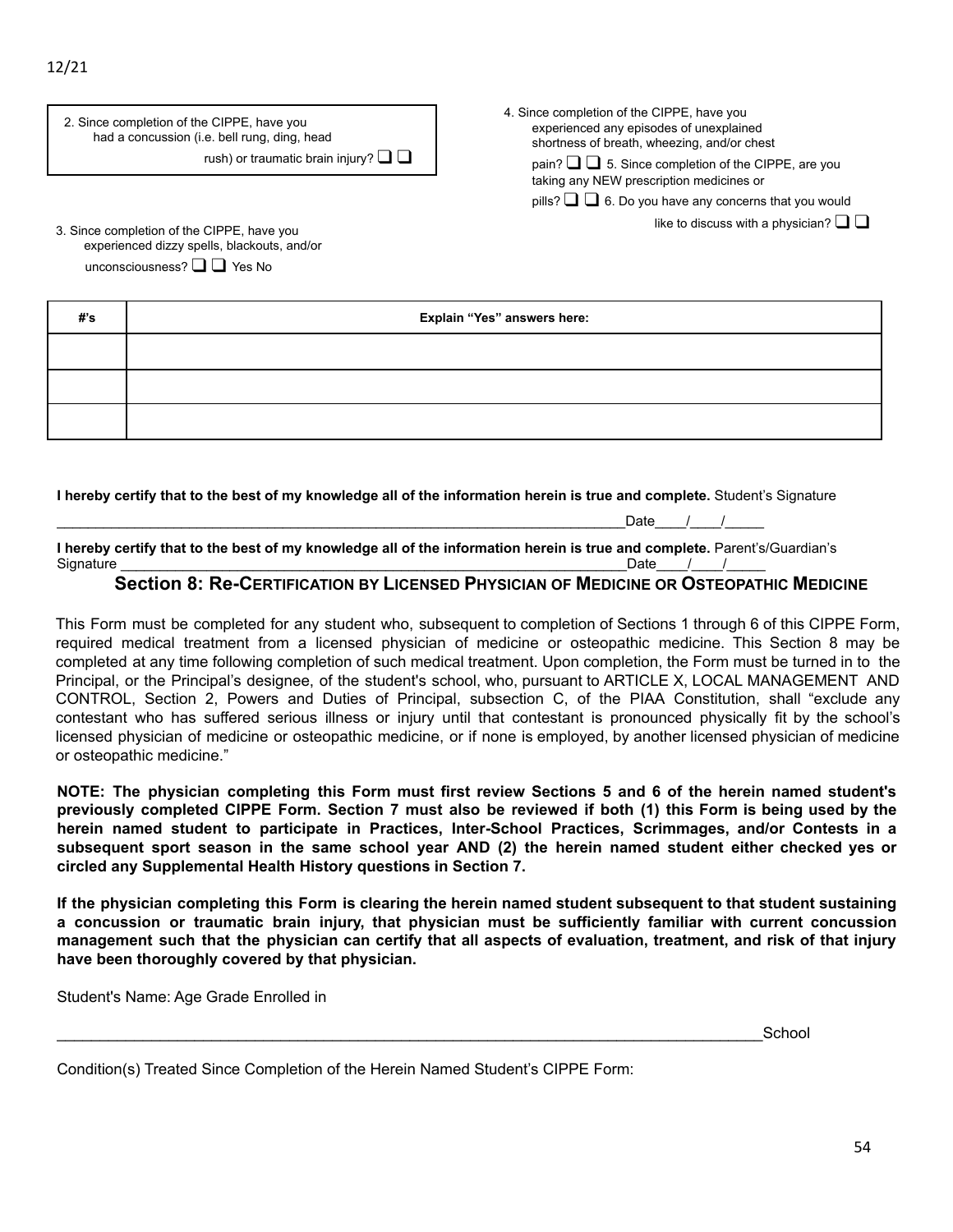**A. GENERAL CLEARANCE:** Absent any illness and/or injury, which requires medical treatment, subsequent to the date set forth below, I hereby authorize the above-identified student to participate for the remainder of the current school year in additional interscholastic athletics with no restrictions, except those, if any, set forth in Section 6 of that student's CIPPE Form.

| Physician's Name (print/type) | License $#$                |
|-------------------------------|----------------------------|
| Address                       | <b>Phone</b>               |
| Physician's Signature         | MD or DO (circle one) Date |

**B. LIMITED CLEARANCE:** Absent any illness and/or injury, which requires medical treatment, subsequent to the date set forth below, I hereby authorize the above-identified student to participate for the remainder of the current school year in additional interscholastic athletics with, in addition to the restrictions, if any, set forth in Section 6 of that student's CIPPE Form, the following limitations/restrictions:

| $\mathbf 1$ .                 |                            |
|-------------------------------|----------------------------|
| 2.                            |                            |
| 3.                            |                            |
| 4.                            |                            |
| Physician's Name (print/type) | License #                  |
| Address                       | Phone                      |
| Physician's Signature         | MD or DO (circle one) Date |

#### **Section 9: CIPPE MINIMUM WRESTLING WEIGHT**

#### **INSTRUCTIONS**

Pursuant to the Weight Control Program adopted by PIAA, prior to the participation by any student in interscholastic wrestling, the Minimum Wrestling Weight (MWW) at which the student may wrestle during the season must be (1) certified to by an Authorized Medical Examiner (AME) and (2) established NO EARLIER THAN six weeks prior to the first Regular Season Contest day of the wrestling season and NO LATER THAN the Monday preceding the first Regular Season Contest day of the wrestling season (See NOTE 1). This certification shall be provided to and maintained by the student's Principal, or the Principal's designee.

In certifying to the MWW, the AME shall first make a determination of the student's Urine Specific Gravity/Body Weight and Percentage of Body Fat, or shall be given that information from a person authorized to make such an assessment ("the Assessor"). This determination shall be made consistent with National Federation of State High School Associations (NFHS) Wrestling Rule 1, Competition, Section 3, Weight-Control Program, which requires, in relevant part, hydration testing with a specific gravity not greater than 1.025, and an immediately following body fat assessment, as determined by the National Wrestling Coaches Association (NWCA) Optimal Performance Calculator (OPC) (together, the "Initial Assessment").

Where the Initial Assessment establishes a percentage of body fat below 7% for a male or 12% for a female, the student must obtain an AME's consent to participate.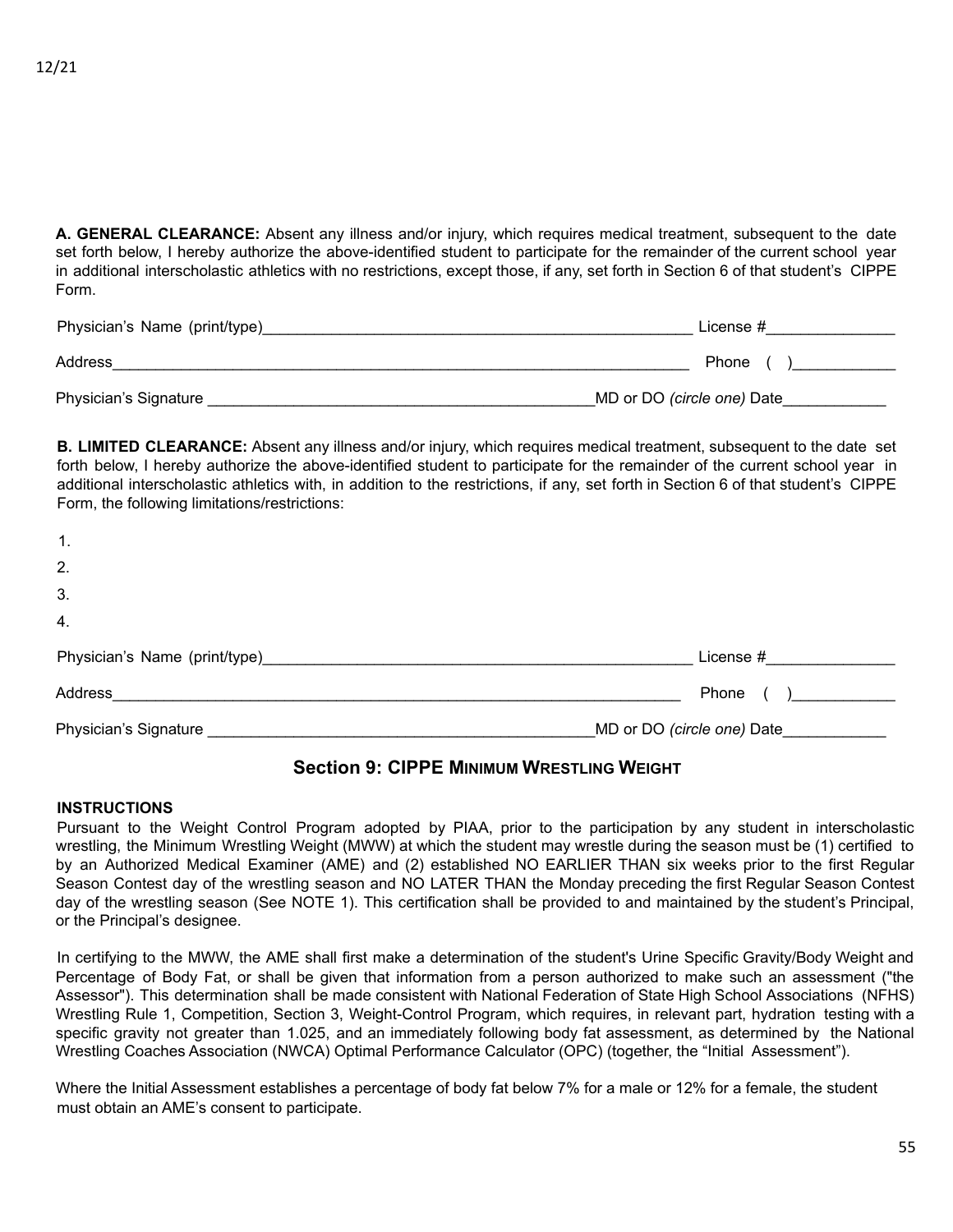For all wrestlers, the MWW must be certified to by an AME.

Student's Name Age Grade Enrolled in

#### **INITIAL ASSESSMENT**

I hereby certify that I have conducted an Initial Assessment of the herein named student consistent with the NWCA OPC, and have determined as follows:

 $\Box$  School

| Urine Specific Gravity/Body Weight | Percentage of Body Fat | <b>MWW</b>        |
|------------------------------------|------------------------|-------------------|
| Assessor's Name (print/type)       |                        | Assessor's I.D. # |

Assessor's Signature\_\_\_\_\_\_\_\_\_\_\_\_\_\_\_\_\_\_\_\_\_\_\_\_\_\_\_\_\_\_\_\_\_\_\_\_\_\_\_\_\_\_\_\_\_\_\_\_\_\_\_\_\_\_\_\_\_\_\_\_Date\_\_\_\_\_/\_\_\_\_\_/\_\_\_\_\_

#### **CERTIFICATION**

Consistent with the instructions set forth above and the Initial Assessment, I have determined that the herein named student is certified to wrestle at the MWW of \_\_\_\_\_\_\_\_\_\_\_\_\_\_\_\_\_\_\_\_ during the 20\_\_\_\_\_ - 20\_\_\_\_\_ wresting season.

AME's Name (print/type) License # Address Phone ( )

| AME's Signature | MD, DO, PAC, CRNP, or SNP Date of Certification |  |
|-----------------|-------------------------------------------------|--|
| (circle one)    |                                                 |  |
|                 |                                                 |  |

For an appeal of the Initial Assessment, see NOTE 2.

#### **NOTES:**

**1.** For senior high school wrestlers coming out for the Team AFTER the Monday preceding the first Regular Season Contest day of the wrestling season the OPC will remain open until January 15<sup>th</sup> and for junior high/middle school wrestlers coming out for the Team AFTER the Monday preceding the first Regular Season Contest day of the wrestling season the OPC will remain open all season.

**2.** Any athlete who disagrees with the Initial Assessment may appeal the assessment results one time by having a second assessment, which shall be performed prior to the athlete's first Regular Season wrestling Contest and shall be consistent with the athlete's weight loss (descent) plan. Pursuant to the foregoing, results obtained at the second assessment shall supersede the Initial Assessment; therefore, no further appeal by any party shall be permitted. The second assessment shall utilize either Air Displacement Plethysmography (Bod Pod) or Hydrostatic Weighing testing to determine body fat percentage. The urine specific gravity testing shall be conducted and the athlete must obtain a result of less than or equal to 1.025 in order for the second assessment to proceed. All costs incurred in the second assessment shall be the responsibility of those appealing the Initial Assessment.

#### (please turn page over)

#### **Section 10: 2020-2021 SUPPLEMENTAL ACKNOWLEDGEMENT, WAIVER AND RELEASE: COVID-19**

The COVID-19 pandemic presents athletes with a myriad of challenges concerning this highly contagious illness. Some severe outcomes have been reported in children, and even a child with a mild or even asymptomatic case of COVID-19 can spread the infection to others who may be far more vulnerable.

While it is not possible to eliminate all risk of being infected with or furthering the spread of COVID-19, PIAA has urged all member schools to take necessary precautions and comply with guidelines from the federal, state, and local governments, the CDC and the PA Departments of Health and Education to reduce the risks to athletes, coaches, and their families. As knowledge regarding COVID-19 is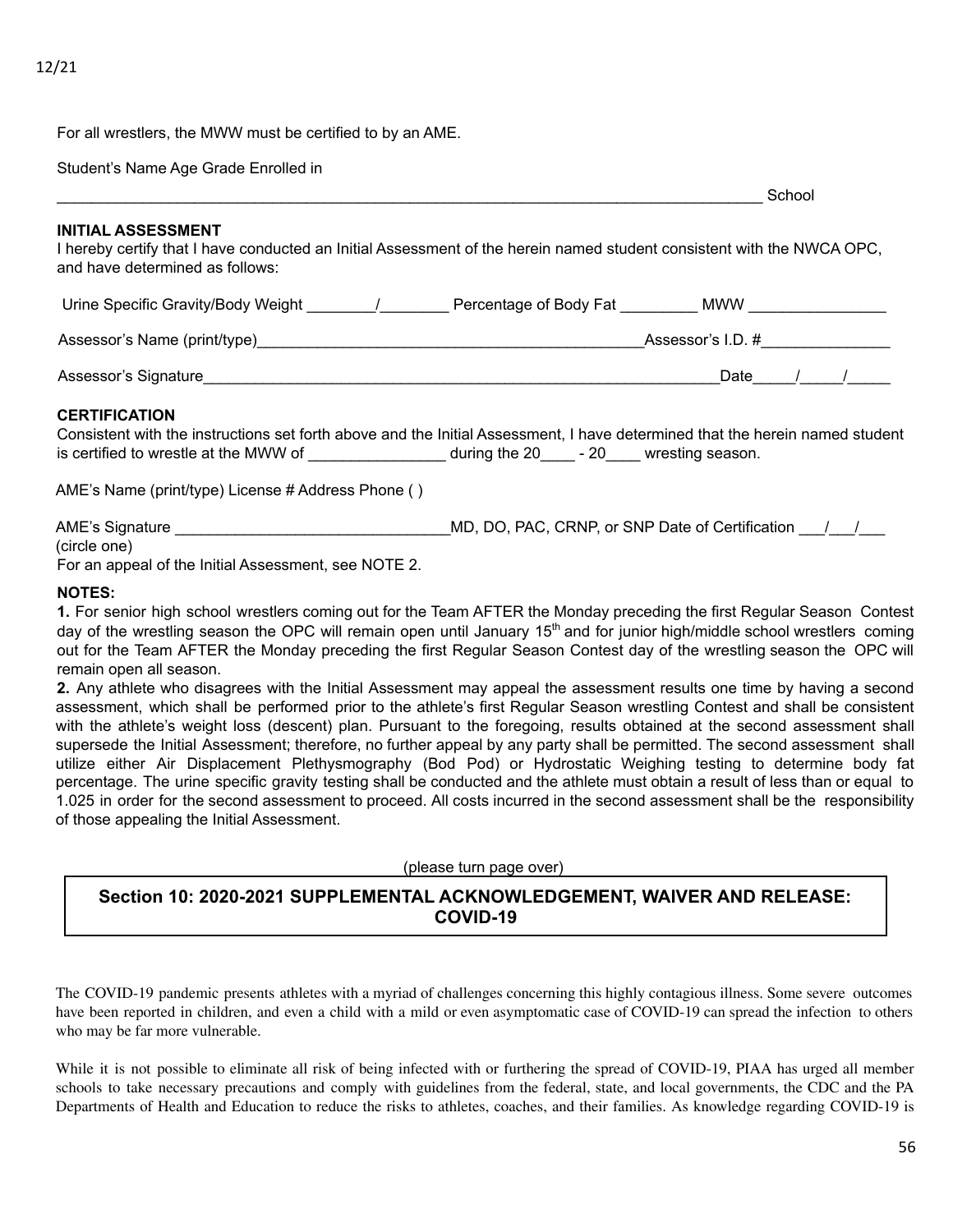constantly changing, PIAA reserves the right to adjust and implement precautionary methods as necessary to decrease the risk of exposure to athletes, coaches and other involved persons. Additionally, each school has been required to adopt internal protocols to reduce the risk of transmission.

The undersigned acknowledge that they are aware of the highly contagious nature of COVID-19 and the risks that they may be exposed to or contract COVID-19 or other communicable diseases by permitting the undersigned student to participate in interscholastic athletics. We understand and acknowledge that such exposure or infection may result in serious illness, personal injury, permanent disability or death. We acknowledge that this risk may result from or be compounded by the actions, omissions, or negligence of others. The undersigned further acknowledge that certain vulnerable individuals may have greater health risks associated with exposure to COVID-19, including individuals with serious underlying health conditions such as, but not limited to: high blood pressure, chronic lung disease, diabetes, asthma, and those whose immune systems that are compromised by chemotherapy for cancer, and other conditions requiring such therapy. While particular recommendations and personal discipline may reduce the risks associated with participating in athletics during the COVID-19 pandemic, these risks do exist. Additionally, persons with COVID-19 may transmit the disease to others who may be at higher risk of severe complications.

By signing this form, the undersigned acknowledge, after having undertaken to review and understand both symptoms and possible consequences of infection, that we understand that participation in interscholastic athletics during the COVID-19 pandemic is strictly voluntary and that we agree that the undersigned student may participate in such interscholastic athletics. The undersigned also understand that student participants will, in the course of competition, interact with and likely have contact with athletes from their own, as well as other, schools, including schools from other areas of the Commonwealth. Moreover, they understand and acknowledge that our school, PIAA and its member schools cannot guarantee that transmission will not occur for those participating in interscholastic athletics.

NOTWITHSTANDING THE RISKS ASSOCIATED WITH COVID-19, WE ACKNOWLEDGE THAT WE ARE VOLUNTARILY ALLOWING STUDENT TO PARTICIPATE IN INTERSCHOLASTIC ATHLETICS WITH KNOWLEDGE OF THE DANGER INVOLVED. WE HEREBY AGREE TO ACCEPT AND ASSUME ALL RISKS OF PERSONAL INJURY, ILLNESS, DISABILITY AND/OR DEATH RELATED TO COVID-19, ARISING FROM SUCH PARTICIPATION, WHETHER CAUSED BY THE NEGLIGENCE OF PIAA OR OTHERWISE.

We hereby expressly waive and release any and all claims, now known or hereafter known, against the student's school, PIAA, and its officers, directors, employees, agents, members, successors, and assigns (collectively, "**Releasees**"), on account of injury, illness, disability, death, or property damage arising out of or attributable to Student's participation in interscholastic athletics and being exposed to or contracting COVID-19, whether arising out of the negligence of PIAA or any Releasees or otherwise. We covenant not to make or bring any such claim against PIAA or any other Releasee, and forever release and discharge PIAA and all other Releasees from liability under such claims.

Additionally, we shall defend, indemnify, and hold harmless the student's school, PIAA and all other Releasees against any and all losses, damages, liabilities, deficiencies, claims, actions, judgments, settlements, interest, awards, penalties, fines, costs, or expenses of whatever kind, including attorney fees, fees, and the costs of enforcing any right to indemnification and the cost of pursuing any insurance providers, incurred by/awarded against the student's school, PIAA or any other Releasees in a final judgment arising out or resulting from any claim by, or on behalf of, any of us related to COVID-19.

We willingly agree to comply with the stated guidelines put forth by the student's school and PIAA to limit the exposure and spread of COVID-19 and other communicable diseases. We certify that the student is, to the best of our knowledge, in good physical condition and allow participation in this sport at our own risk. By signing this Supplement, we acknowledge that we have received and reviewed the student's school athletic plan.

Date: \_\_\_\_\_\_\_\_\_\_\_\_\_\_

Signature of Student Print Student's Name

\_\_\_\_\_\_\_\_\_\_\_\_\_\_\_\_\_\_\_\_\_\_\_\_\_\_\_\_\_\_\_\_\_\_\_\_\_\_\_\_\_\_\_\_\_\_\_\_\_\_\_\_\_\_\_\_\_\_\_\_\_\_\_\_\_\_\_\_\_\_\_

Revised – October 7, 2020

 $\overline{\phantom{a}}$  , and the contribution of the contribution of the contribution of the contribution of the contribution of the contribution of the contribution of the contribution of the contribution of the contribution of the Signature of Parent/Guardian Print Parent/Guardian's Name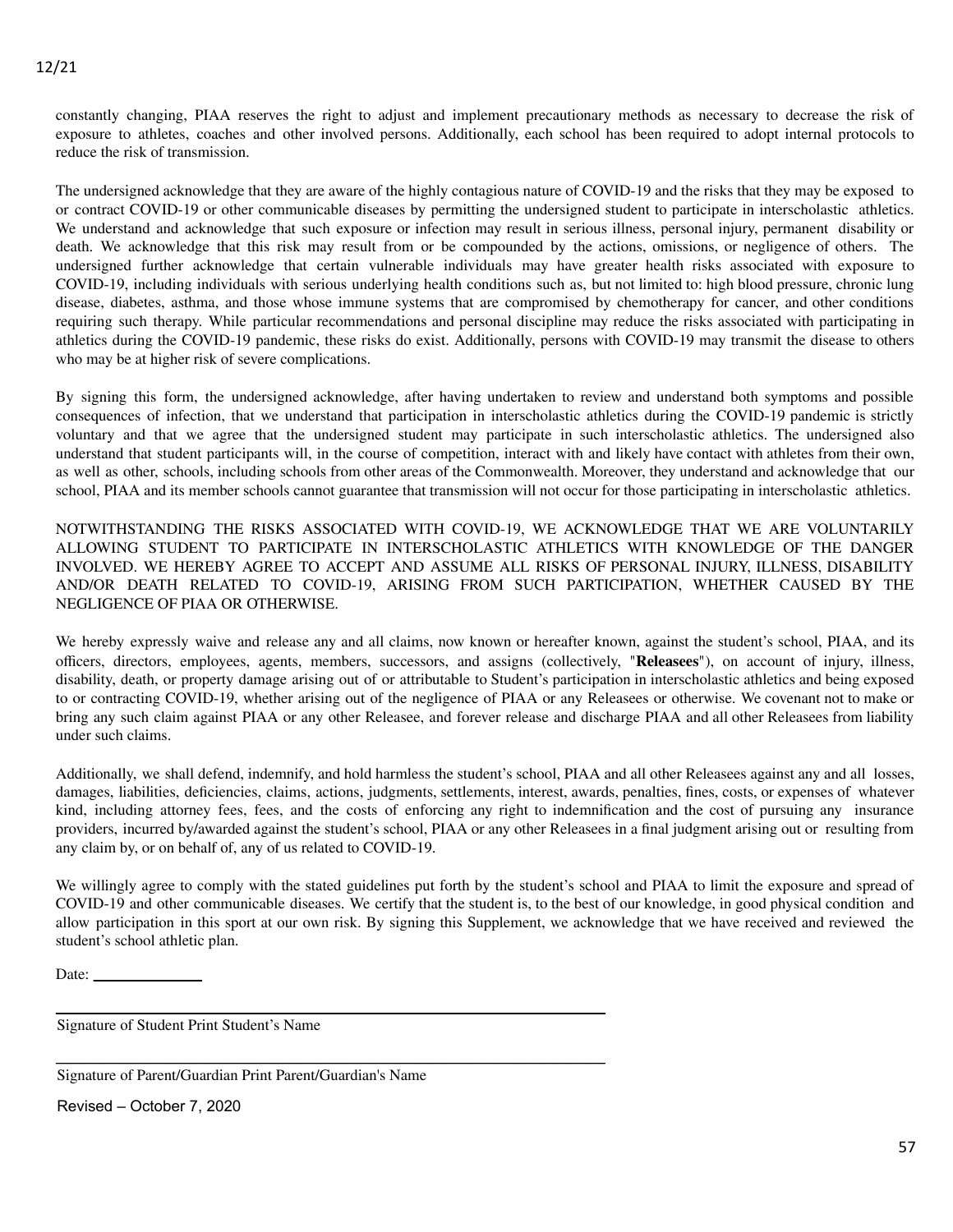# Appendix H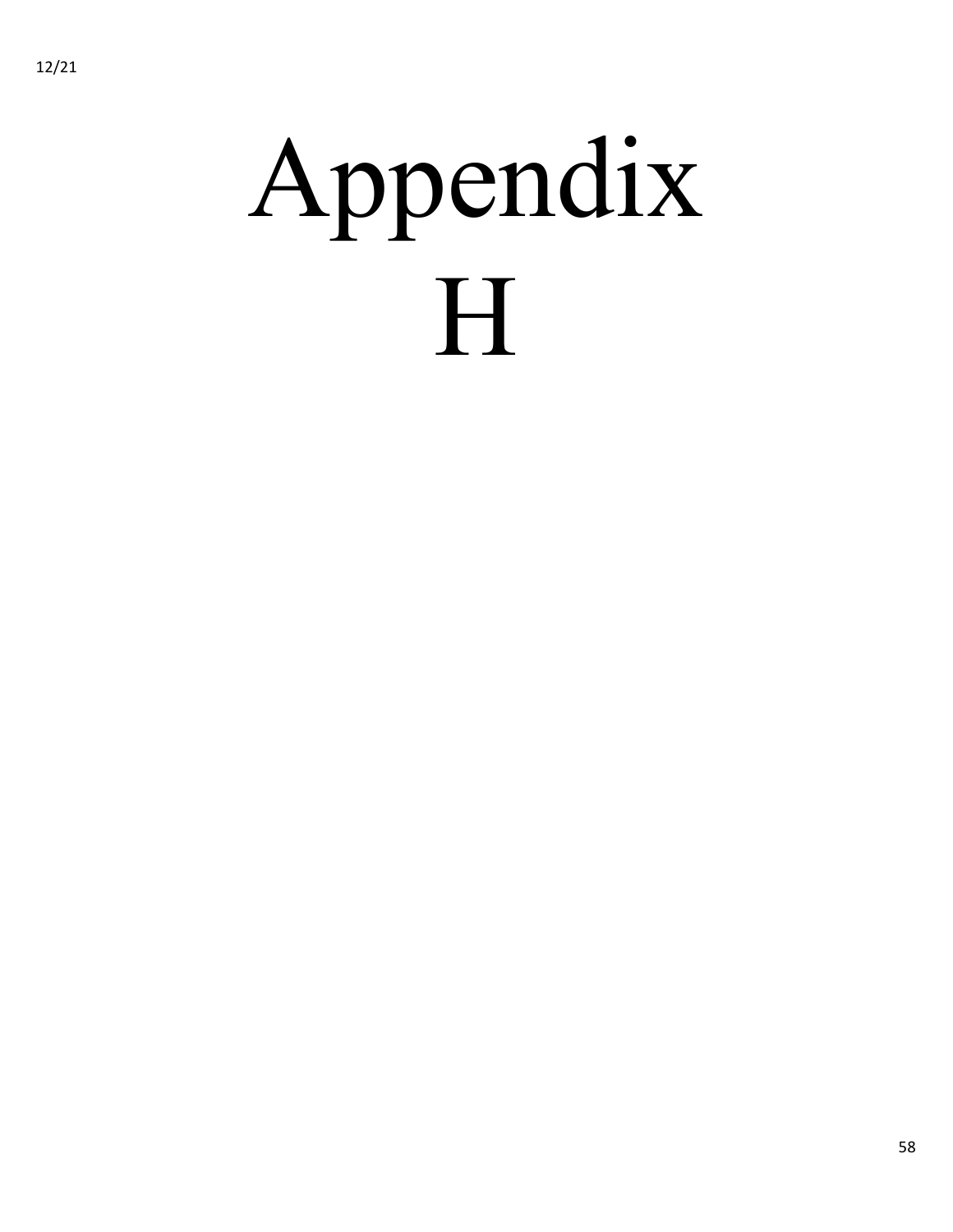# Appendix I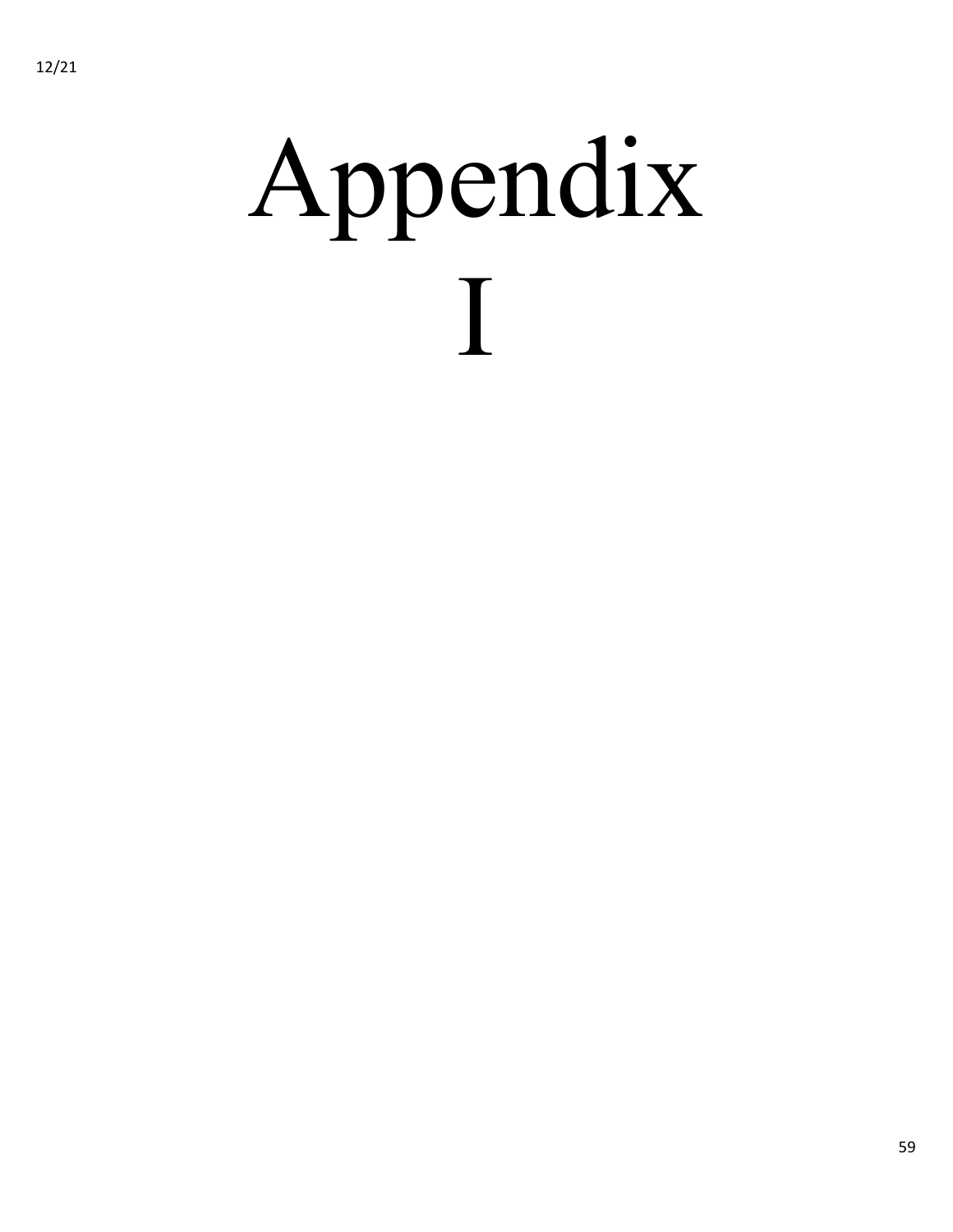#### 12/21

BookPolicy Manual Section900 Community TitleBooster Organizations Code915 StatusActive AdoptedMarch 18, 1996 Last RevisedAugust 19, 2019

#### **Purpose**

The Board of School Directors recognizes the existence and appreciates the efforts of the various community-based booster organizations at work in the school community. The Board further recognizes that the purpose of such organizations should be to assist and support, but not to direct or supplant existing programs. It is absolutely necessary that all Octorara Area School District sponsored activities remain under the control, direction and supervision of the Board and administration.

The Board and administration are cognizant that without countless hours booster club members give to their respective organizations, district programs would suffer. It is recognized by the Board and administration that the impact of each organization is student-centered and, thus, these organizations enhance and contribute in a material way through services, supplies and equipment to district students.

#### **Authority**

Being the elected and responsible body for directing all educational and extracurricular programs and activities, the Board sets forth the following policy guidelines to maintain its legal and ethical responsibilities in relation to school booster clubs.

Organizations or groups not in compliance with this policy shall cease and desist from all activities related to district programs, whether in fact or as perceived or implied through its various actions, unless and until they are in compliance with this policy and the Board officially recognizes the organization.

#### **Definition**

For purposes of this policy, a **booster club** will refer to any organization comprised of parents/guardians or community members who choose to support an extra or co-curricular activity as defined by Act 82 Article XVI-C of PA Law following formal approval from the Board. Parent-teacher organizations, townships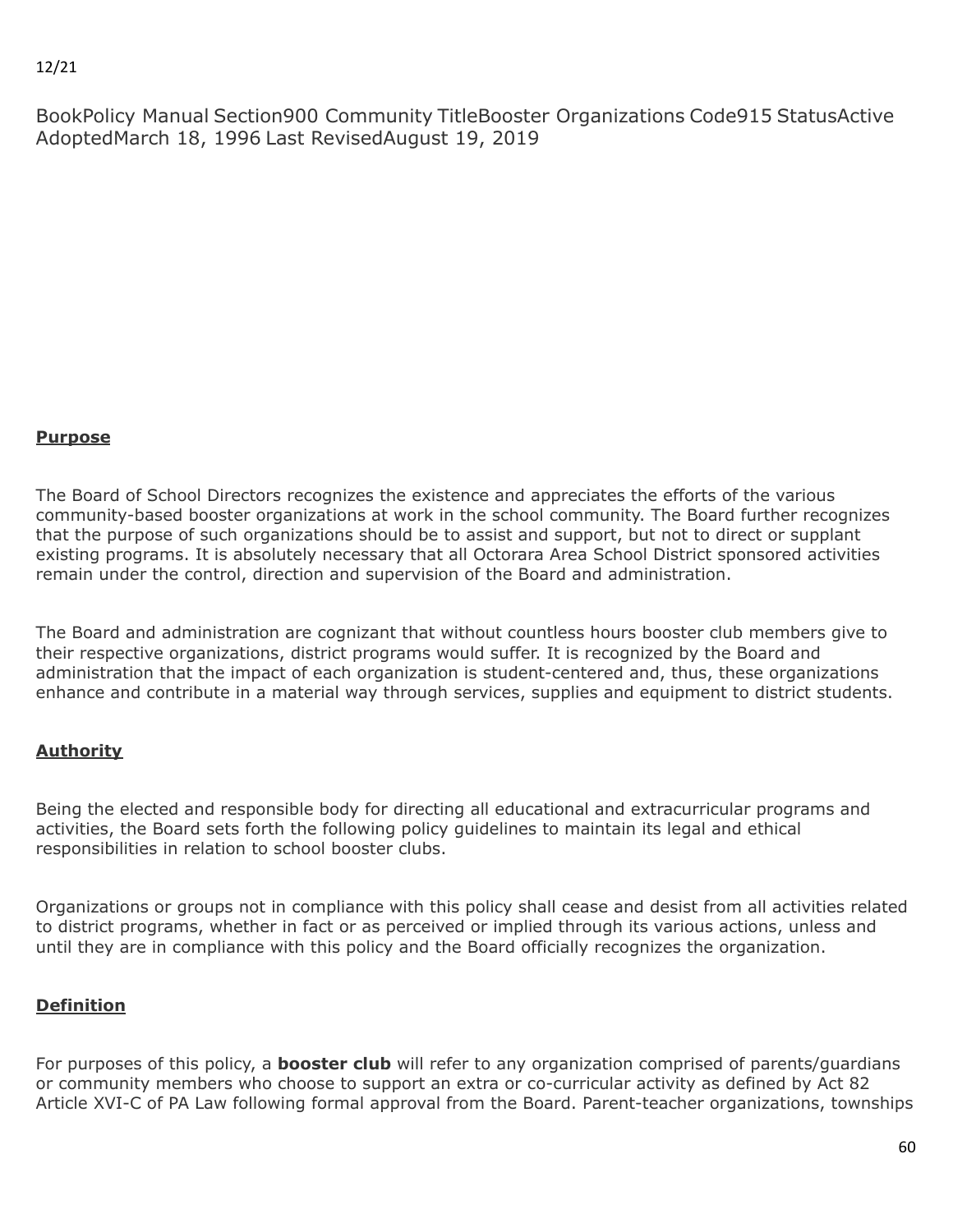#### 12/21

or parks and recreation youth organizations are not considered school booster clubs.

#### **Guidelines**

To initiate a booster club for a particular activity, the following process must be followed:

- 1. Parents/Guardians or adult sponsors must discuss their intent with the appropriate advisor, principal, or coach.
- 2. The coach or advisor must then discuss the request with the building principal and/or athletic director as appropriate. If approved by the coach/advisor, the building principal and Superintendent or his/her designee, a formal written request to establish a booster club must be submitted by the requesting organization to the Superintendent for recommendation to the Board for final approval.

Only those booster organizations operating under a constitution and by-laws approved by the Board will be recognized by the district as official and permitted to use the district name, symbols, facilities, property, etc. Organizations deemed to be noncompliant with this policy will not receive Board authorization to operate under any auspices of the district, whether in fact or perception, unless using the facilities rental request as per Board Policy.[1]

The bylaws/constitution of the organization must satisfy the following requirements:

- 1. The bylaws must be approved by a majority of the group it represents.
- 2. An annual budget must be approved by the governing body.
- 3. Two (2) signatures are required on all accounts for disbursement of funds.
- 4. Statement indicating that coaches and/or district advisors shall not handle funds of the booster club. A coach's/advisor's role in the functioning of the booster club is solely in an advisory capacity. Only the booster club shall control money or accounts of the booster club. Allowing a coach to be responsible for management of funds is in conflict of interest and must be avoided.
- 5. A process is in place for members to vote upon how funds will be used in order to comply with Act 82 Article XVI-C of PA law.
- 6. The criteria for membership and voting rights in the organization.
- 7. The mechanism by which an internal audit is conducted annually. (Note: This may be assigned through bylaws to an audit committee of the membership.)
- 8. A description of how assets will be disbursed in the event the organization is disbanded. Equipment or funds shall become the property of the district in the event a booster club chooses to disband.

Booster organizations must conduct their activities in a manner that is consistent with the district's policies and administrative guidelines, philosophy, mission and objectives; in compliance with Title IX as observed both as a separate organization and as combined with district programs and initiatives; with Pennsylvania Interscholastic Athletic Association (PIAA) rules and regulations; and with any other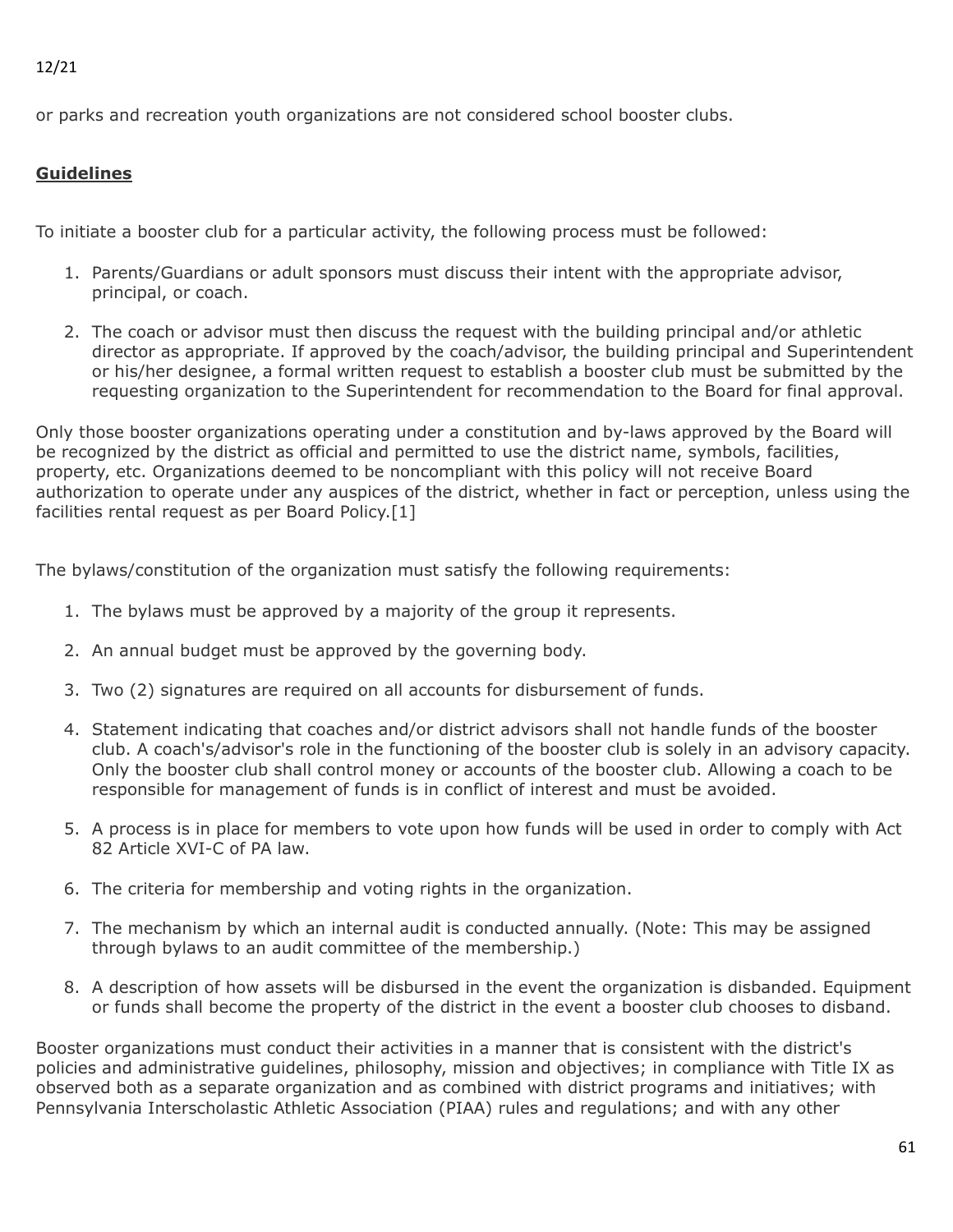governing body regulating the activity for which the booster organization exists to support.

It is understood by all members of booster organizations that the district shall be responsible for:

- 1. Supervising athletics, activities, and all district programs.
- 2. Posting, recruitment, interviewing, selecting, evaluating and monitoring all district personnel. This includes volunteers directly assisting or supervising district students while involved in a district-sponsored activity or event.
- 3. Selecting, purchasing, using, maintaining and storing of supplies and equipment that are or will become part of the district's inventory.
- 4. Ensuring that district programs adhere to district, league, state, and federal rules and regulations.
- 5. Contracting and coordination of officials.
- 6. Transporting students to and from regular functions and district facilities, not including unscheduled transportation to or from the student's residence or child care provider.
- 7. Scheduling of competitions and activities
- 8. Maintaining and administering of all district funds.
- 9. Determining which types of funds and financial transactions are district responsibilities or booster responsibilities.
- 10.All decisions concerning district program operations, maintenance, and administration.

Booster clubs/parent support groups shall not require any student to participate in fundraising activities nor pay the equivalent for participation purposes.

Booster clubs/parent support groups shall not require members to pay dues for membership.

Booster organizations will be sports or activity specific and not gender specific.

All gifts, including gifts of equipment, which require installation, storage, or maintenance shall require Board approval. Any such gift donated shall become the property of the district. Forms must be submitted and approved prior to purchase and/or donation to the district.

The district will not be held responsible for any equipment owned by a booster club which is lost, damaged or stolen.

Each booster organization shall provide the following to the athletic director and/or the building principal and Business Manager: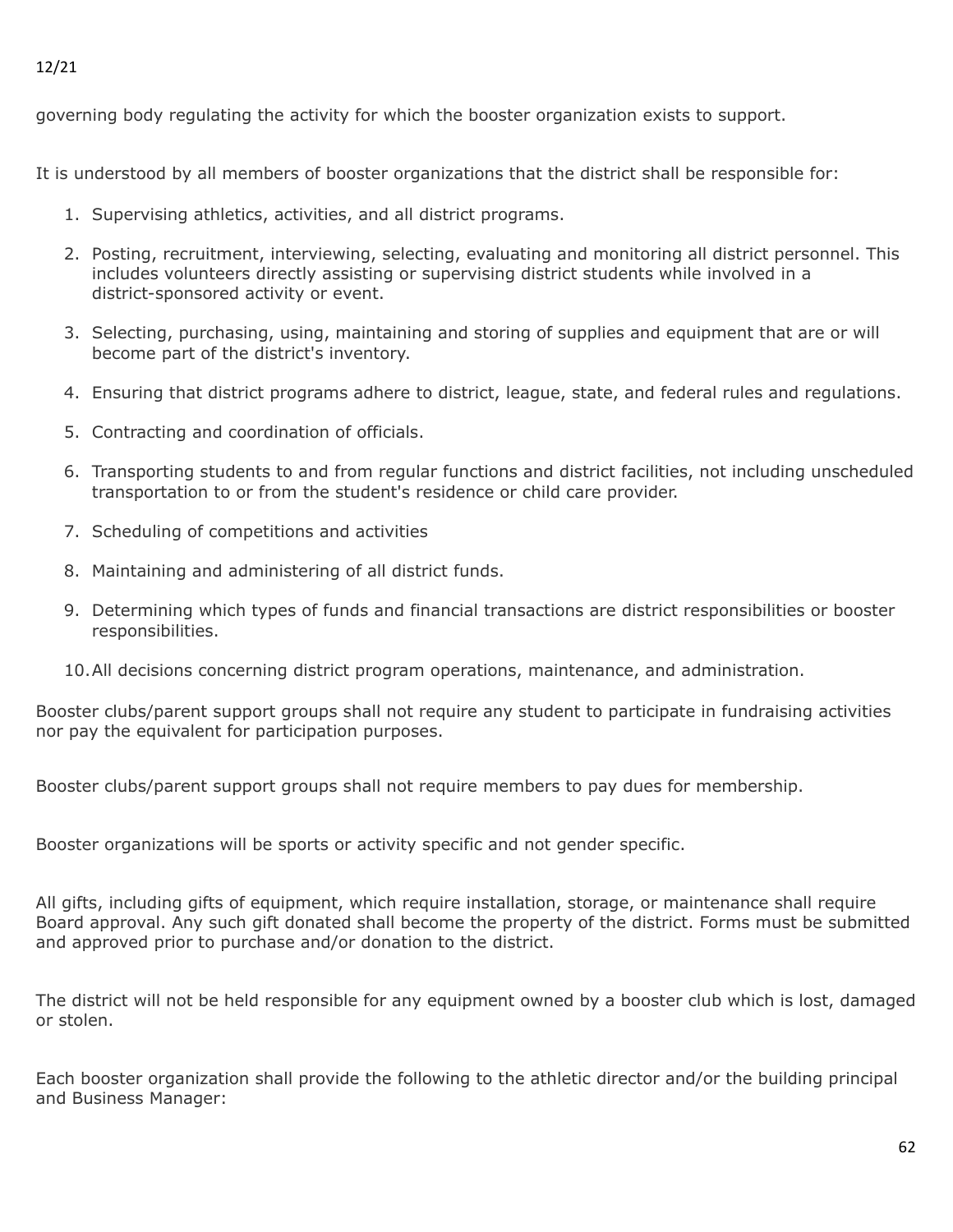#### 1. A current copy of constitution and by-laws and provide updated copies if these documents are amended.

- 2. Names of officers and corresponding addresses, telephone numbers, and email addresses and provide updated officer and contact information as the people in these roles change.
- 3. Annual budget from July 1 June 30; including organization's name and date submitted to be submitted one month prior to the start of the organization's season.
- 4. Annual Treasurer's Report or external audit no later than ninety (90) days following the conclusion of the season, or June 30 if a year-round activity, and forwarded to the Board upon request as defined by Act 82 Article XVI-C of PA Law.

The Board does not assume financial responsibility for a booster club and excludes itself from any liability a booster club may incur.

Booster organizations shall not use the district's tax-free number for purchases. Groups should consider filing with the Commission on Charitable Organizations, Department of State, as a charitable nonprofit organization, and they shall follow any IRS State Reporting requirements.

Students are not eligible for membership in any booster club.

A booster club shall not contract with any individual(s) or entities for services that take place on district owned facilities without the prior written approval of the Superintendent.

Such approval will require the individual(s) or entity to maintain a minimum of one million dollar liability insurance policy, and must provide certificates of insurance to the Business Manager.

Booster clubs shall not serve as a lobbying force or special interest group whose purpose is to control or negatively influence the managerial or administrative decisions of the coach, director, advisor, athletic director, building principal or Board.

#### **Fundraising**

A **fundraiser** is defined as an activity that solicits monies from the community through donation or a sale of a product or service. Booster clubs may raise funds by food concessions and like activities with preapproval of the building principal or athletic director as appropriate. Fundraising activities that are inconsistent with this policy or with district philosophy will not be permitted.

Fundraising activities for each organization must be submitted to the principal or his/her designee for approval to assure that there is no duplication of items.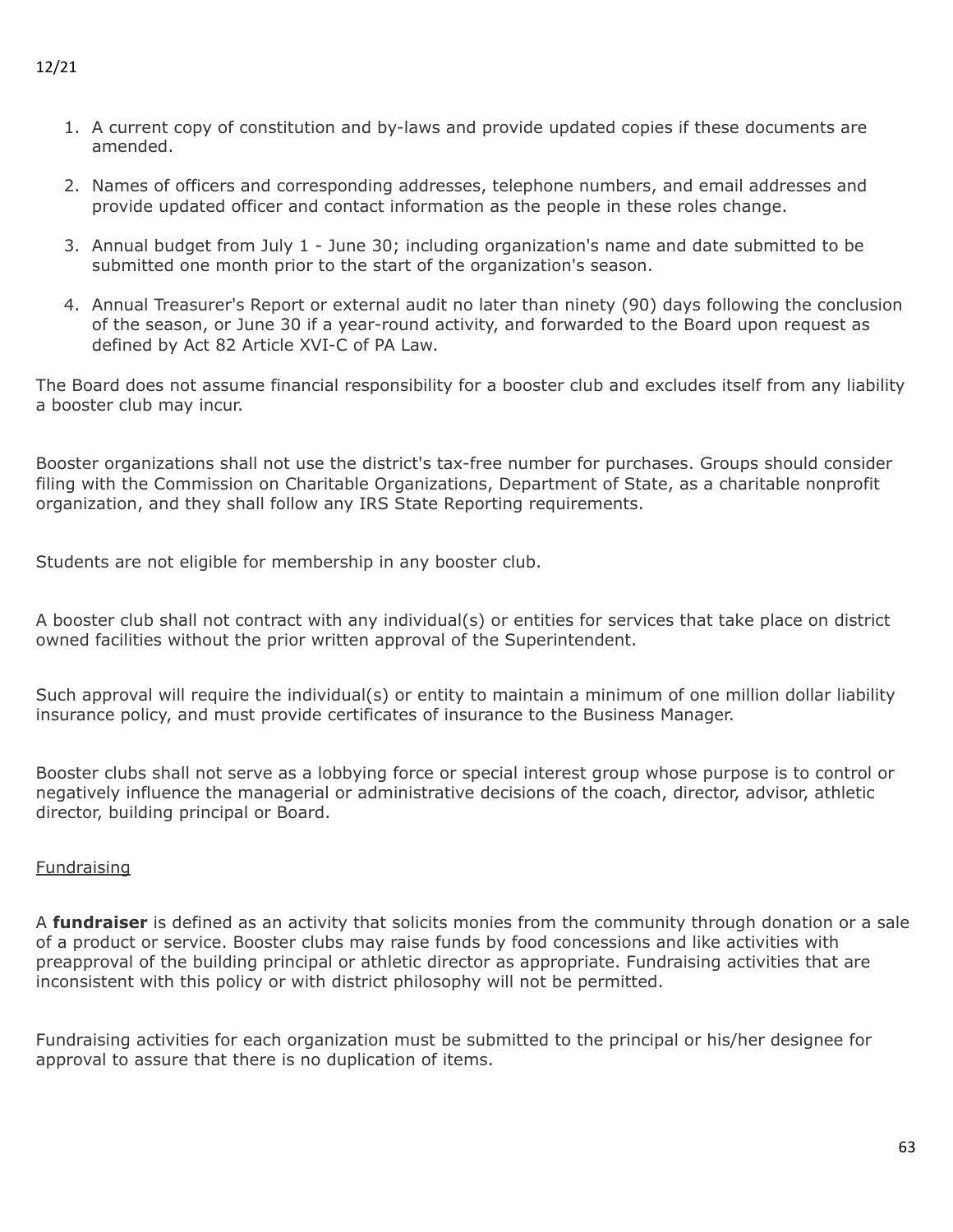#### 12/21

Proposals for fundraising activities must include:

- 1. The name of the organization, contact person, and contact information.
- 2. Description and purpose of the fundraiser.
- 3. Groups or businesses to be solicited.
- 4. The scheduling and length of time for the proposed fundraising activity.

A master list and calendar of approved fundraising projects will be maintained in the appropriate administrative office and distributed electronically as changes occur to each organization's fundraising activities. Contacts must be updated annually or sooner if changes occur.

#### Disbanding Booster Clubs

- 1. Should the Board deem that the efforts or activities of any club are not in the best interest of the district, the authorization to operate the club may be withdrawn.
- 2. Should the booster club fail to submit the required financial reports, the authorization to operate the club may be withdrawn.
- 3. A booster club may disband on its own accord by submitting in writing a "A Request to Disband a Booster Club."

#### Exclusion From Liability

The Board does not assume any financial responsibility for a booster club and shall not be responsible for any liability or debt that a booster club may incur.

Legal 1. Pol. 707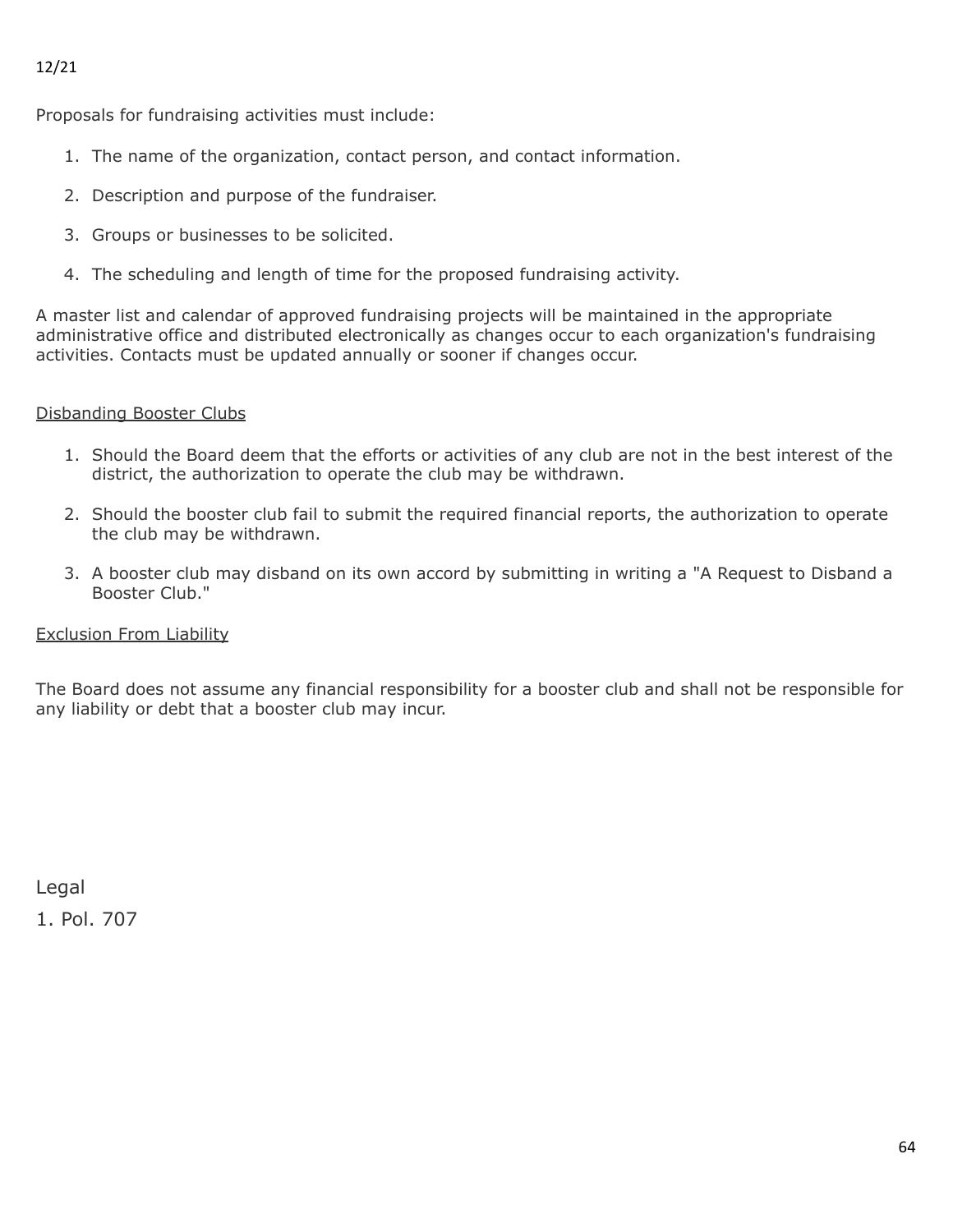# Appendix J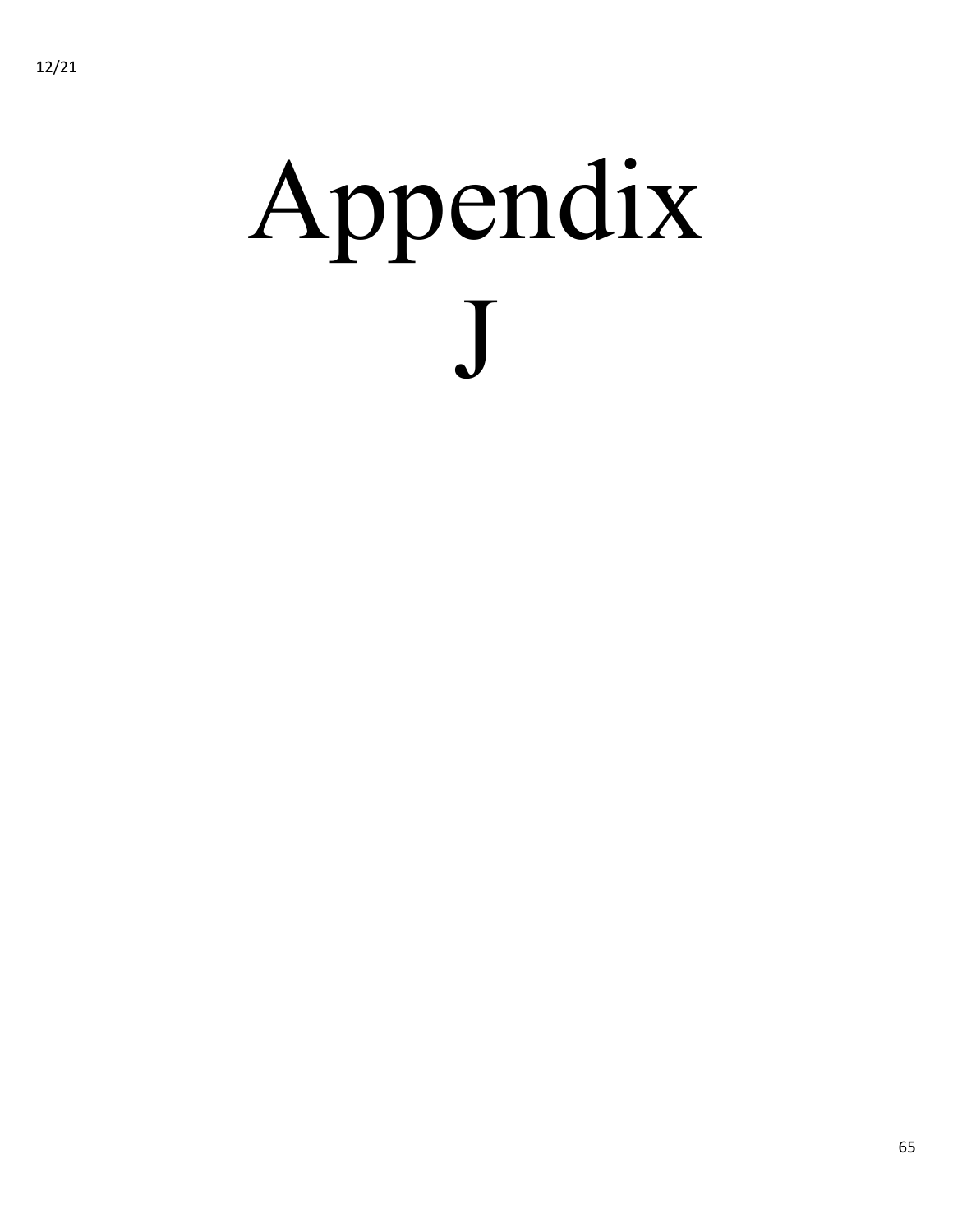### **SPORTSMANSHIP**

*.*

Be courteous to all (Participants, coaches. officials. staff and fans)

**Desirable Behavior-** Cheerleaders' ..Welcome/Good Luck" yells to opposing fans/cheerleaders, combined yells by cheerleader squads to the entire crowd, opposing coaches and players shaking hands after the game; applause during introduction of players, coaches and officials; players shaking hands of opponent fouling out while both sets off and recognize player's performance with applause; all showing concern for injured player; respectfully addressing officials during competition and thanking them for their performance; host school extend hospitality to visiting players, coaches, cheerleaders and fans.

**Unacceptable Behavior -** Fans reading newspapers, turning their backs, making disrespectful actions, etc., with introduction of opponents; yelling, waving, etc., during opponents free throws; derogatory/disrespectful yells, chants, songs. gestures including "good-bye." ''air ball,""you, you, you.'' ''What's the score?" "Wann up the bus" and other such expressions,

Know the rules, abide by and respect the officials' decisions

**Desirable Behavior** - Utilize every opportunity to promote understanding of the rules of the contest within the school and community; players utilize the team captain or coach for clarification of the call' accept the decisions of the officials' cheerleaders lead fans in positive school yells in a positive manner, cooperate with the news media in interpretation and clarification of the rules.

**Unacceptable Behavior-** Booing or heckling an officials• decision' criticizing the merits of officiating' displays of temper and arguing with an official's call: derogatory remarks towards officials.

Win with character aad lose with dignity

**Desirable Behavior** - Handshakes between opposing players and coaches at the end of contests, regardless of outcome; opposing players, coaches and fans engaging in friendly conversations before and following the contest; treating competition as a game, not a war; applause at end of contest for performance of all players.

**Unacceptable Behavior-** Yells that antagonize your opponents, when you feel you have won a game**;** refusing to shake bands or give recognition to winner or good performance; blame loss on officials, coaching. individual player's performance to other rationalizations' victory celebration on the playing surface.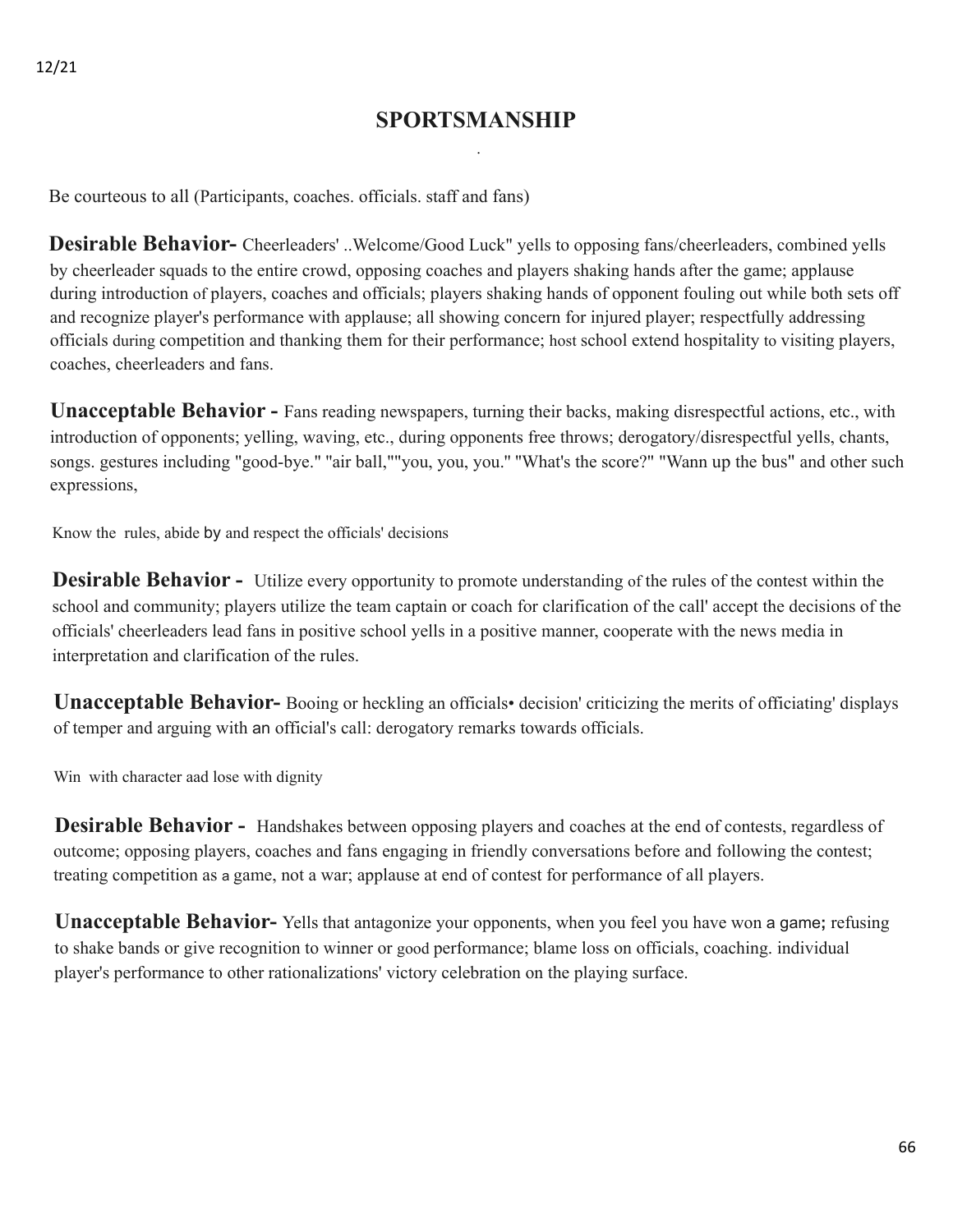Display appreciation for good performance repelen of the team

**Desirable Behavior-** Coach/players seek out opposing participants to recognize them for outstanding performance or coaching; all fans recognize an outstanding participant's performance by applause, regardless of its impact on the contest, discuss outstanding performance of the opponent with visiting and home fans.

**Unacceptable Behavior-** Laughing, pointing finger, name calling, etc., of opponents in an attempt to distract; to degrade an excellent performance by opponents.

Exercise self-control aaad reflect positivity upon yourself, team and school

**Desirable Behavior-** Support the activity by learning yells for cheerleaders and displaying total unity as fans in following their lead.

**Unacceptable Behavior-** Displays of anger, boasting, use of profanity, bouncing beach balls, antics which draw attention to you instead of the contest; doing own yells instead of following lead of cheerleaders; doing unsportsmanlike yells and gestures; such :you, you, you" while pointing finger at fouling opponent.

Permit only positive sportsmanlike behavior to reflect on your school

**Desirable Behavior-** Positively encourage those around you to display only sportsmanlike conduct; report poor sportsmanship to school officials; member schools insist that sportsmanship be a priority; administrators help coaches to teach, model and reinforce sportsmanship; administrators will take appropriate action to ensure proper behavior.

**Unacceptable Behavior**- Unwillingness of fans, players, coaches, administrators and member school to get involved and take a stand to defend one of the main tenets of school activities- the teaching and promotion of SPORTSMANSHIP.

#### **Parents**

Be a positive role model through your own actions to make sure your athlete has the best athletic experience. Be a ·•team fan", not a "my kid" fan. Weigh what your children say; they will tend to slant the truth to their advantage. Don't instruct your children before or after the game. because it may conflict with the coach's plans and strategies. Praise student-athletes in their attempts to improve themselves as students, as athletes and as people. Remember that a ticket to a school athletic event is a privilege to observe the contest.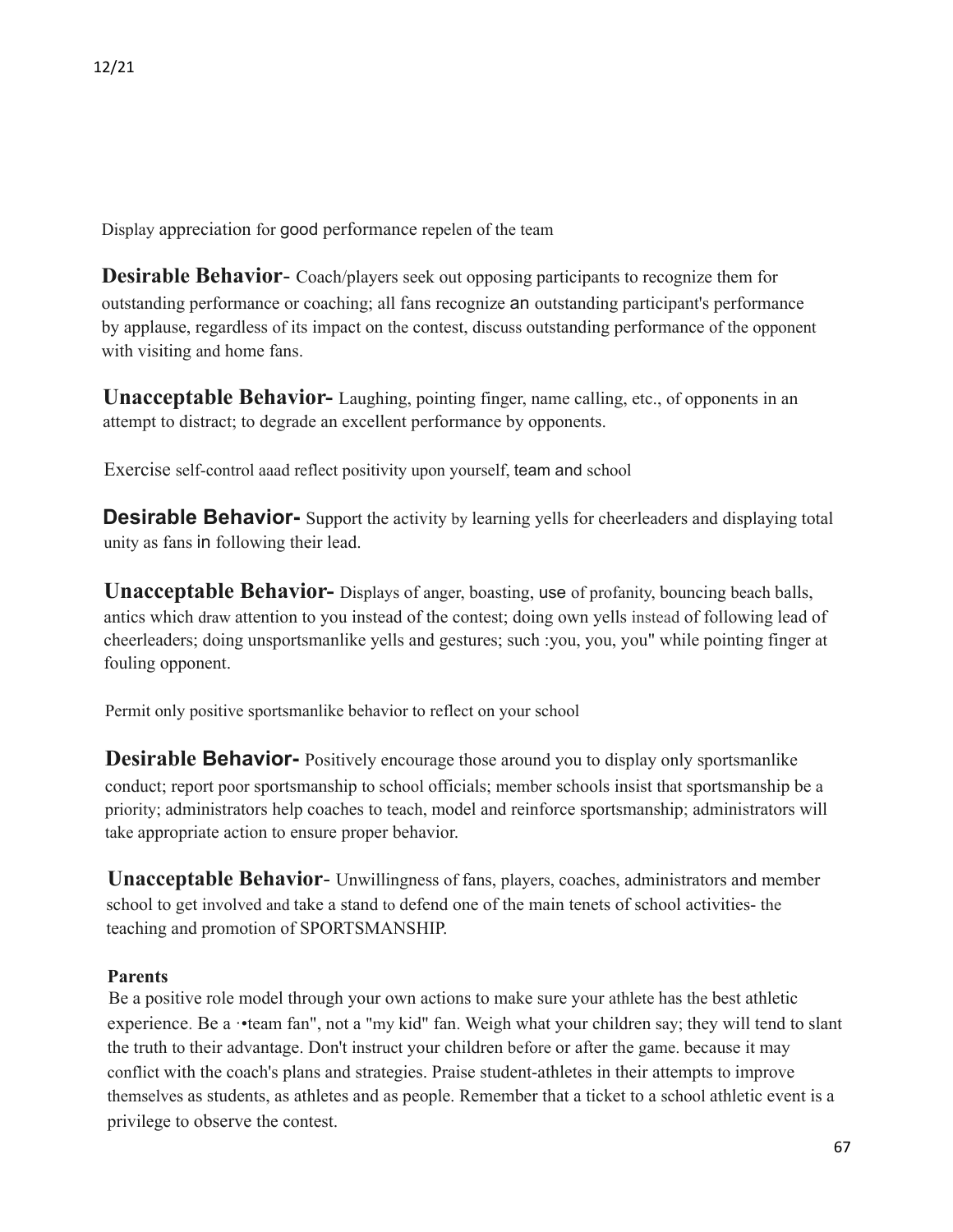Parents should be sensible, responsible and keep priorities in order.There ls a lot more at stake than a win or loss record-Please be a "FAN" and not a "FANATIC"

# Appendix K